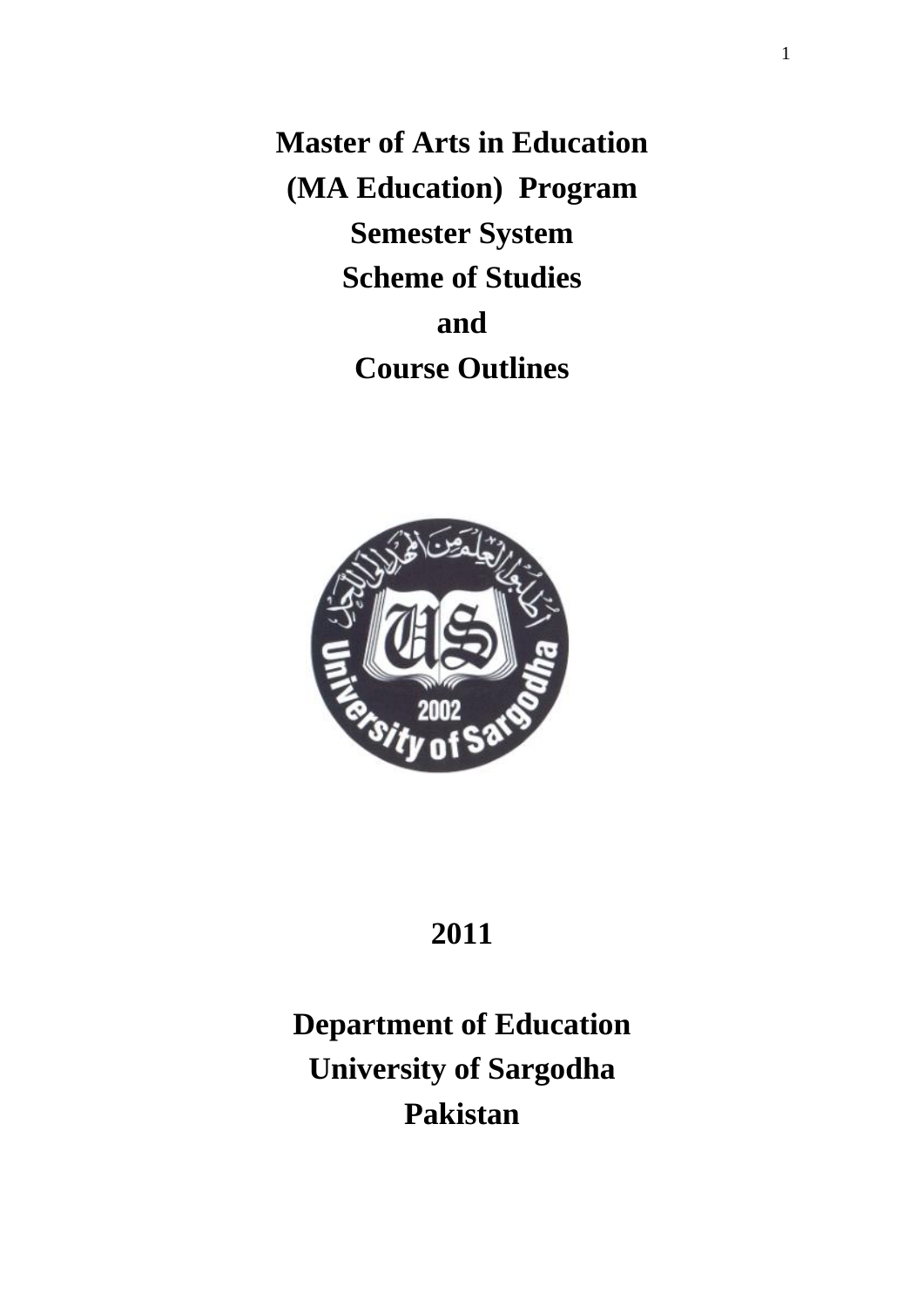# **Scheme of Studies of MA Education Program**

The program of Masters of Arts in Education comprises of the following thirteen Core Courses, Two Elective Courses, Two Area Courses, Thesis or Two Optional courses and Teaching Practice.

# **Duration of the Program:**

**Course Work Four Semesters** (including Eight weeks Teaching Practice)

# **Credit Hours Distribution:**

| <b>Courses</b>            | No. of courses | <b>Credit Hours</b> |
|---------------------------|----------------|---------------------|
| 1- Core Courses           | 13             |                     |
| 2- Elective Courses       | 02             |                     |
| 3-Area Courses            | 02             | 06                  |
| Thesis /Optional Courses  | 02             | 06                  |
| 5- Teaching Practice      |                | 08                  |
| <b>Total Credit Hours</b> |                |                     |

# **A. Core Courses**

| $S+$ | Code           | <b>Course Title</b>                            | <b>Credit Hrs</b> |
|------|----------------|------------------------------------------------|-------------------|
| 01   | <b>EDU-501</b> | Introduction to Education                      | $3(3-0)$          |
| 02   | <b>EDU-502</b> | <b>Communication Skills in English</b>         | $3(3-0)$          |
| 03   | EDU-503        | <b>Educational Psychology</b>                  | $3(3-0)$          |
| 04   | <b>EDU-507</b> | <b>Computer Applications in Education</b>      | $3(2-1)$          |
| 05   | <b>EDU-505</b> | <b>Educational Assessment and Evaluation</b>   | $3(3-0)$          |
| 06   | <b>EDU-506</b> | Teaching Strategies and Educational Technology | $4(4-0)$          |
| 07   | <b>EDU-601</b> | Curriculum Development                         | $3(3-0)$          |
| 08   | <b>EDU-602</b> | <b>Educational Planning and Management</b>     | $3(3-0)$          |
| 09   | EDU-603        | Child Development and Learning                 | $3(3-0)$          |
| 10   | <b>EDU-604</b> | <b>Comparative Education</b>                   | $3(3-0)$          |
| 11   | <b>EDU-605</b> | <b>Education</b> in Pakistan                   | $3(3-0)$          |
| 12   | <b>EDU-606</b> | Research Methods in Education                  | $3(3-0)$          |
| 13   | <b>EDU-607</b> | Sociology of Education                         | $3(3-0)$          |

# **B. Teaching Practice**

#### **N.B:**

The duration of teaching practice will be eight weeks equal to 8 credit hours. Prior to the start of Teaching Practice, students will attend a one week mandatory orientation session held by the department.

|              | 14 | $\overline{EDU}$ -508                          | <b>Teaching Practice</b> |     | 08 |
|--------------|----|------------------------------------------------|--------------------------|-----|----|
|              |    | The Evaluation Criteria for Teaching Practice: |                          |     |    |
|              |    | <b>Lesson Plans</b>                            |                          | 30% |    |
|              |    | Continuous Assessment                          |                          | 30% |    |
| Final Lesson |    | 30%                                            |                          |     |    |
|              |    | Observations & reflection                      |                          | 10% |    |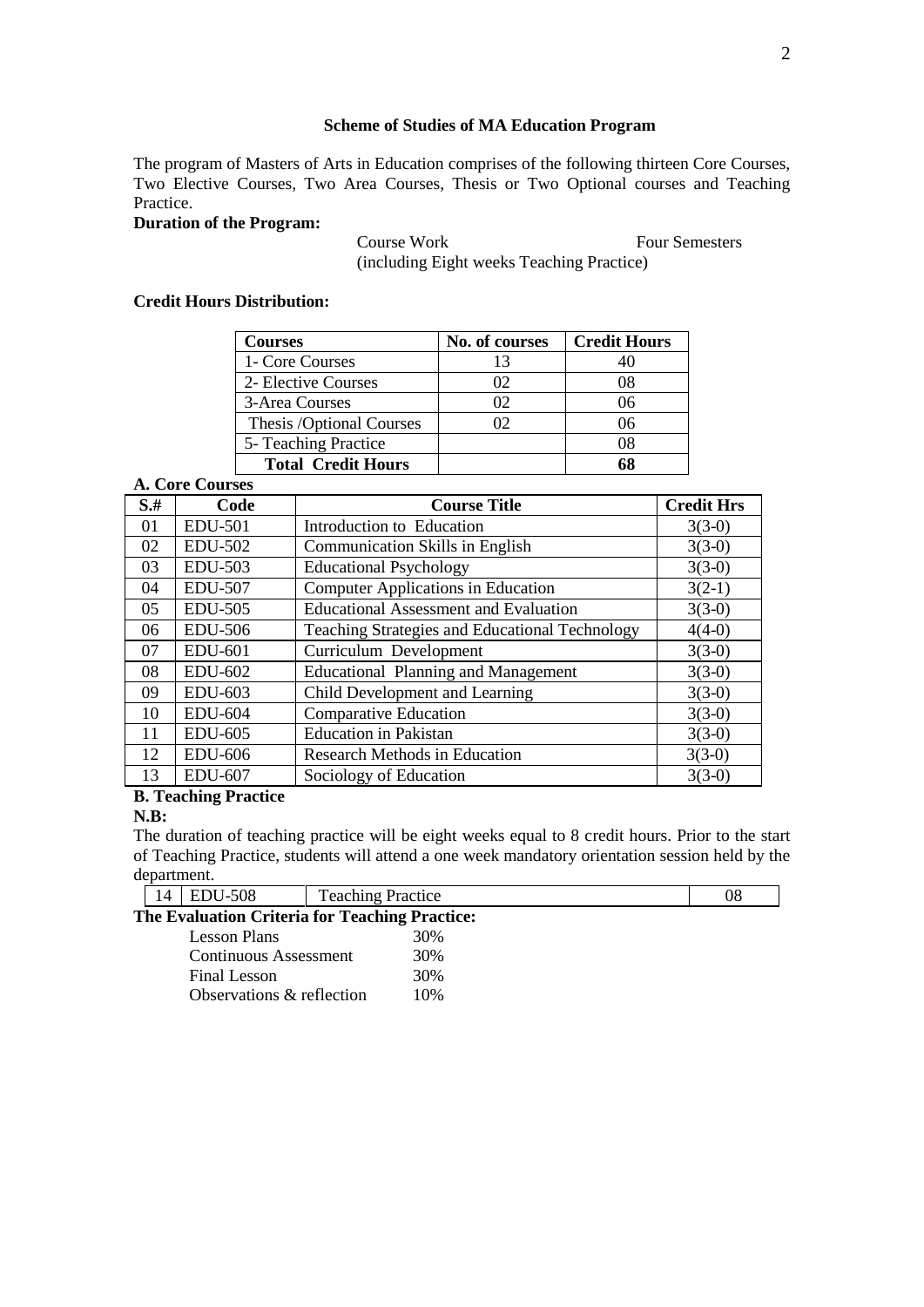#### **C. Research Work**

Research work in the form of a thesis will be optional. Students who do not want to take thesis will opt two alternate courses as in option II:

# **Option I**

|    | $ $ EDU-620      | Thesis                                     | $6(6-0)$ |
|----|------------------|--------------------------------------------|----------|
|    | <b>Option II</b> |                                            |          |
| 16 | $ $ EDU-618      | Institutional Improvement                  | 3(3-0)   |
|    | EDU-619          | Seminars on Trends and Issues in Education | $3(3-0)$ |

**N.B:** Students who will take seminar as an alternate course are required to present and submit their research report**.** The presentation of the seminar will be evaluated by a panel of teachers.

#### **The evaluation criteria for seminars:**

| <b>Research Report</b> | 30% |
|------------------------|-----|
| Presentation           | 30% |
| Final paper            | 40% |

# **Elective Courses in Areas of Teaching Specialization**

# **(a) Compulsory Course:**

Following course is compulsory for all students

|  |  | $01$   EDU-509 | <b>Teaching of English Language</b> |  |
|--|--|----------------|-------------------------------------|--|
|--|--|----------------|-------------------------------------|--|

# **(b) Elective Courses**

Students will elect ONE of the courses given below:

# **Teaching of Social Studies**

| 01                           | <b>EDU-510</b>                     | Teaching of Social studies     | $4(4-0)$ |  |  |  |
|------------------------------|------------------------------------|--------------------------------|----------|--|--|--|
|                              | <b>Teaching of Mathematics</b>     |                                |          |  |  |  |
| 02                           | EDU-511                            | <b>Teaching of Mathematics</b> | $4(4-0)$ |  |  |  |
|                              | <b>Teaching of General Science</b> |                                |          |  |  |  |
| 03                           | EDU-512                            | Teaching of General Science    | $4(4-0)$ |  |  |  |
|                              | <b>Teaching of Physics</b>         |                                |          |  |  |  |
| 04                           | EDU-513                            | <b>Teaching of Physics</b>     | $4(4-0)$ |  |  |  |
| <b>Teaching of Chemistry</b> |                                    |                                |          |  |  |  |
| 05                           | EDU-514                            | <b>Teaching of Chemistry</b>   | $4(4-0)$ |  |  |  |
|                              | <b>Teaching of Biology</b>         |                                |          |  |  |  |
| 06                           | EDU-515                            | <b>Teaching of Biology</b>     | $4(4-0)$ |  |  |  |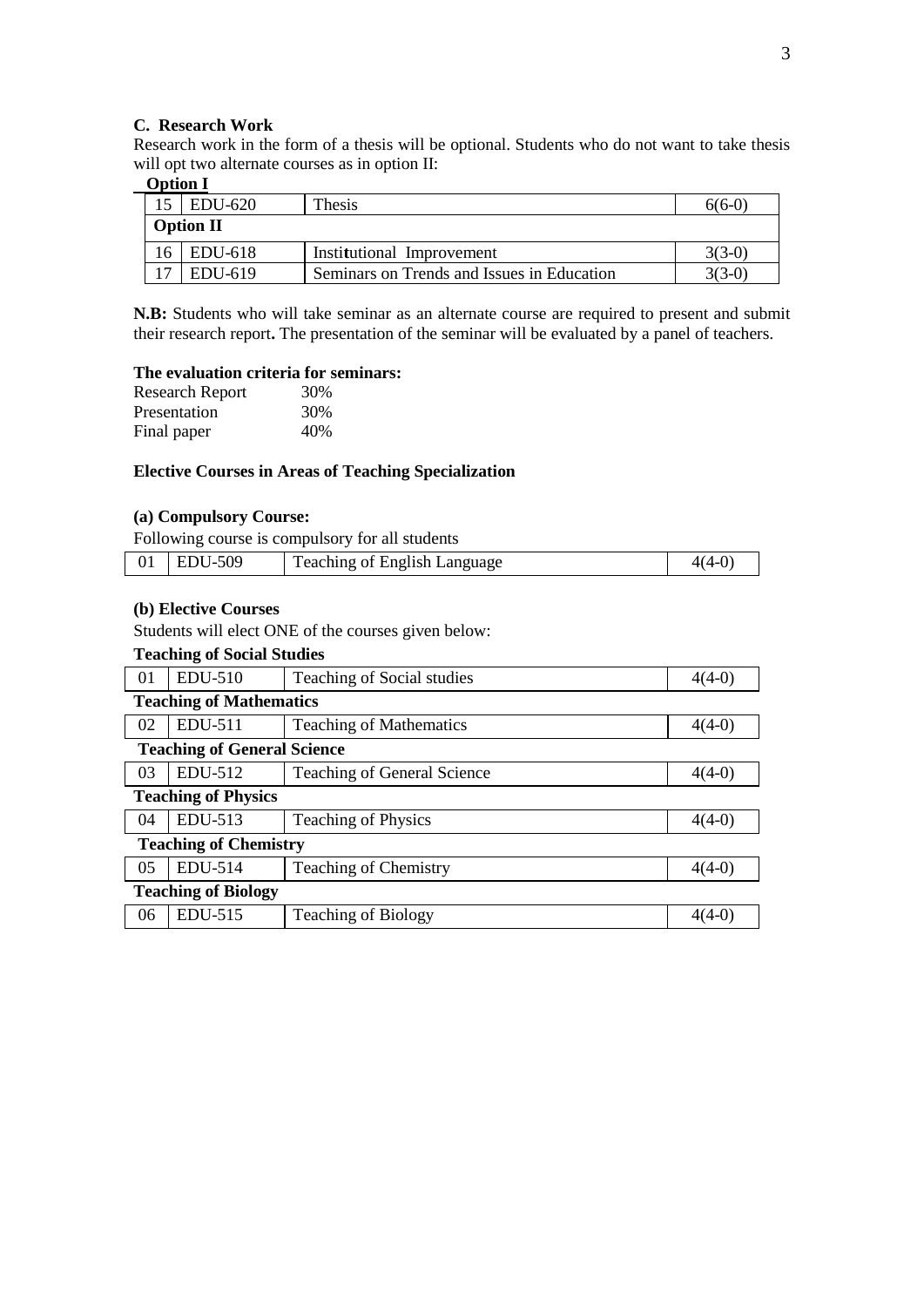# **(E). Areas of Specialization in Education**

# **N.B.**

Students can select any ONE of the following areas of specialization. (Students will be offered any two courses from their respective areas of specialization depending on the availability of faculty and other contingencies).

|   |                                | Area-I: Educational Leadership and Management |          |
|---|--------------------------------|-----------------------------------------------|----------|
|   | EDU-611                        | Organizational Behavior                       | $3(3-0)$ |
| 2 | EDU-612                        | Economics & Financing of education            | $3(3-0)$ |
| 3 | EDU-613                        | Human Resource Management                     | $3(3-0)$ |
|   | Area -II: Educational Research |                                               |          |
|   | EDU-614                        | Qualitative Research Methods in Education     | $3(3-0)$ |
| 2 | EDU-615                        | Designing & Reporting Research in Education   | $3(3-0)$ |
| 3 | EDU-616                        | Analysis and Interpretation of Data           | $3(3-0)$ |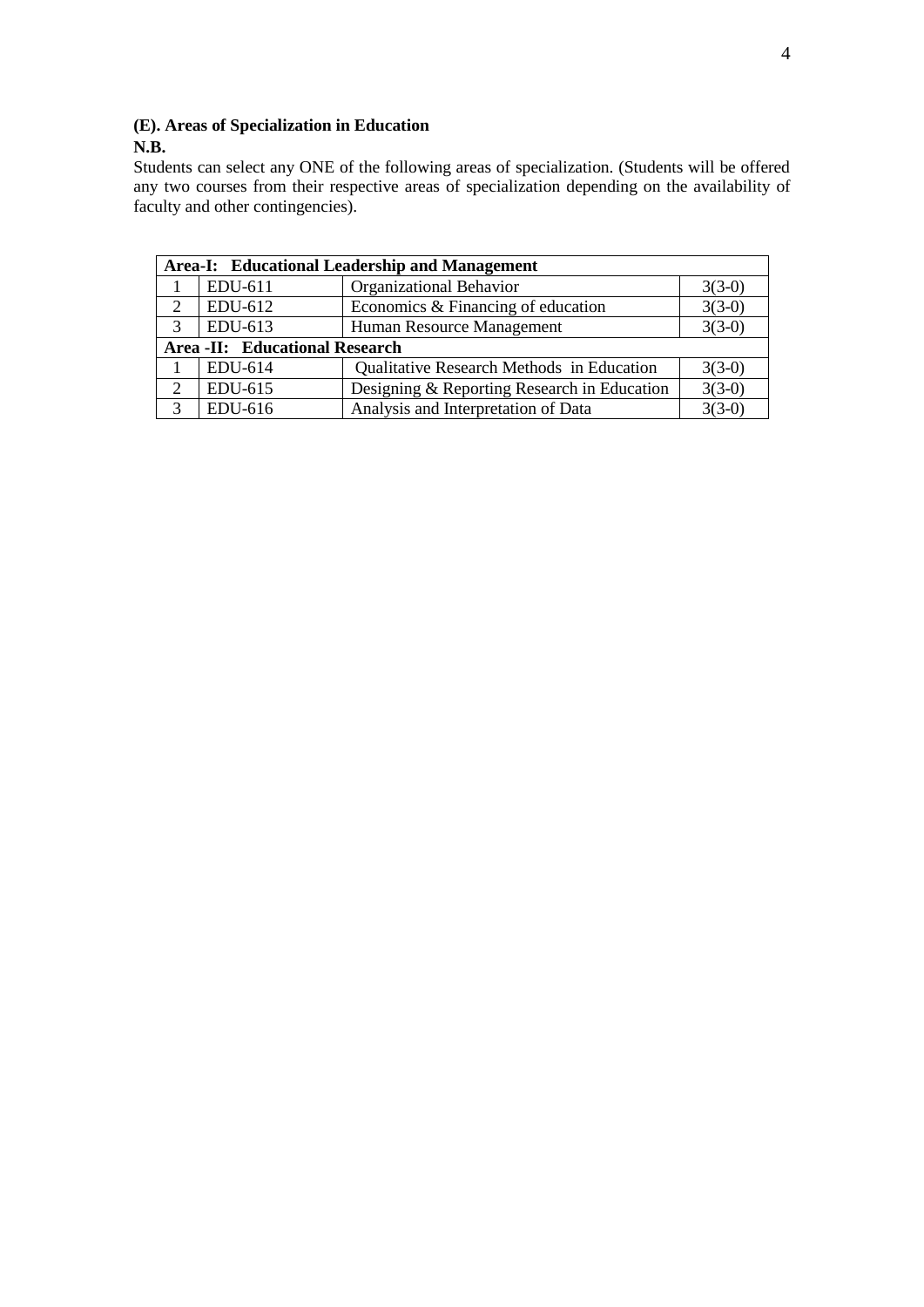# **Distribution of Courses (MA)**

# **Semester I**

| $S+$ | Code           | <b>Course Title</b>                       | <b>Credit Hrs</b> |
|------|----------------|-------------------------------------------|-------------------|
| 01   | <b>EDU-501</b> | Introduction to Education                 | $03(3-0)$         |
| 02   | <b>EDU-502</b> | <b>Communication Skills in English</b>    | $03(3-0)$         |
| 03   | <b>EDU-503</b> | <b>Educational Psychology</b>             | $03(3-0)$         |
| 04   | <b>EDU-504</b> | <b>Computer Applications in Education</b> | $03(3-0)$         |
| 05   | <b>EDU-605</b> | <b>Education</b> in Pakistan              | $03(3-0)$         |
| 06   | <b>EDU-607</b> | Sociology of Education                    | $03(3-0)$         |
|      |                | <b>Total Credit Hours</b>                 | 18                |

# **Semester II**

| $S+$ | Code           | <b>Course Title</b>                                             | <b>Credit Hrs</b> |
|------|----------------|-----------------------------------------------------------------|-------------------|
| 01   | <b>EDU-505</b> | <b>Educational Assessment and Evaluation</b>                    | $03(3-0)$         |
| 02   | <b>EDU-506</b> | <b>Teaching Strategies and Educational</b><br>Technology        | $04(3-1)$         |
| 03   | <b>EDU-606</b> | <b>Research Methods in Education</b>                            | $03(3-0)$         |
| 04   | <b>EDU-509</b> | Teaching of English Language (Elective course)<br>I compulsory) | $04(4-0)$         |
|      |                | <b>Total Credit Hours</b>                                       | 14                |

# **Semester III**

| $S+$                                                                      | Code           | <b>Course Title</b>                        | <b>Credit Hrs</b> |  |
|---------------------------------------------------------------------------|----------------|--------------------------------------------|-------------------|--|
| 01                                                                        | <b>EDU-601</b> | Curriculum Development                     | 03                |  |
| 02                                                                        | <b>EDU-602</b> | <b>Educational Planning and Management</b> | 03                |  |
| 03                                                                        | As per opted   | Elective course II (to be opted)           | 04                |  |
| 04                                                                        | As per opted   | Area Course I (to be opted)                | 03                |  |
| 05                                                                        | <b>EDU-620</b> | Thesis (optional)                          | 06                |  |
| students who will not opt thesis will have to take following two courses) |                |                                            |                   |  |
| 06                                                                        | EDU-618        | <b>Institutional Improvement</b>           | 03                |  |
| 07                                                                        | EDU-619        | Seminars on Trends and Issues in Education | 03                |  |
|                                                                           |                | <b>Total Credit Hours</b>                  | 19                |  |

# **Semester IV**

| $S+$ | Code           | <b>Course Title</b>            | <b>Credit Hrs</b> |
|------|----------------|--------------------------------|-------------------|
| 01   | EDU-603        | Child Development and Learning | 03                |
| 02   | <b>EDU-604</b> | Comparative Education          | 03                |
| 03   | As per opted   | Area course II (to be opted)   | 03                |
| 04   | <b>EDU-508</b> | <b>Teaching Practice</b>       | 08                |
|      |                | <b>Total Credit Hours</b>      | 17                |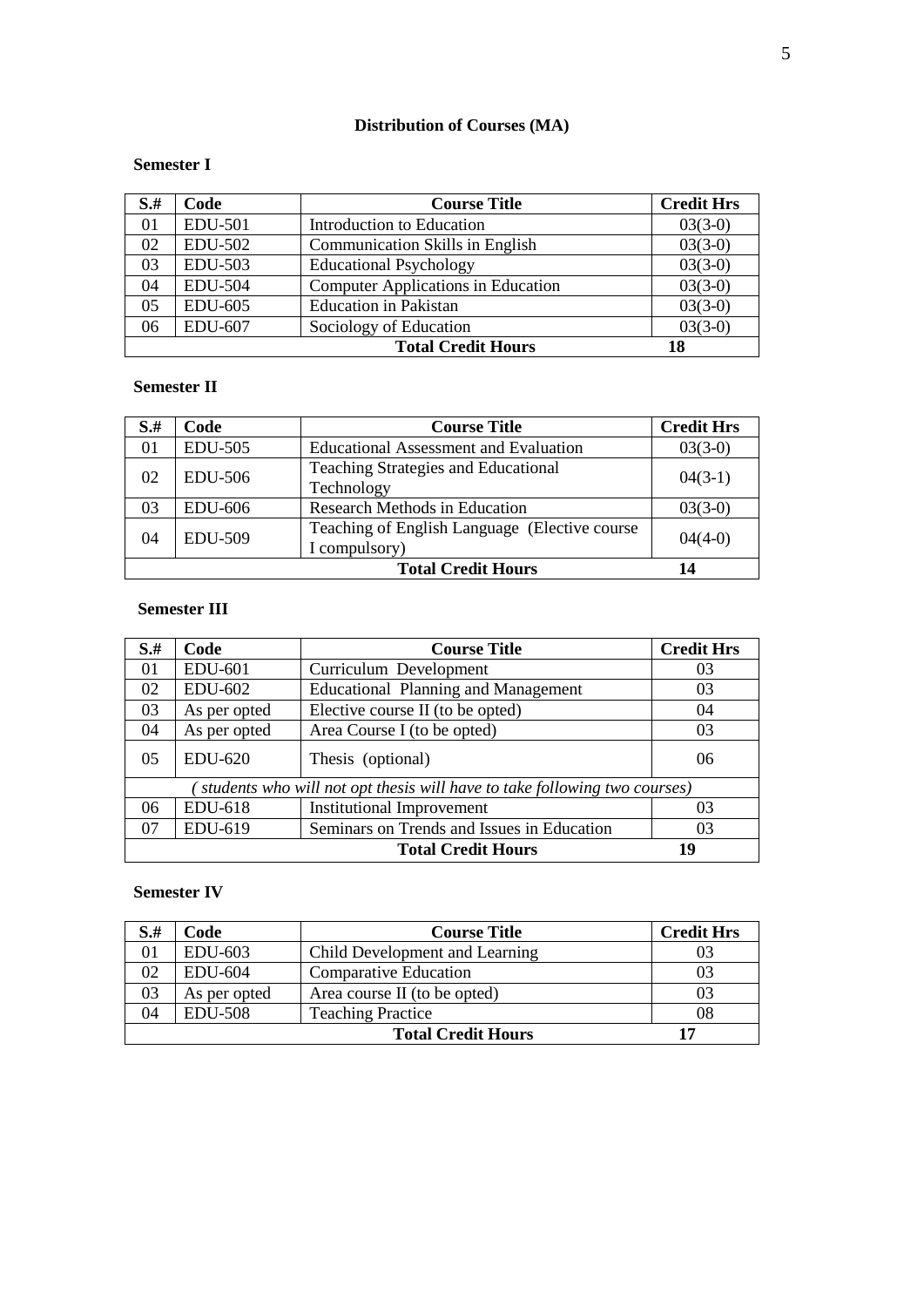#### **Introduction to Education**

# **Course Code:** EDU-501 **Credit Hours:** 03

#### **Introduction:**

The course will focus on the introduction of basic concepts in education and the ideological, Philosophical and Psychological foundations of education. the major focus will be on developing an understanding of the education and major terminologies. The course will also include guidance and counseling as an essential component of education. Emphasis will be given on analyzing various Sociological, Political, Economic and ideological forces that influence the process of education in our cultural context. This course will also be used to develop the ability in prospective teachers to interpret knowledge with its historical, philosophical, Ideological and Social context, which will lead to produce critical aspects of education both within and outside the school.

#### **Learning Outcomes**:

The students will be able to

- $\triangleright$  Define the basic concepts of education
- $\triangleright$  Describe the important features of foundations of Education
- $\triangleright$  Understand the role of education in society

#### **Course Outline**

#### **1. Introduction to Education**

- **1.1.** Definition of Education
- **1.2.** Education as process and product
- **1.3.** Functions of education
- **1.4.** Elements of Education
- **1.5.** Types and modes of Education

# **2. Foundations of Education**

- **2.1.** Islamic Education : Chronic reforms and teachings of Prophets
- **2.2.** Philosophical foundations
- **2.3.** Relationship between philosophy and education
- **2.4.** Main philosophical thought
- **2.5.** Contributions of Philosophy towards education
- **2.6.** Sociological Foundations

#### **2.6.1.**Relationship between education and sociology

**2.6.2.**School and Society

#### **2.7.** Psychological foundations

- **2.7.1.**Relationships between Education and Sociology
- **2.7.2.**Contribution of Psychology towards Education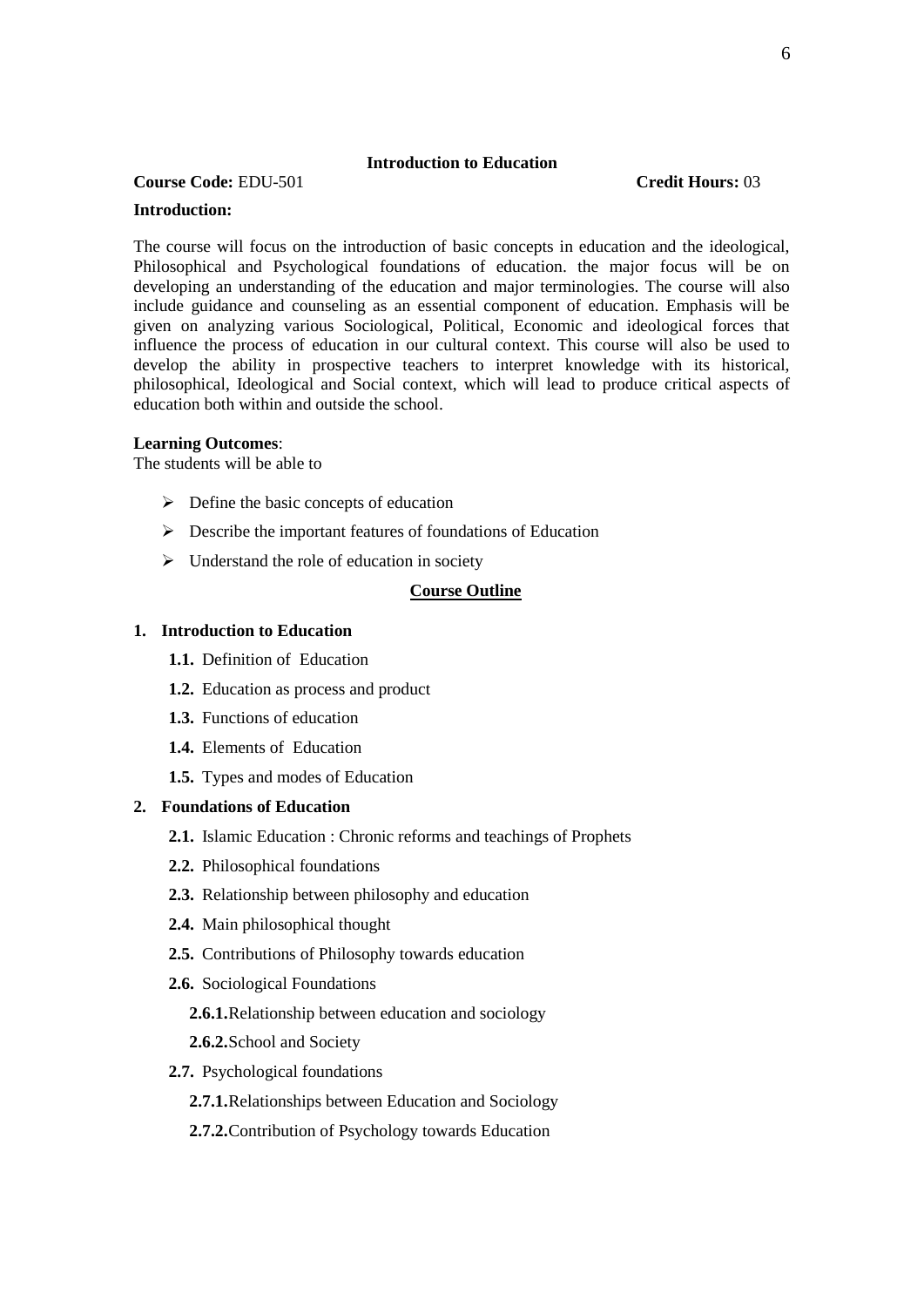# **3. Aims of Education and Curriculum**

- **3.1.** Aims of Education (spiritual, Moral, Intellectual, Economic ,Vocational, Social and cultural)
	- **3.1.1.**Curriculum
	- **3.1.2.**Definition
	- **3.1.3.**Difference between Curriculum and Syllabus
	- **3.1.4.**Components of Curriculum (Aims and Objectives, Context and content relations procedures, characteristics of good text books)
	- **3.1.5.**Methods of Teaching
	- **3.1.6.**Different methods of teaching-evaluation, What, Why, When and how to access.
	- **3.1.7.**Characteristics of good curriculum

#### **4. Learning and Methods of Learning**

#### **5. Society, Community and Education**

- **5.1.** Meaning of Society and Community
- **5.2.** Social functions of School
- **5.3.** Interrelationship between Society and Education
- **5.4.** Role of Education in Development of Society

#### **6. Guidance and Counseling**

- **6.1.** Definition and difference between Guidance and Counseling
- **6.2.** Need of Educational Guidance
- **6.3.** Role of Guidance in Schools
- **6.4.** Forms of Guidance
- **6.5.** Importance of Counseling in Schools
- **6.6.** Methods of Counseling

#### **Recommended Books:**

Aggarwal, J.C. (1998). *Theory and principles of education: Philosophical & sociological bases of education.* New Delhi: Kanishka Publishers.

Bigge, M.L. and Hunt, M.P. (1962). *Psychological foundations of education***.** NY: Harper and Row Publishers.

Chandra, S.S. (2002). *Philosophy of education***.** New Delhi: ATLANTIC.

- Kneller, G.F. (1971). *Introduction to the philosophy of education***.** London: John Wiley & Sons, Inc.
- McNergney, R. Space F., and Herbert, I. M. (1998). *Foundation of education***.** Boston: Allyn and Bacon.

Semel,S.F.(2010) *Foundations of Education*: the Essentials text.USA:Routledge Shami,P.A.(2011).Introduction to education.Urdu Print.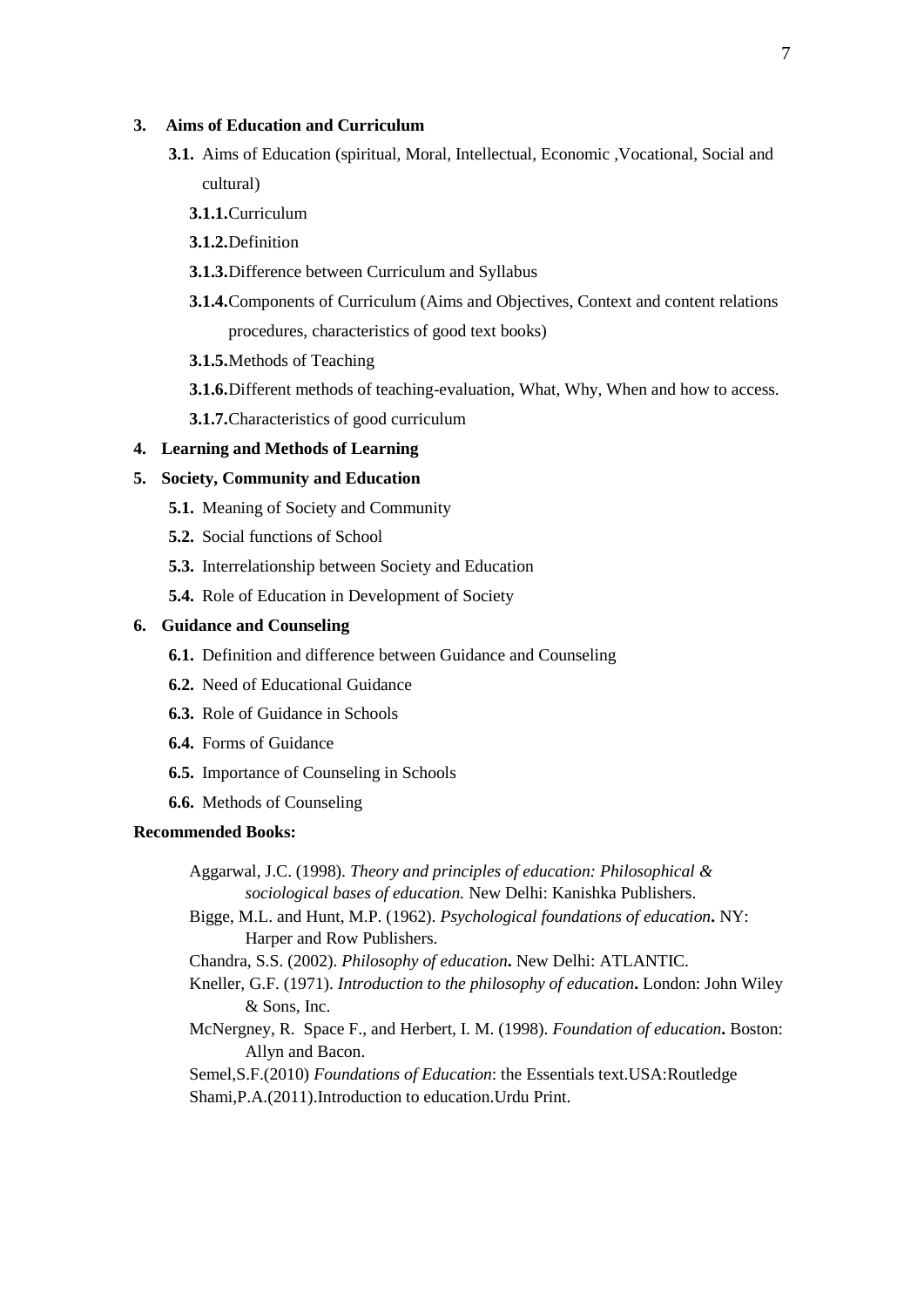#### **Communication Skills in English**

# **Course Code:** EDU-502. **Credit Hours:** 03

#### **Introduction:**

Communication skills are extremely important for teachers because all teaching is after all is communicating knowledge skills and attitudes affectivity. Similarly language plays a pivotal role in improving ones communication skills. Hence a teacher must have mastery over various aspects of language and well developed communication skills for better teaching. At present, the medium of instruction in most of the disciplines is English at higher education level. So fluency in speaking, creativity and innovation in writing, efficiency in listening and fluency and efficiency in reading skills are well-appreciated and demanded from individuals. In order to improve these four communication skills of (reading, writing, listing & speaking) of our prospective teachers and teacher educators .we have designed this course to fulfill these requirements. In addition to discussing numerous basic concepts, our major focus is to develop the oral and written expression as well as presentation skills of students. They will be introduced with a variety of methods, techniques and approaches to polish their communication skills. They must have fluency and flexibility in their thought, reasoning and logic in their argumentation and clarity and brevity in their expressions / explanations.

# **Objectives:**

After studying this course the students will be able to:

- $\triangleright$  Read different academic & non-academic materials fluently & efficiently.
- $\triangleright$  Write clearly and effectively in the discourse of the discipline
- $\triangleright$  Use these skills for meaningful communication
- $\triangleright$  Listen with maximum comprehension

#### **Course Outline**

#### **Part - I**

# **1. Introduction:**

- **1.1.**Communication :Meaning , nature , process & importance
- **1.2.**Communication Skills : Need & importance

#### **2. Communication Skills for Teaching**

- **2.1.**Basic concepts
- **2.2.**Basic communication skills for teachers
- **2.3.**Constructive assertiveness :
	- **2.3.1.**Stating the problems or concern
	- **2.3.2.**Body language and gestures
	- **2.3.3.**Obtaining appropriate behavior
- **2.4.**Empathic responding
	- **2.4.1.**Listening skills
	- **2.4.2.**Processing skills
- **2.5.**Problem solving skills
- **2.6.**Suggested activities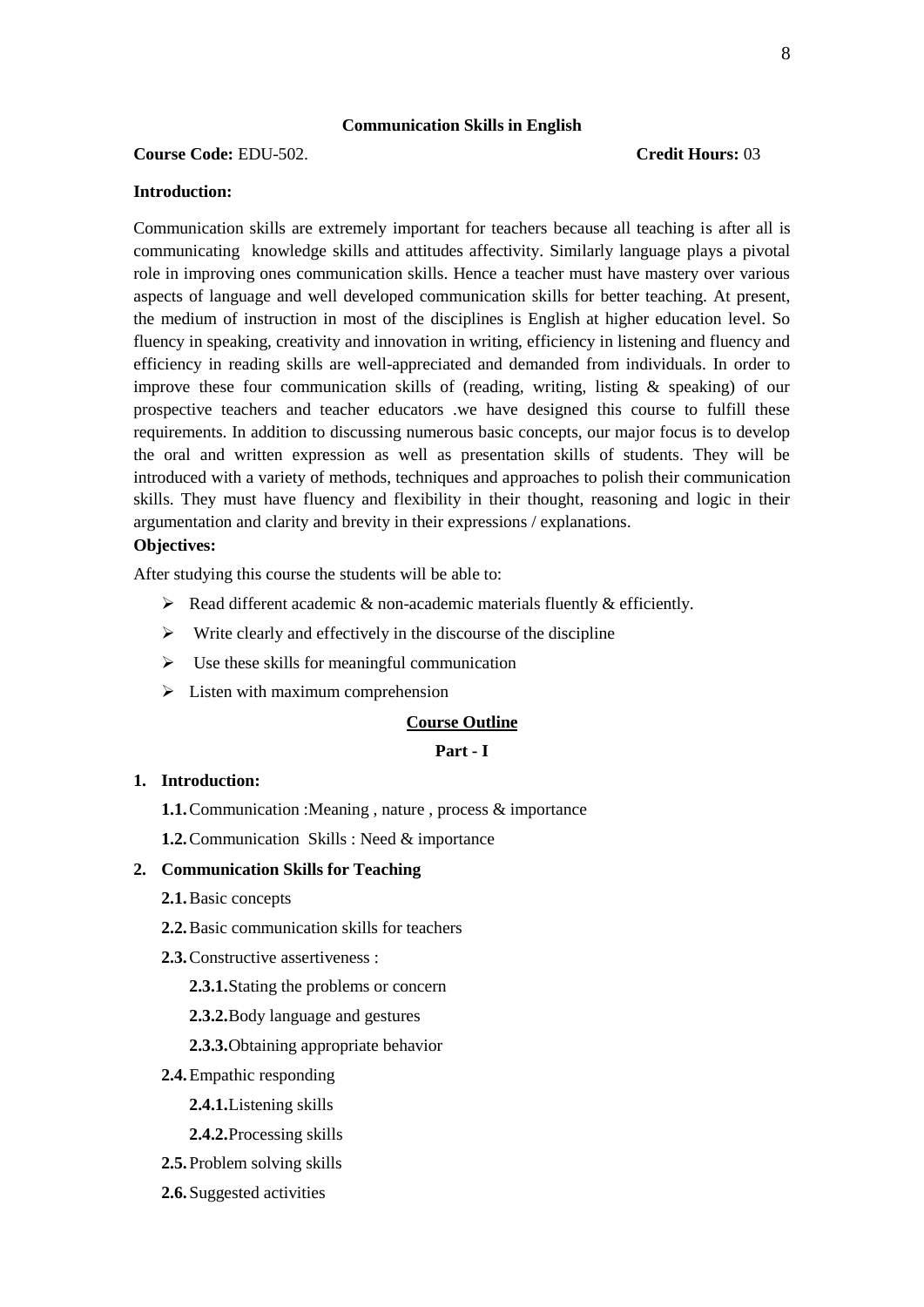- **2.6.1.** Developing assertive skills
- **2.6.2.** Recognize listening responses
- **2.6.3.** Problem-solving exercises

# **3. Functional English**

- **3.1.**Review of grammar
- **3.2.**Tenses and common errors in usage

# **Part-II**

# **Communication Skills (Reading & Writing)**

# **4. Reading Skills:**

- **4.1.**Reading strategies
- **4.2.**Skimming, Scanning, Intensive reading
- **4.3.**Finding the main idea
- **4.4.**Reading large texts
- **4.5.**Concept making
- **4.6.**Making notes from written texts
- **4.7.**Using dictionary

# **5. Writing Skills:**

- **5.1.**Grammar skills & mechanics of writing
- **5.2.**Sentence and parts of sentence
- **5.3.**Paragraph writing
- **5.4.**Essay writing
- **5.5.**Notes taking
- **5.6.**Letter writing
- **5.7.**CV writing and Job application
- **5.8.**Report writing

#### **Part- III:**

### **Communication Skills- II (Listening and Speaking)**

# **6. Listening Skills:**

- **6.1.**Listening to recognize basic speech sounds in English
- **6.2.**Listening of native and non-native discourses
- **6.3.**Real-life listening
- **6.4.**Using visual and aural environmental clues
- **6.5.**Intensive listening and Extensive listening

# **7. Speaking Skills:**

- **7.1.**Pronunciation
- **7.2.**Stress and intonation patterns
- **7.3.**Real life dialogues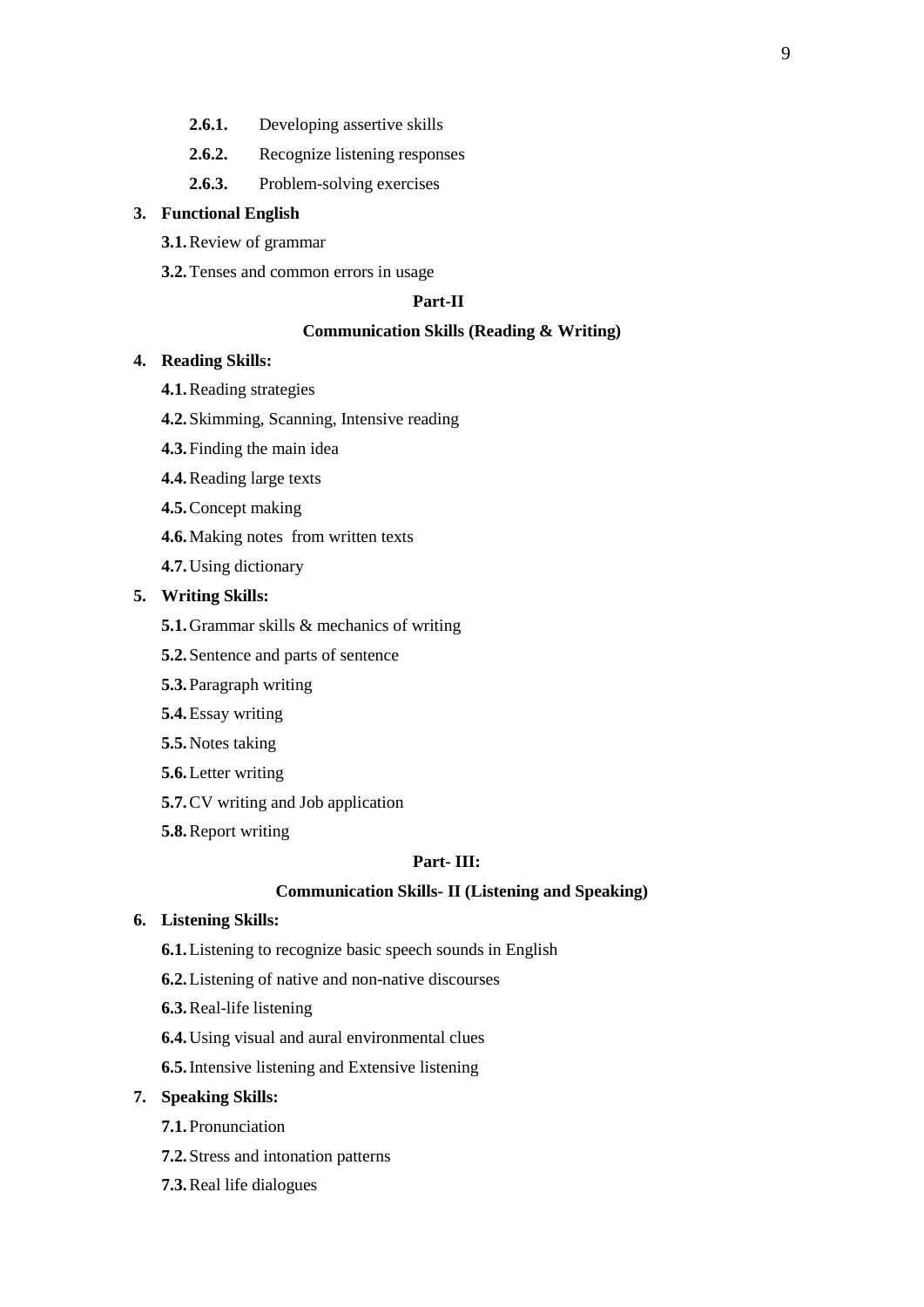**7.4.**Role play

- **7.5.**Presentation skills
- **7.6.**Seminar skills
- **7.7.**Group discussions
- **7.8.**Interview techniques

# **Recommended Books:**

- Beconhouse Kindergarten.(1999). *A Teachers' collection of traditional verse Class7.Karachi:* Peramount Publishers.
- Beconhouse K. (1999). *A teachers collection of traditional Verses***.** Karachi: Paramount Publishers.
- Brezina, Thomas .(1999) *A mystery for you and the tiger team , curse of the Pharaohs*  London: Egmont Childern's books Ltd.
- Elliot, L. S. (1994). *Contemporary vocabulary***.** London: OUP
- Foulds , D .(1993) *. Othello and quter stories from shakespears plays* Oxford: Oxford university press.
- Gravin, Jamila .(2000) *The magic orange tree* London: Mammoth
- Hughes, Ted. (1999) . *The Iron Gaint* New York: ICnop& Paperbacks
- James ,healher . mamn , Robyn (2003) *Stepping Forward I* Singapore : SNP panpace.
- James ,Healher . Mamn , Robyn (2003) *Stepping Forward 2* Singapore : SNP Panpace.
- James ,Healher . Mamn , Robyn (2003) *Stepping forward 3* Singapore : SNP Panpace.
- James ,Healher . Mamn , Robyn (2003) *Stepping forward 4* Normal (academic) Singapore : SNP Panpace.
- Jordon, J.D. (1988). *Active listening***.** Oxford: Oxford University Press.
- McDonough, J. and Shaw, C. (1993). *Materials and methods in ELT.* Oxford: Blackwell.
- Michael, W. (1997). *Study skills in English***.** London: OUP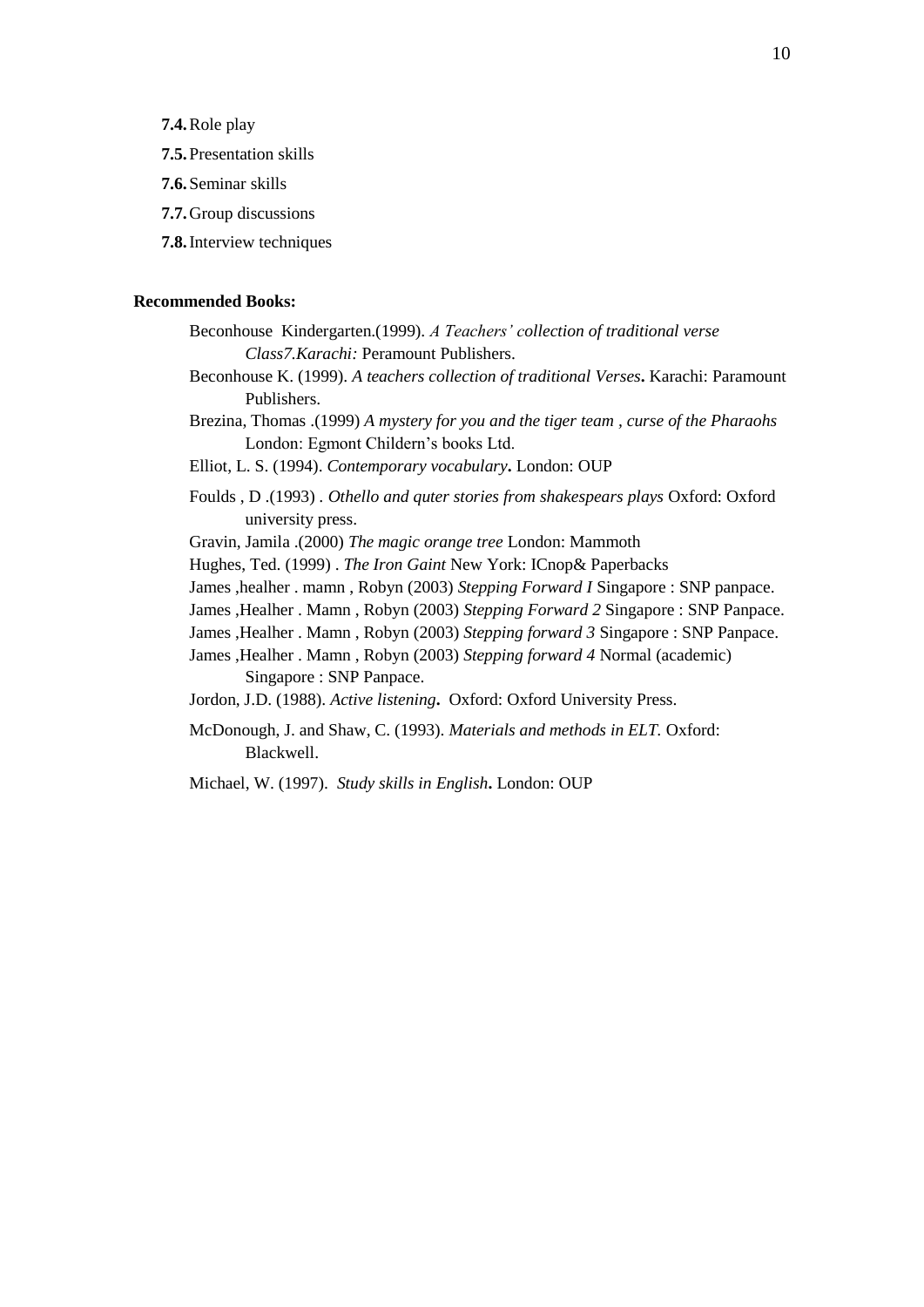# **Educational Psychology**

# **Course Code**: EDU–503 **Credit Hours:**03

# **Introduction:**

The main purpose of the course is to make students aware of how to bridge the gap between theory and practice. In other words, how they can use various concepts of educational psychology to improve their learning and teaching skills. The course is intended to improve the reading, writing and communication skills of students. For this purpose various structured and unstructured activities will be designed and assigned to the students so that they can better develop their abilities and skills.

The student teachers will be introduced with major theories of intelligence, personality, motivation, memory, thinking and instruction. They will also be trained in how these theories can be applied in the classroom teaching. Understanding the psychological basis of these theories will help them to manage classroom in a way that promotes learning and minimizes disruptions. It will also provide them with the tools needed to be a better teacher, counselor and guide.

#### **Objectives**

After the successful completion of the course, the participants will be able to:

- $\triangleright$  Understand the need and importance of psychology in education
- $\triangleright$  Comprehend the scope, methodology and usefulness of educational psychology in effective teaching
- $\triangleright$  Develop an insight into various concepts and theories of educational psychology pertaining to motivation, intelligence, personality, classroom management effective teaching and their educational implications
- $\triangleright$  Develop skills to understand and identify the individual differences among the students to improve their teaching by adopting appropriate strategies
- $\triangleright$  Adopt the measures to enhance the creative potentials of themselves as well as of their students

#### **Course Outline**

# **1. Introduction**

- **1.1.**Meaning and nature of psychology
- **1.2.**Meaning and nature of educational psychology
- **1.3.**Educational psychology: Some basic problems to solve simultaneously
- **1.4.**Scope and utility of the study of educational psychology: Teachers, teaching & educational psychology
- **1.5.**Methods of educational psychology Conclusion: Teachers, teaching and learners; learning, and educational psychology

#### **2. Learning and Instruction**

- **2.1.**Educational psychology and teaching
- **2.2.**Objectives for learning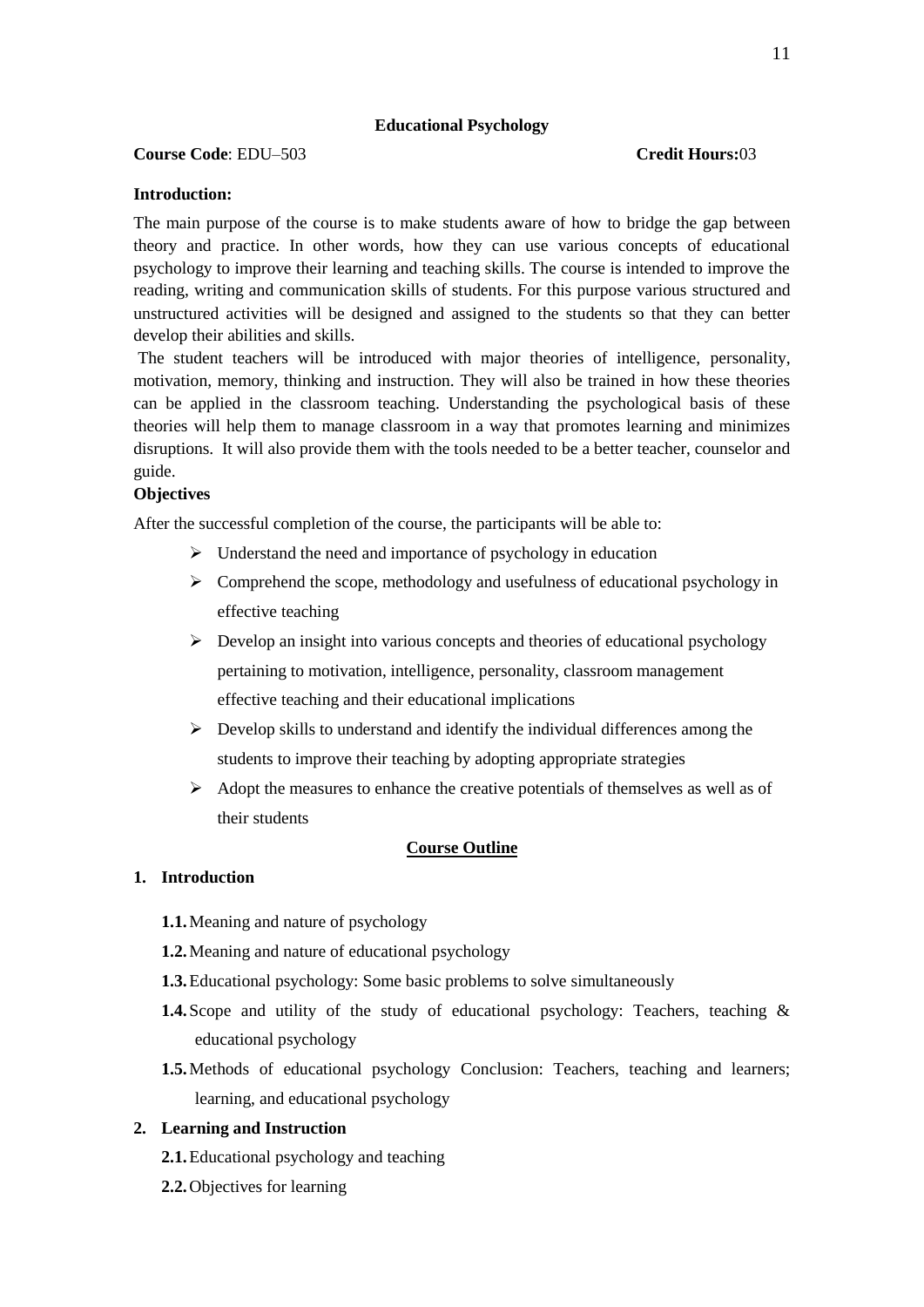- **2.3.**Mastery learning
- **2.4.**Direct instruction
- **2.5.**Expository learning &teaching
- **2.6.**Constructivist & situated learning
- **2.7.**Inquiry & problem –based learning
- **2.8.**Group work & cooperation in learning

# **3. Motivation: Theory and Practice**

- **3.1.**Concept of motivation.
- **3.2.**Theories of motivation.
- **3.3.**Strategies for motivation

# **4. Creating Learning Environments**

- **4.1.**The ecology of classroom
- **4.2.**Creating a possible learning environment
- **4.3.**Maintaining a good learning environment
- **4.4.**Special programs for classroom management to create a better learning
- **4.5.**Environment
- **4.6.**The need for better communication
- **4.7.**Some guidelines

# **5. Teaching for Learning (i.e. Effective Teaching)**

- **5.1.**Planning for effective teaching
- **5.2.**Teaching large & small groups effectively
- **5.3.**Characteristics of effective teachers
- **5.4.**Matching methods to goals

#### **6. Individual Differences / Variations**

- **6.1.**Nature, types causes and measurement of individual differences(Individual differences in intelligence , creativity , cognitive and learning styles& students with learning challenges or disorders )
- **6.2.**Handling with individual differences in the classroom

# **7. Intelligence and Personality Theories**

- **7.1.**Intelligence: Meaning, nature and theories of intelligence
- **7.2.**Personality: Meaning, nature and theories of personality

# **8. Applied Behavior Analysis**

- **8.1.**Antecedents and behavioral change
- **8.2.**Methods for encouraging behaviors
- **8.3.**Coping with undesirable behavior
- **8.4.**Self-regulation and cognitive behavior modification.
- **8.5.**Problems and issues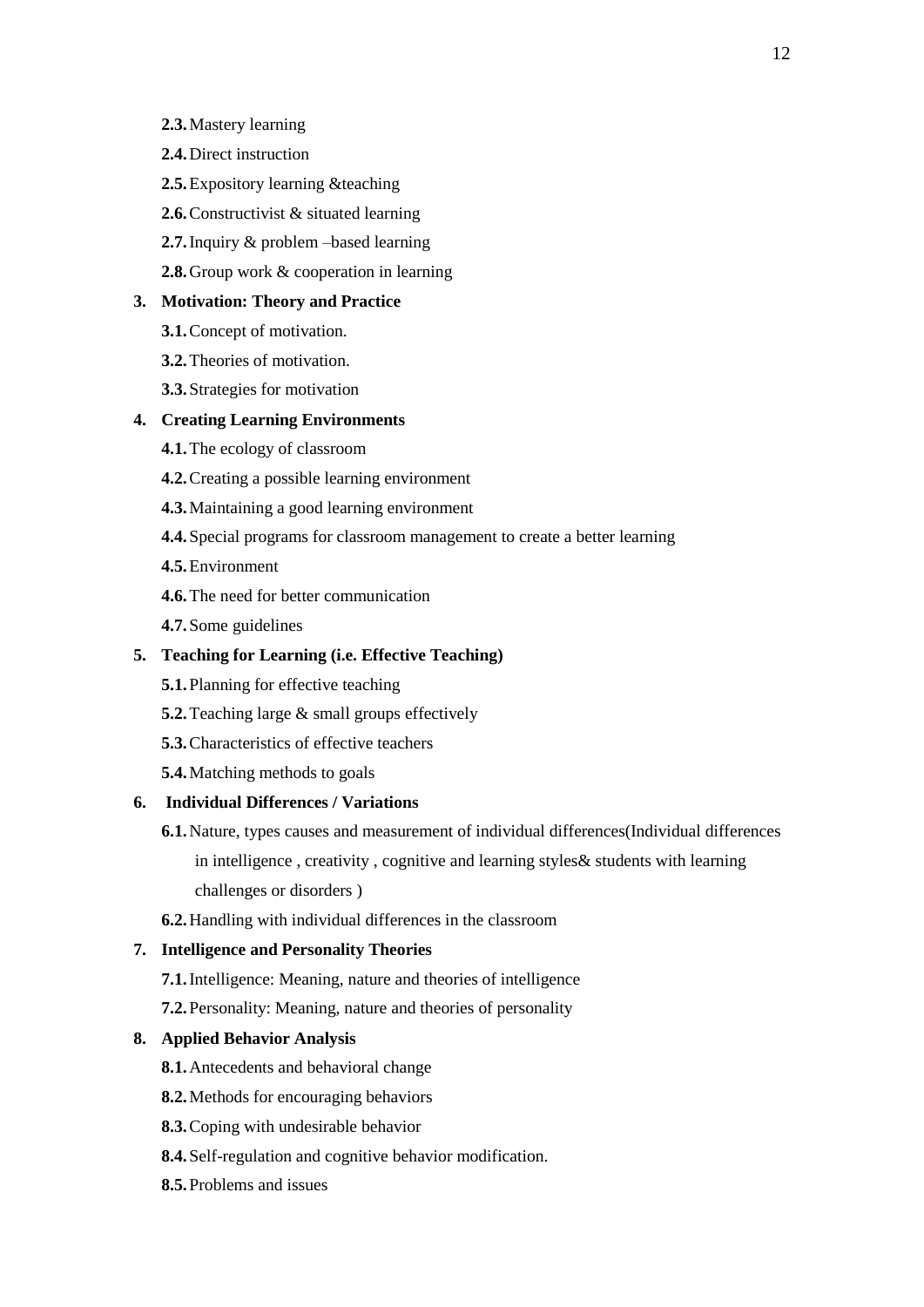**8.6.**Evaluation of behavioral methods: Contribution & Criticism

### **9. Complex cognitive processes**

- **9.1.** Thinking & understanding :Needs & importance
- **9.2.**Concepts of problem solving :Nature, steps , strategies, factors
- **9.3.**Teaching & learning about thinking

**9.4.**Teaching for transfer

# **Recommended Books:**

Anderson, I.R. (1990). *Cognitive psychology and its implication***.** New York: Freeman Publishing Company.

Dash, B.N. , Dash, N., and Rath, M.P. (2002). *A text book of educational psychology.* New Delhi: Dominant Publishers and Distributors.

Elliet, S. N., Krotchwill, T. R., Littlefield, J. & Travers, J. E. (1999). *Educational psychology.* Singapore: Brown and Benchmark Publishers.

Gage, N.L. (1991).*Educational psychology***.** New Jersey: Houghton Mifflin Co.

Iqbal, M. Z., & Shahid, S. M. (2002). *Educational psychology & guidence***.** Islamabad: AIOU.

- Ormrod, J. E. (1998) *Educational psychology* (2d ed ). New Jersey: Merril Company.
- Rashid, M. (comp.) (2001). *Allied material of educational guidance and counseling***.** Islamabad: AIOU.

Rothstein, P. R.(1990). *Educational psychology*. New York: McGraw- Hill Inc.

Santrock, J. W.(2004). *Educational psychology*. Boston: McGraw –Hill.

Sprinthall, N.A., and Sprinthall, R.C., and Oja, S.N. (1994). *Educational psychology: A developmental approach***.** New York: McGraw Hill Inc.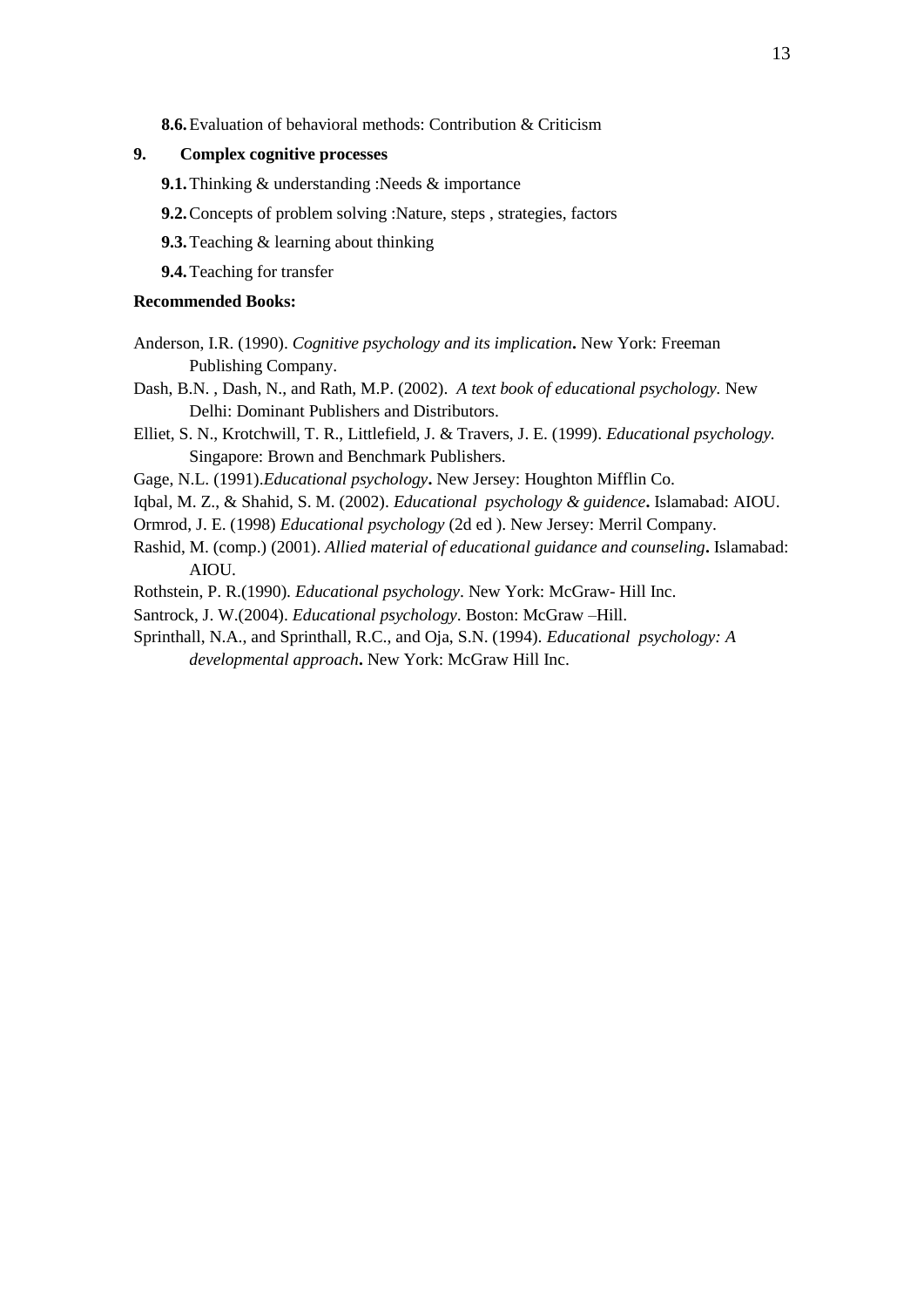# **Computer Applications in Education**

#### **Course Code:** EDU– 507 **Credit Hours:**03

# **Introduction:**

Computer is nowadays being used in almost all academic disciplines. It is the latest and most advanced technology of the present era. Education too is not an exception. Computer technology is being applied as a major AV- aid in instruction as well as planning. Moreover, numerous software have been developed that are used in research (for data analyses and data presentation) and teaching. This course is intended to introduce the students with recent developments and applications of computer technology in the field of education. It will enable the students to equip themselves with the use of modern technologies in the classroom. It also enables them to use these technologies in school management. Information technology plays a vital role in the development of every organization, whether, business organization or social organization like school. Information is becoming an intangible asset and organizations give importance to the tools, equipments and resources used for managing information. Knowledge of computer applications is helpful in this regard.

# **Objectives:**

At the end of this course, the students will be able to:

- $\triangleright$  Understand computer systems and information technology
- $\triangleright$  Differentiate among different work environments of computer systems
- $\triangleright$  Exhibit capabilities of using computer in education
- $\triangleright$  Develop and maintain database of an educational institute
- $\triangleright$  Design classroom presentations and plan their lessons
- $\triangleright$  Use internet, e-mail and intranet for educational purposes
- $\triangleright$  Equip themselves with computer skills according to the market demands
- $\triangleright$  Develop practical capabilities required in using computers

#### **Course Outline**

#### **1. Fundamentals of Computer**

- **1.1.**Introduction to computer system and data processing
- **1.2.**Types of computer
- **1.3.**Classification of computer
- **1.4.**Hardware configuration
- **1.5.**Central processing unit
- **1.6.**Computer software
- **1.7.**Uses of computer in education

# **2. Disk Operating System**

- **2.1.**Definition of disk operating system.
- **2.2.**Features of DOS
- **2.3.**What is a file? And how to create, save, edit and reopen a file.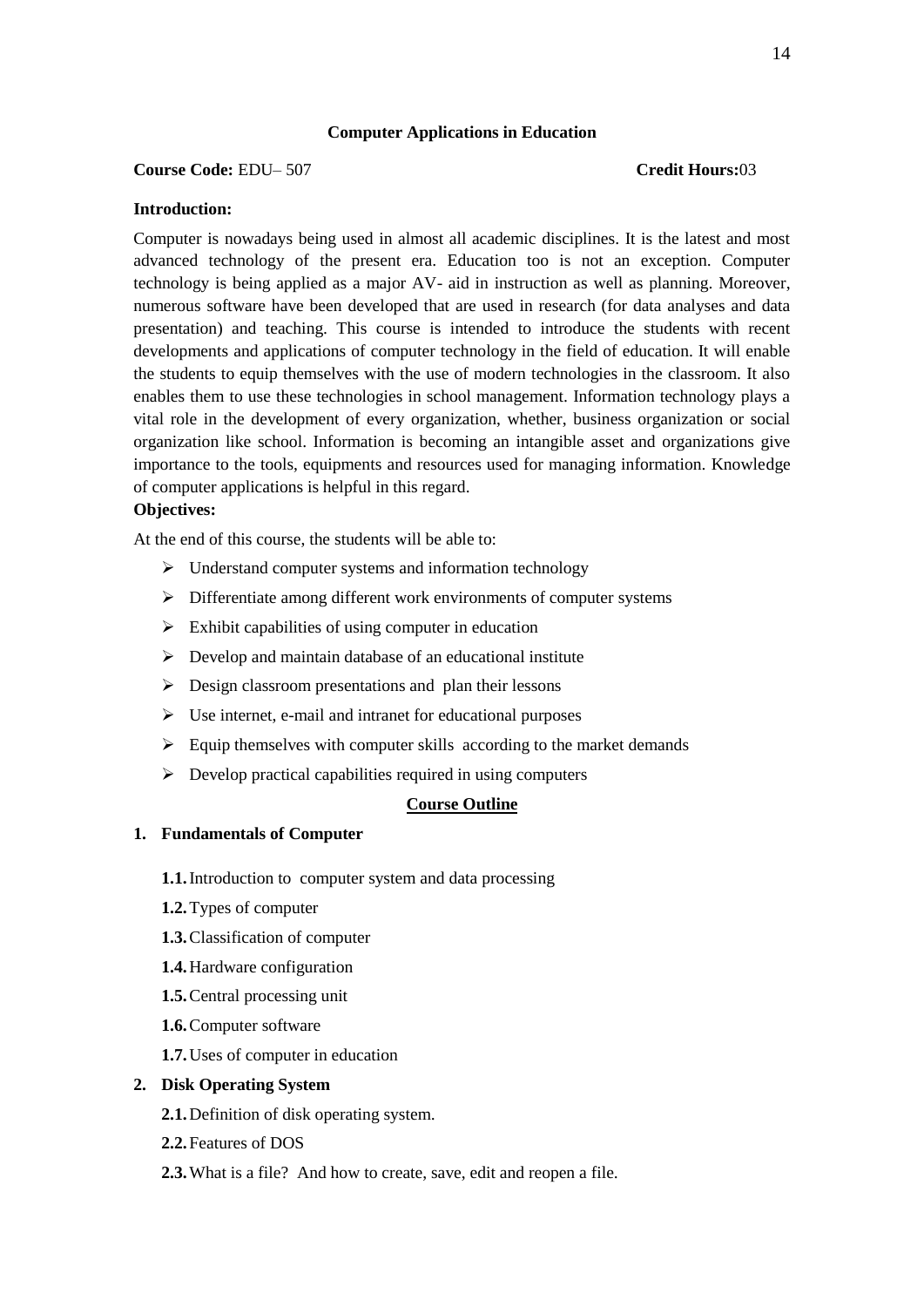- **2.4.**Types of commands in MS-DOS.
- **2.5.**Some important commands: CD, MD, RD, CLS, COPY, XCOPY, DATE, TIME, DEL, DIR, DOSKEY, AUTOEXEC.BAT & CONFIG.SYS files FORMAT, LABEL, PATH, UNDEL, REN, SYS, VER, TREE,

# **3. Windows operating system**

- **3.1.**Introduction to graphical user interface
- **3.2.**Features of windows
- **3.3.**Desktop: Icons for my computer, explorer, recycle bin
- **3.4.**Working in windows
- **3.5.**Managing files: Moving and copying file , creating new files and folders
- **3.6.**Using explorer: Collapsing / expanding levels to view folders and files; properties of files and folders
- **3.7.** creating a folder, finding a file with various options
- **3.8.**System tools, calculator, address book, paint, word pad etc.

# **4. Word Processor**

- **4.1.**Typing and formatting of any document e.g. notes, applications, and letters.
- **4.2.**Formatting of articles, term papers and theses( according to APA style)
- **4.3.**Mail merge E-mail.
- **4.4.**Address book management.

#### **5. Spread sheet**

- **5.1.**Entering and maintaining data in worksheets.
- **5.2.**Formula entry and data analysis.
- **5.3.**Graphical presentation of data
- **5.4.**Preparing and presenting students reports

#### **6. Designing Presentations**

- **6.1.**Audio and video effects
- **6.2.**Advance features

#### **7. Data Base Management**

- **7.1.**Other data base management programs e.g. Oracle, Internet data bases etc.
- **7.2.**Introduction to MS- Access
- **7.3.**Developing data base in Access

# **8. Scheduling and Maintaining Personal Information**

- **8.1.**MS-Outlook Express
- **8.2.**Address book
- **8.3.**E-Mail
- **8.4.**Diary
- **8.5.**Scheduling class room activities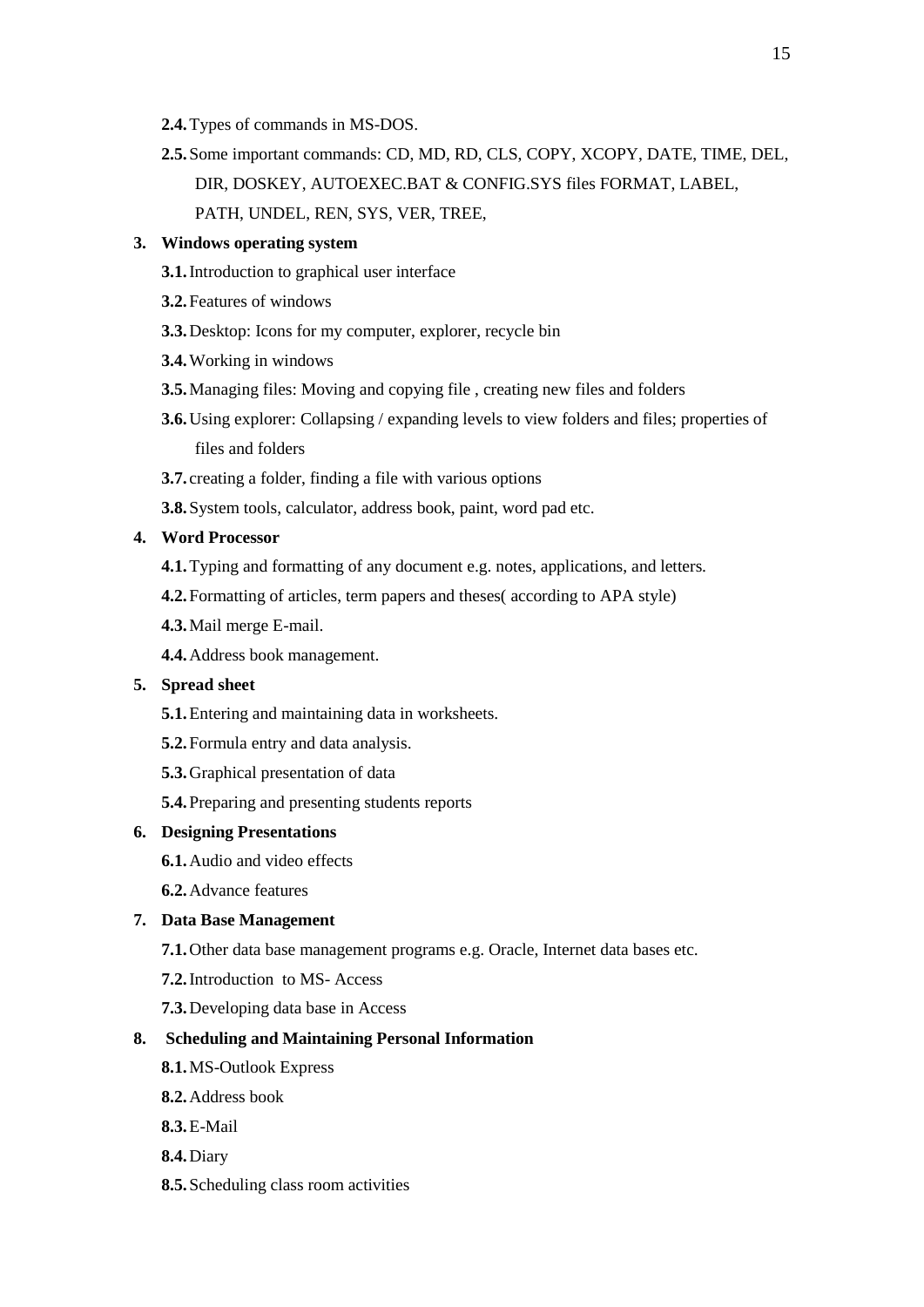# **9. Computer in Education**

- **9.1.**Using different types of programs for delivering lessons in classrooms
- **9.2.**Lesson planning by using Roblyer's data base of strategies and lesson plans
- **9.3.**Management of student related information
- **9.4.**Preparing result cards and reports

# **10. Searching for Information**

- **10.1.** Introduction to internet
- **10.2.** Searching and browsing
- **10.3.** Downloading and uploading information

**Note:** Teacher will provide required material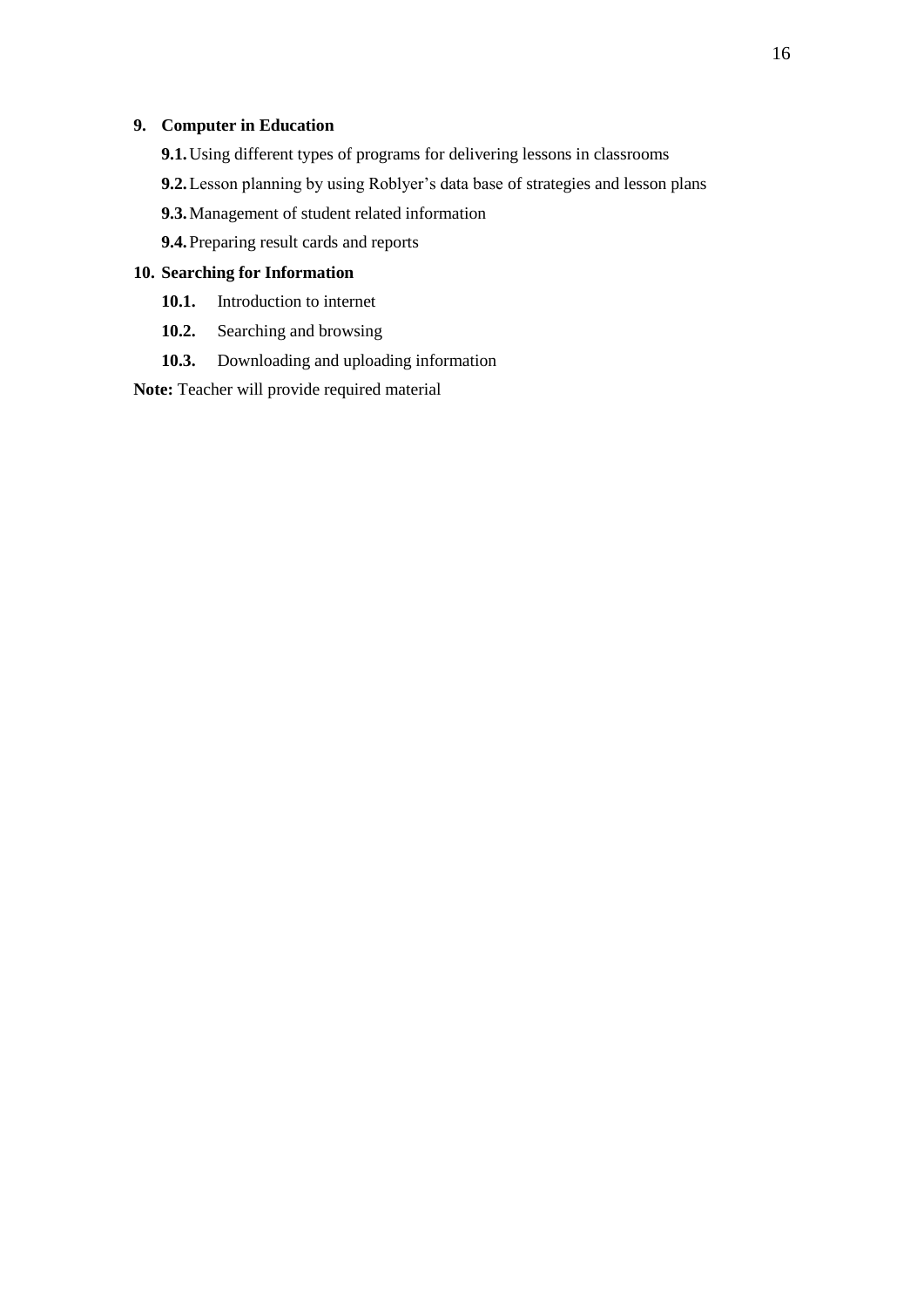#### **Recommended Books:**

- Baver, D.G. (1997). *Educators internet funding guide, class room connections.* Delhi: Prentice -Hall of India.
- Black, U. (1999). *Advanced internet technologies***.** New Jersey: Prentice Hall.
- Roblyer , M.D.(1999). *Integrating techonology across the curriculm: A data base of strategies and lesson plans.* NJ: Merril an imprint of prentice-Hall.
- Etheridge, D. (2007). *Excel 2007: Top 100 Simplified tips & Tricks*. Canada: Wiley Publicing, Inc.
- Frye, C.D. (2007) *Step by Step Microsoft Excel 2007.* Washington: Microsoft Press
- Alexander, M. (2007). *Microsoft Access 2007 Data Analysis*. Canada Wiley Publishing inc.
- Cox, J. & Preppernau, J. (2007). *Step by Step Microsoft Office Word 2007.* Washington : Microsoft Press
- Cronam, J & Sandberg, B. (2007). *Microsoft office Access 2007, Quick Steps*. New York: Mc. Graw Hill
- Andersen V. (2007). *Microsoft office Access 2007 Quick Steps*. The complete reference: New York: Mc Graw Hill
- Wimpen, F. (2007). *Teach Yourself if Visually Microsoft office Access 2007* Canada: Wiley Publishing Inc.
- Low e, D. (2011). *Networking All in one for Dummies 4th Edition* Canada: Willy Publishing, Inc.
- Morrison, C. (2007). *Word 2007 Beyond The Manual*, New York, Springer
- McFedries, P. (2007). *Teach Yourself Visually Computers*, 5th Edition Canada Wiley Publishing, Inc.
- Khanna, R. (2008). *Basics of Computer Science*. New Delhi: New Age International Ltd. Publishers
- Jelen, B. (2007) *Excel 2007 Microsoft Made Easy*. US Holy Macro Books
- Roblyer , M.D.(1999). *Integrating technology across the curriculum: A data base of strategies and lesson plans.* NJ: Merril Prentice-Hall.
- Shelly, G.B & Vermaat, M.E. (2010). *Discovering Computers 2010: Living in Digital World , Fundamental 6th* Edition US: Cangage Learning ,inc.
- Sinnah, P. K. (2000). *Fundamentals of computer***.** New Delhi: Prentice -Hall of India.
- Slack, S. X Zarala, M.I. (2009). *Power point 2007 Graphics & Animation Made Easy.* London McGraw Hill
- Suherman .(2008) *Smart Presentation with Power Point 2007* Jakarta: PT Dian Digtal Media). *Microsoft Power point 2007, to 100 simplified Tips & Tricks.* Canada Willey Publishing, Inc.
- Bucki, LA. (2007). *Teach Yourself Visually Microsoft Power Point 2007,* Candada: Willey Publishing, Inc.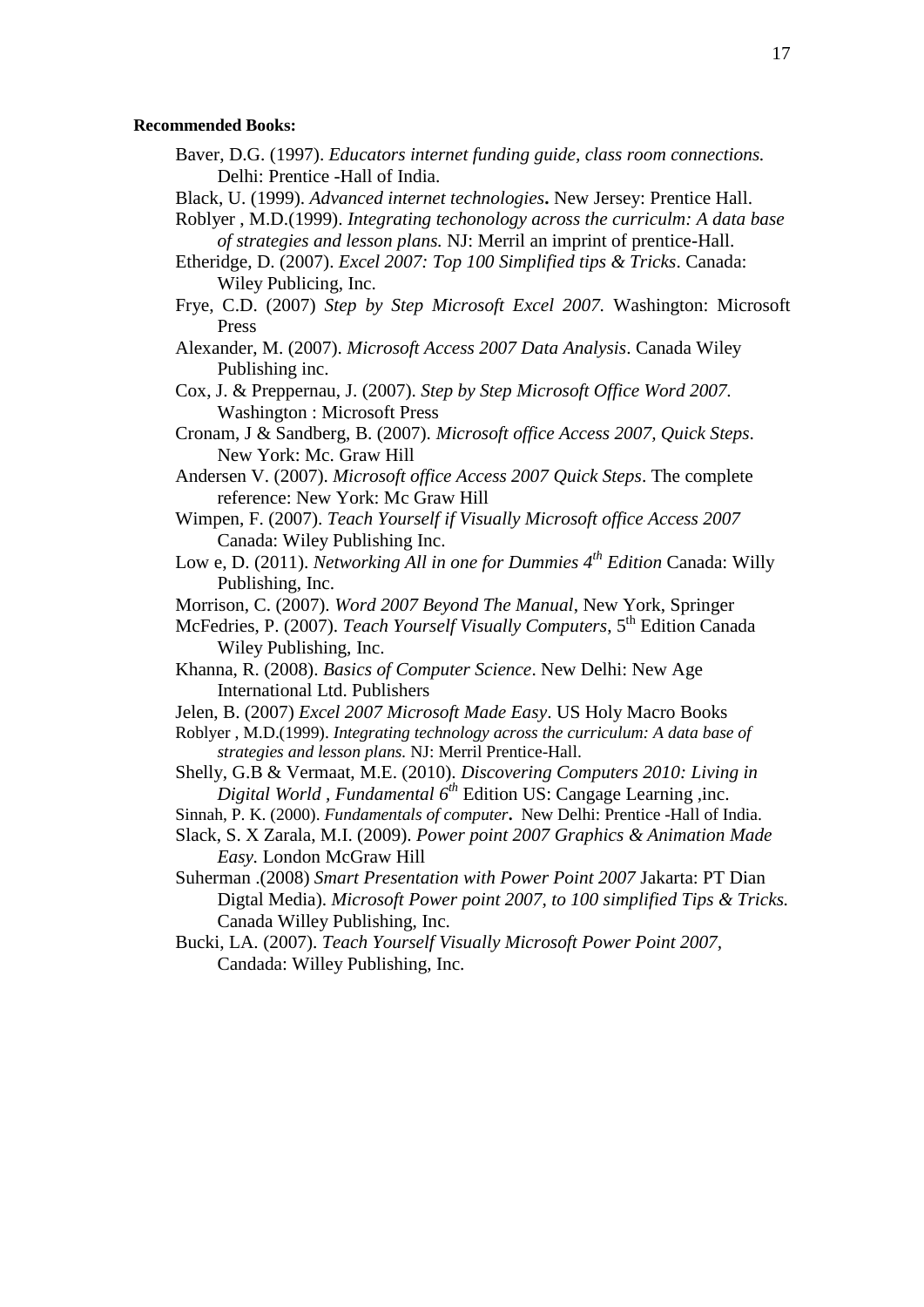# **Education in Pakistan**

# **Course Code:** EDU– 605 **Credit Hours:** 03

# **Introduction:**

This course is designed to develop prospective teachers' awareness and understanding of education in Pakistan. Prospective teachers will develop their knowledge about different aspects of development of education keeping in view different aspects of development of education. Keeping in view different stages like pre primary education, elementary education, secondary education and higher education. In this process current policy and programs will also be studied. Teacher educator will ensure that different components of education like management etc, and statistical awareness, major issues and challenges are also taken into consideration.

### **Learning Outcomes:**

At the end of this course the students will be able to

- $\triangleright$  Understand schooling structure at different levels in Pakistan
- $\triangleright$  Decipher the nature and purpose of education in the pre and post independence period
- $\triangleright$  Delineate the historic roots and subsequent development of pre service teacher education in Pakistan
- $\triangleright$  Evaluate education in Pakistan in the light of current educational policy
- Critically analyze educational development at different levels of education i.e. pre primary education, primary education, secondary education.
- $\triangleright$  Evaluate the issues and challenges in higher education.

# **Course Outline**

#### **1. Structure of Education**

- **1.1.**Preschool education
- **1.2.**Elementary education
- **1.3.**Secondary education
- **1.4.**Higher secondary Education
- **1.5.**Tertiary education
- **1.6.**Religious education
- **1.7.**Technical and vocational education

# **2. Administration of Education and Decentralization**

**2.1.**Federal, Provincial and District

#### **3. Management**

- **3.1.**Curriculum wing
- **3.2.**Ministry of education
- **3.3.**Provincial curriculum bureaus
- **3.4.**Text book boards
- **3.5.**Staff development centers
- **3.6.**Examinations (BISE,board of technical education)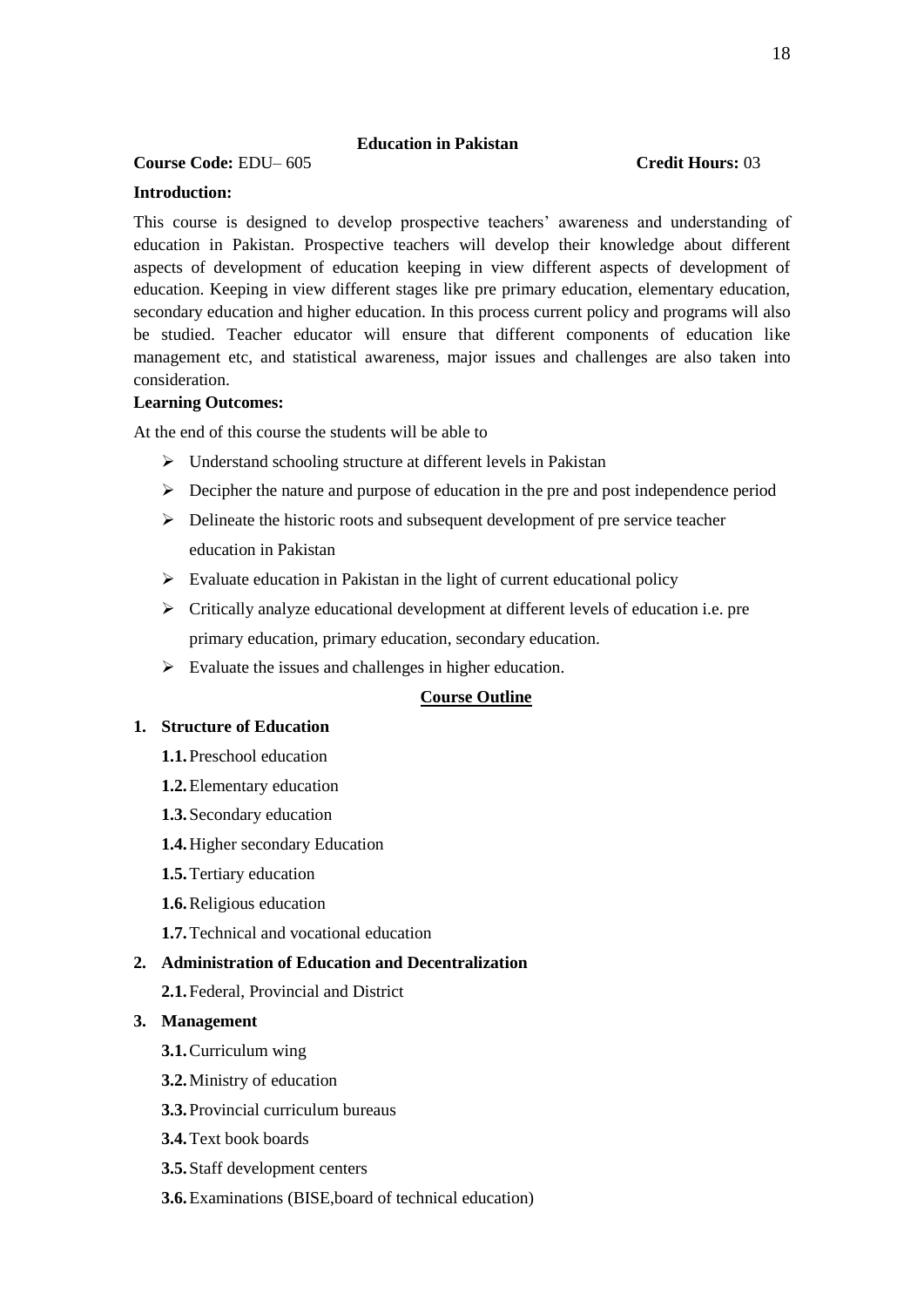- **3.7.**Schools management committees
- **3.8.**Models of Curriculum in Pakistan

# **4. Education in Pakistan :Pre and Post Independence**

- **4.1.**Pre-independence
- **4.2.**Post independence
- **4.3.**National Education Policies

#### **5. Policy Formulation in Pakistan**

**5.1.**Major objectives and progress of education with reference to current national education policy

# **6. Technical and Vocational Education in Pakistan**

- **6.1.**Status
- **6.2.**Key issues and Challenges

# **7. Pre-Service Teacher Education in Pakistan**

- **7.1.**Policy perspectives from 1947 to recent
- **7.2.**Teacher training institutions and programs
- **7.3.**New trends in teacher education in Pakistan
- **7.4.**Major issues and challenges

# **8. Statistical Overview of Education in Pakistan**

- **8.1.**Primary
- **8.2.**Secondary
- **8.3.**Tertiary
- **8.4.**Gender Parity
- **8.5.**Quality and expenditures

#### **9. Major issues and Challenges**

- **9.1.**Globalization
- **9.2.**Low enrollments and dropouts
- **9.3.**Illiteracy
- **9.4.**Female Education
- **9.5.**Physical Conditions of Social Educational Institutions
- **9.6.**Quality of Education
- **9.7.**Investment of Education

#### **Recommended Books:**

- Al-Naqib-Attas, Syed Muhammad (1979). *Aims and Objectives of Education*, Jeddah: King Abdul Aziz Univeristy
- Iqbal, Muhammd (1999).*The reconstruction of religious thought in Islam*, Lahore: Sheikh Muhammd Ashraf
- John, S. Brubacher (1987). *Modern Philosophies of Education*, New Delhi: McGraw hill

Mansoor, A.Qureshi (1983). *Some aspects of Muslim Education*, Lahore: Universal books Shami, P. A. (2011) *Education in Pakistan*. Urdu Print.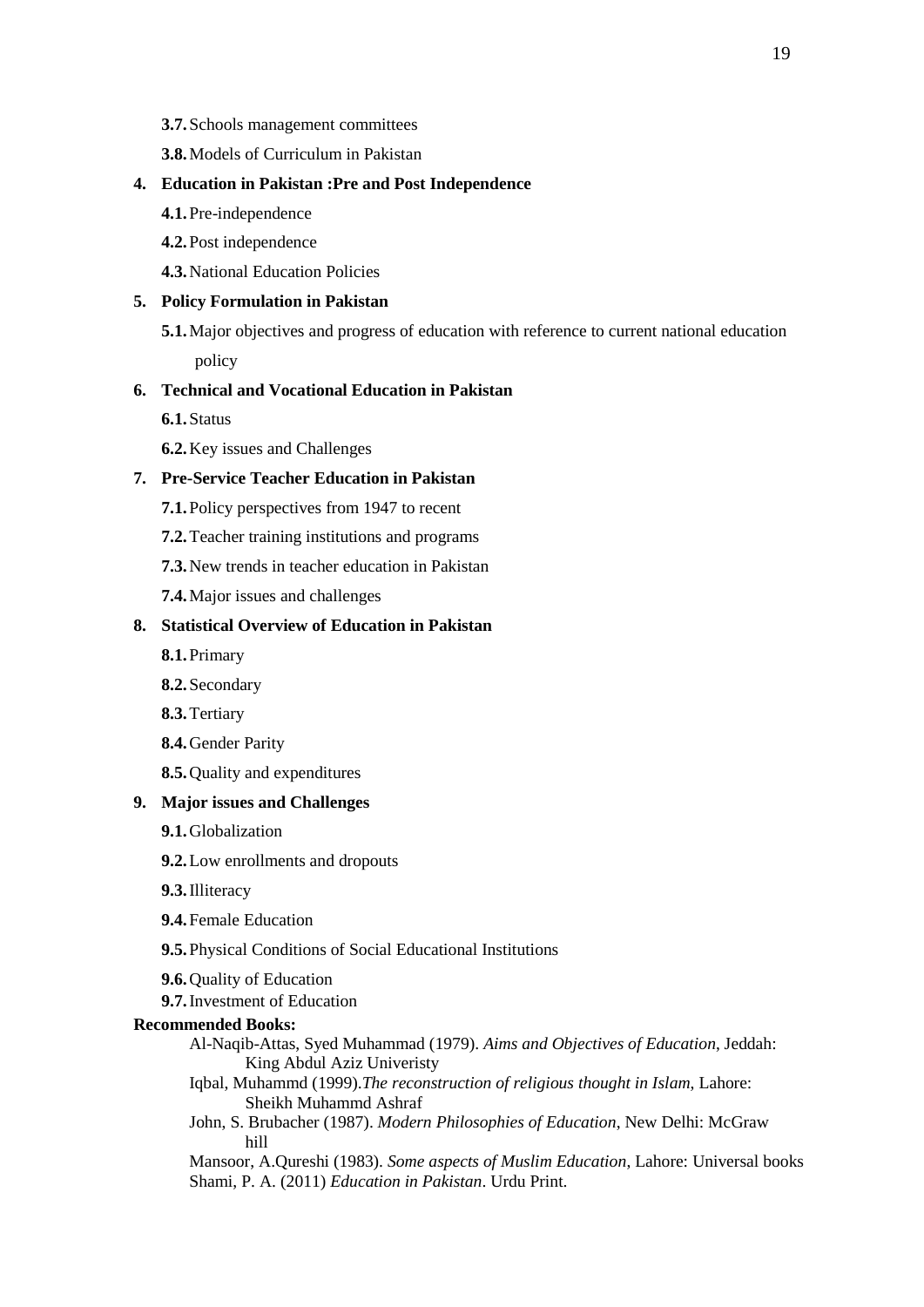# **Sociology of Education**

# **Course Code:** EDU-607 **Credit Hours:** 03

# **Learning Outcomes:**

After Completion of the course, the students will be expected to:

- $\triangleright$  Discuss relation between school and community
- $\triangleright$  Know the process of linkage among the school community and teacher for effective education
- $\triangleright$  Identify the social factors affecting education and how it can support the development of education
- $\triangleright$  Know the role of teachers and school in socialization of students and development of society
- $\triangleright$  Enable prospective teachers to contribute in community work, health promotion activities and endorsement of healthy environment.

# **Course Outline**

# **1. Society , Community and Culture**

- **1.1.**Definition
- **1.2.**Individual status and his/her role in the society
- **1.3.**societal interaction
- **1.4.** cultural diversity
- **1.5.** cultural and cultural elements of Pakistani community
- **1.6.**role of education in strengthening Pakistan

# **2. Group and Group Dynamics**

- **2.1.**Meaning OF A Group
- **2.2.**Group dynamics
- **2.3.**Types of Social Groups
- **2.4.**Individual Behavior and group behavior
- **2.5.**Role of School teacher in molding individual and group behavior

# **3. Socialization**

- **3.1.**Meaning and aims of socialization
- **3.2.**Agencies of socialization
- **3.3.**Stages of social development
- **3.4.**Role of school in socialization
- **3.5.**Teachers as role model, participating in community and health activities
- **4. Social Institutions** 
	- **4.1.**Definition
	- **4.2.**Types of social institutions
	- **4.3.**The family
	- **4.4.**Economic institutions
	- **4.5.**Religious institutions
	- **4.6.**Educational institutions
	- **4.7.**Play and recreational institutions

# **5. School and Community**

- **5.1.**Relationship between school and community
- **5.2.**Effects of school on community
- **5.3.**Effects of community on schools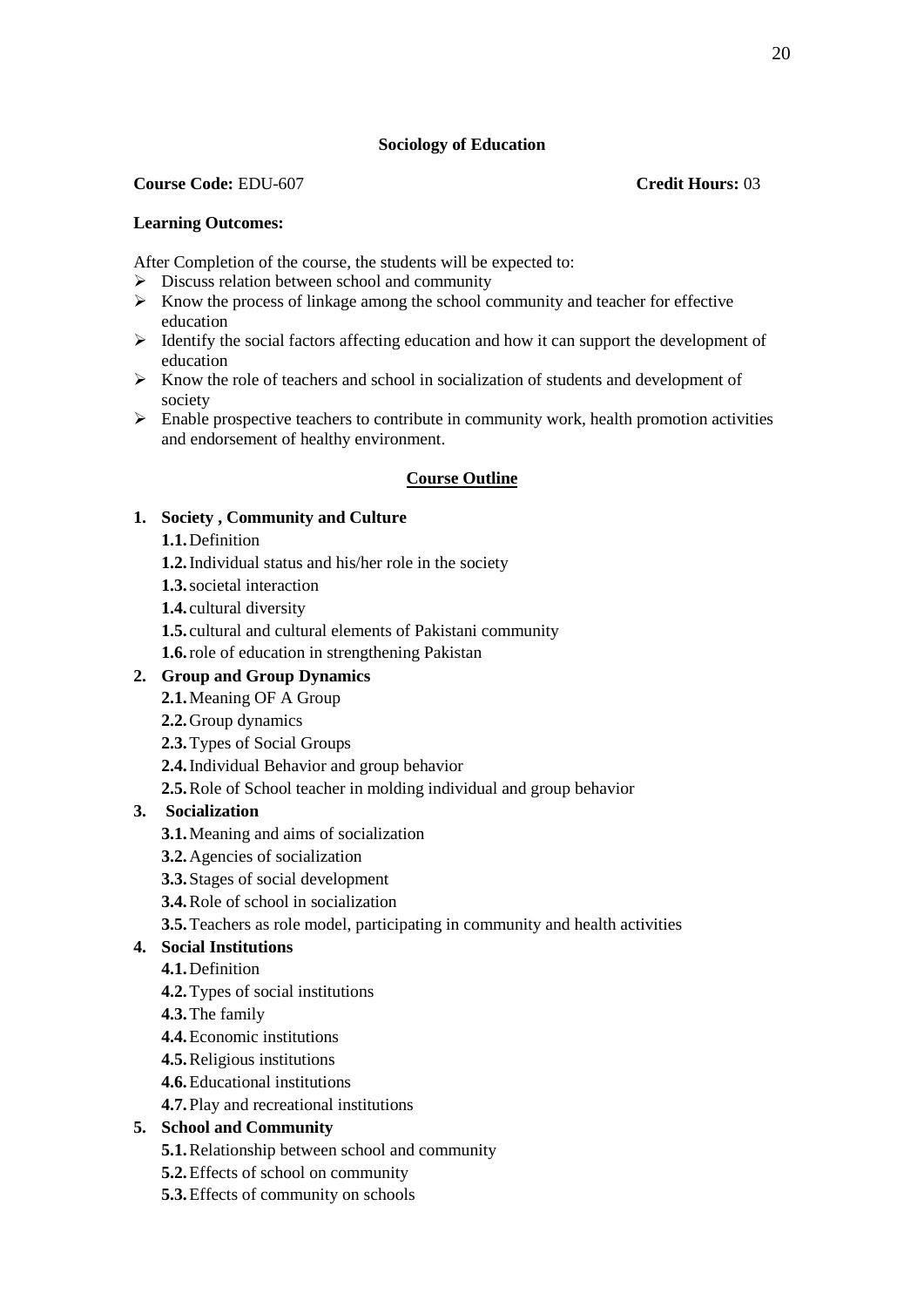**5.4.**A critical analyses of effective role of schools and teachers in Pakistani community

# **6. Social Control**

- **6.1.**Definition
- **6.2.**Social deviation, peace, harmony and tolerance
- **6.3.**Methods of social control
- **6.4.**Role of community, school and teacher in peace development, harmony and tolerance

# **7. Teacher, School and Students**

- **7.1.**Are teachers born or made
- **7.2.**Effective and reflective teaching
- **7.3.** creative and critical teaching
- **7.4.**teacher effectiveness
- **7.5.**Academic Learning Time(ALT)
- **7.6.**Class room Management
- **7.7.**Co-Curricular activities
- **7.8.**Reflection or productive feed back

# **8. Technological Change**

- **8.1.**Technological change and its impact
- **8.2.**Sources/forces of technological change
- **8.3.**Technology and Jobs
- **8.4.**Technology and Ethical Values
- **8.5.**Utilitarian view of technology

# **Recommended Books:**

Alias, N. (2009). *Educational Sociology and Philosophy*. Malaysia: Open university of Malaysia.

Anwar, Alam (2003). *Principle of Sociology*. Saif Printing Press, Peshawar, Chandra, S. S & Sharma, R. K. (2004). Sociology of Education. India: Atlantic

Publishers and Distributor New Delhi.

Chandra, S.S. (2002). *Sociology of education***.** New Delhi: ATLANTIC.

Chaudhry, M.I. (2008). *A Textbook of General Sociology*. Pakistan: Aziz Publishers Lahore.

Hallinian, M.T. (2006). *Handbook of the Sociology of Education*. USA: Springer.

Iqbal, Chaudhry, M. (2000). *Sociology*, Aziz publishers, Lahore; Urdu BAzar Mannheim, K. (2001). *Education and Society.*UK: Routledge London

Sharma, Y.K. (2008). *Foundations in Sociology of Education*. India: Kanishka Publishers Distributors New Delhi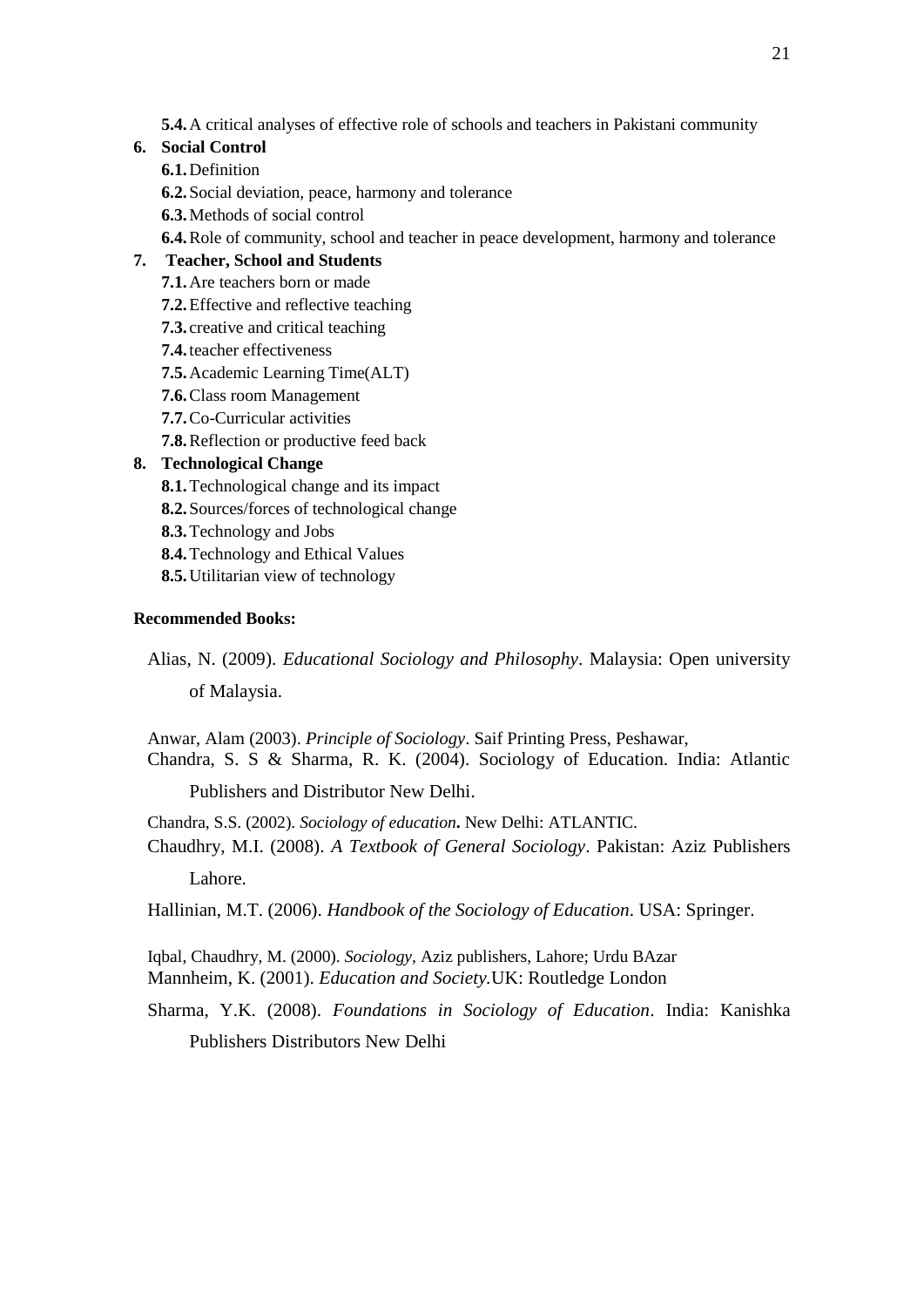### **Educational Assessment and Evaluation**

# **Course Code:** EDU- 505 **Credit Hours:** 03

#### **Introduction:**

Assessment plays a vital role promoting educational activities. Same is the case with educational measurement and evaluation of students' achievement and progress. It is an essential part of teaching learning process and without it all educational process is meaningless. It is because without doing this we cannot judge the degree or extent to which we have been successful in teaching learning process. This course is intended to introduce students with various techniques, instruments, and approaches to measure and evaluate students' achievement in classroom.

#### **Objectives:**

After studying this course the students will be able to:

- $\triangleright$  Comprehend and apply various tools and techniques of measuring student's progress.
- Understand the importance of educational assessment and action research in educational decision making
- $\triangleright$  Construct and analyze various types of test items.
- $\triangleright$  Construct and validate various types of classroom tests in accordance with the course objectives and nature of content for different school subjects
- Understand and apply different statistical techniques to interpret student's scores in different fields.
- $\triangleright$  Report the students' results, scores or grades according to principles of measurement and evaluation in education
- $\triangleright$  Understand and elaborate main characteristics of a good test.

# **Course Outline**

# **1. Introduction**

- **1.1.**Understanding of basic concepts : Testing, measurement, assessment, evaluation and accountability etc
- **1.2.**Role of assessment in teaching and learning process
- **1.3.**Types of assessment procedures
- **1.4.**General principles of assessment
- **1.5.**Assessment and instructional process

#### **2. Instructional objectives**

- **2.1.**Criterion for selecting appropriate objectives
- **2.2.**Stating educational objectives :Various methods & approaches
- **2.3.**Taxonomies of educational objectives and their use in assessment

#### **3. Planning and Developing Classroom Tests and assessment**

- **3.1.**The purpose of class room testing
- **3.2.**Development of table of specification
- **3.3.**Selecting appropriate test items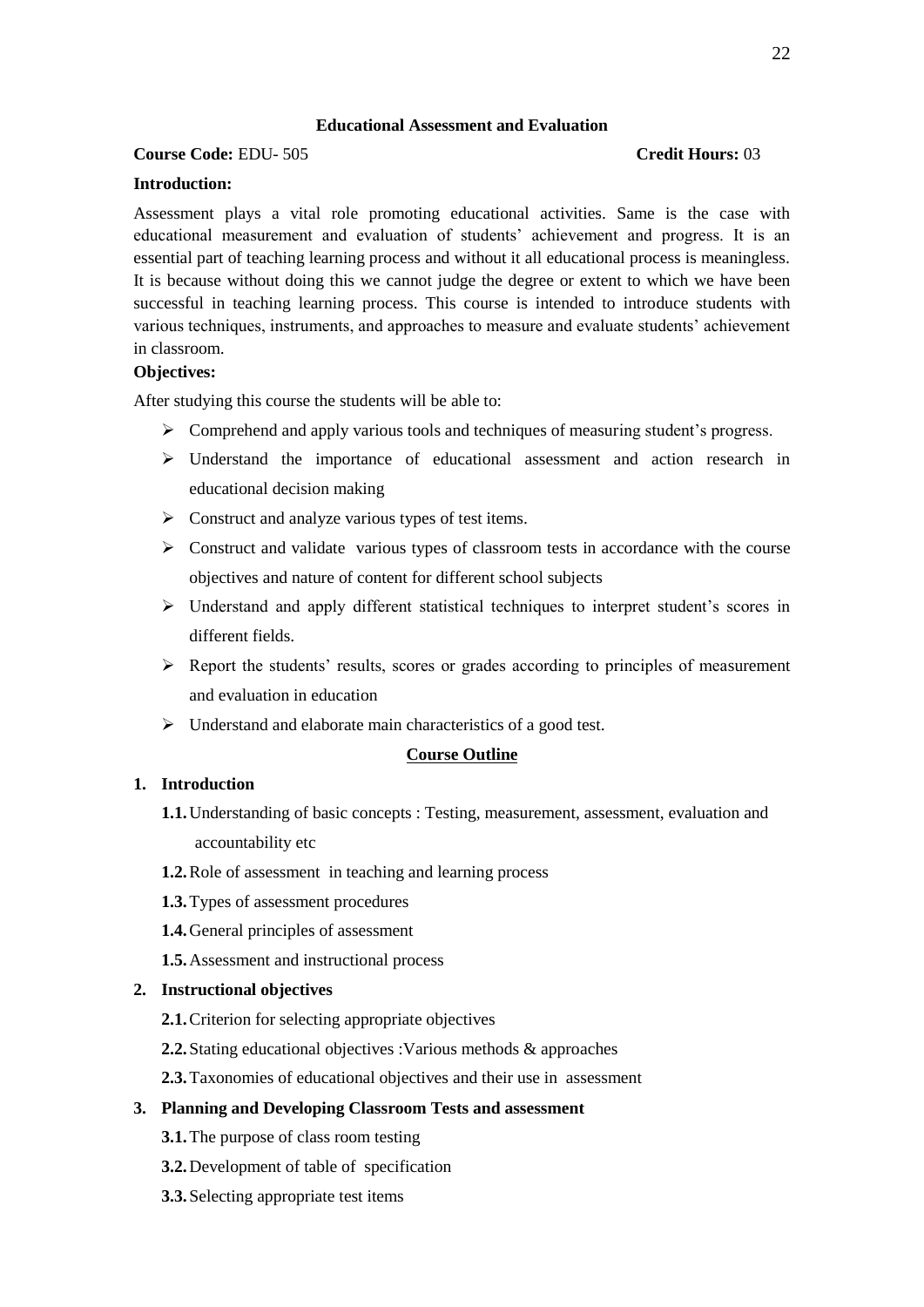- **3.4.**Preparing relevant test items
- **3.5.**Objective test items
- **3.6.**Essay questions
- **3.7.**Interpretive exercise
- **3.8.**Measuring complex achievement
- **3.9.**Performance based assessment

### **4. Test construction and Qualities of good tests**

- **4.1.**Test construction
- **4.2.**Planning , organizing, administrating and scoring a test
- **4.3.**Item analysis
- **4.4.**Standardization of tests
- **4.5.**Reliability and Validity
- **4.6.**Adequacy and Objectivity
- **4.7.**Differentiability and Usability

# **5. Evaluating Typical Behavior / Affective Domain**

- **5.1.**Observation: Anecdotal record, checklists, rating scales, socio-metrics
- **5.2.**Self reports and peer appraisal

# **6. Analysis and interpretation of Test Results / Scores**

- **6.1.**Scores and types of scores
- **6.2.**Graphic representation of scores
- **6.3.**Frequency distribution
- **6.4.**Measures of central tendency
- **6.5.**Measures of variability
- **6.6.**Correlation

### **7. Reporting and Grading of Results**

- **7.1.**Functions of grading and reporting systems
- **7.2.**Types of grading and reporting system
- **7.3.**Reporting the grades to students parents and administrators of schools
- **7.4.**Counseling of students after reporting the grade.

# **8. Practical work**

- **8.1.**Development of tests
- **8.2.**Preparing tests and finding out its reliability and validity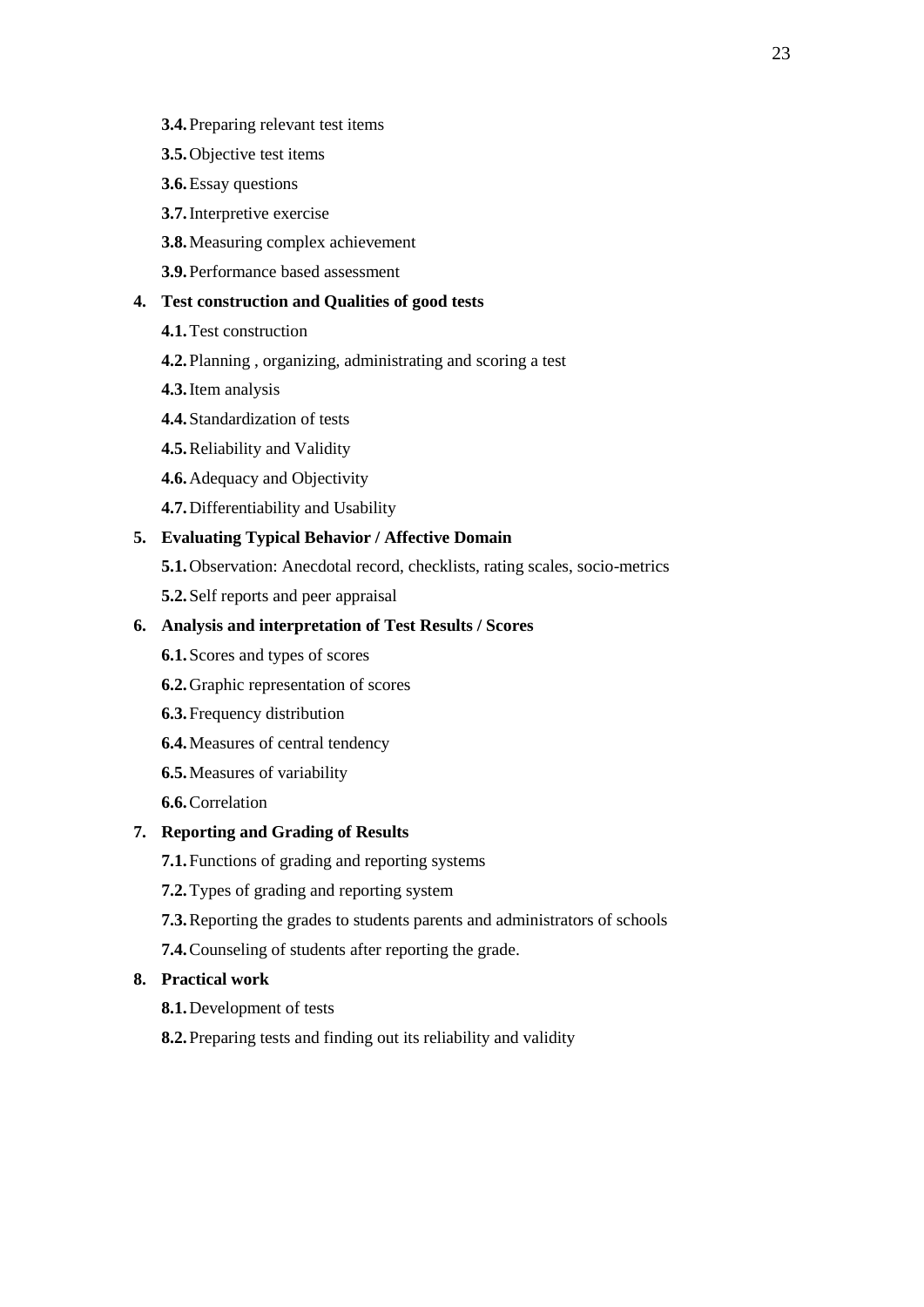#### **Recommended Books:**

Arends, R. I. (2004). *Learning to teach.* Boston: McGraw Hill

- Broich , G. and Kubiszun , T. (2003).*Education Testing & Mesurement* Snigapore : John Wiley and Sons .
- Dann, R. (2002). *Promoting assessment in learning --- Improving the learning process.*  London: Routledge.
- Dash , B.N.(2000) *Educational Measurement Statistics & Guidance Services***.** New Dehli : Dominant Publishers
- Linn, R.L. and Gronlund, N.E.(1995). *Measurement and assessment in teaching* (7<sup>th</sup> ed.).New Jersey: Merrill an Imprint of prentice- Hall.

Managal , S.K. (2002) *Statistics in Psychology & Education*. New Delhi :Prentice Hall of India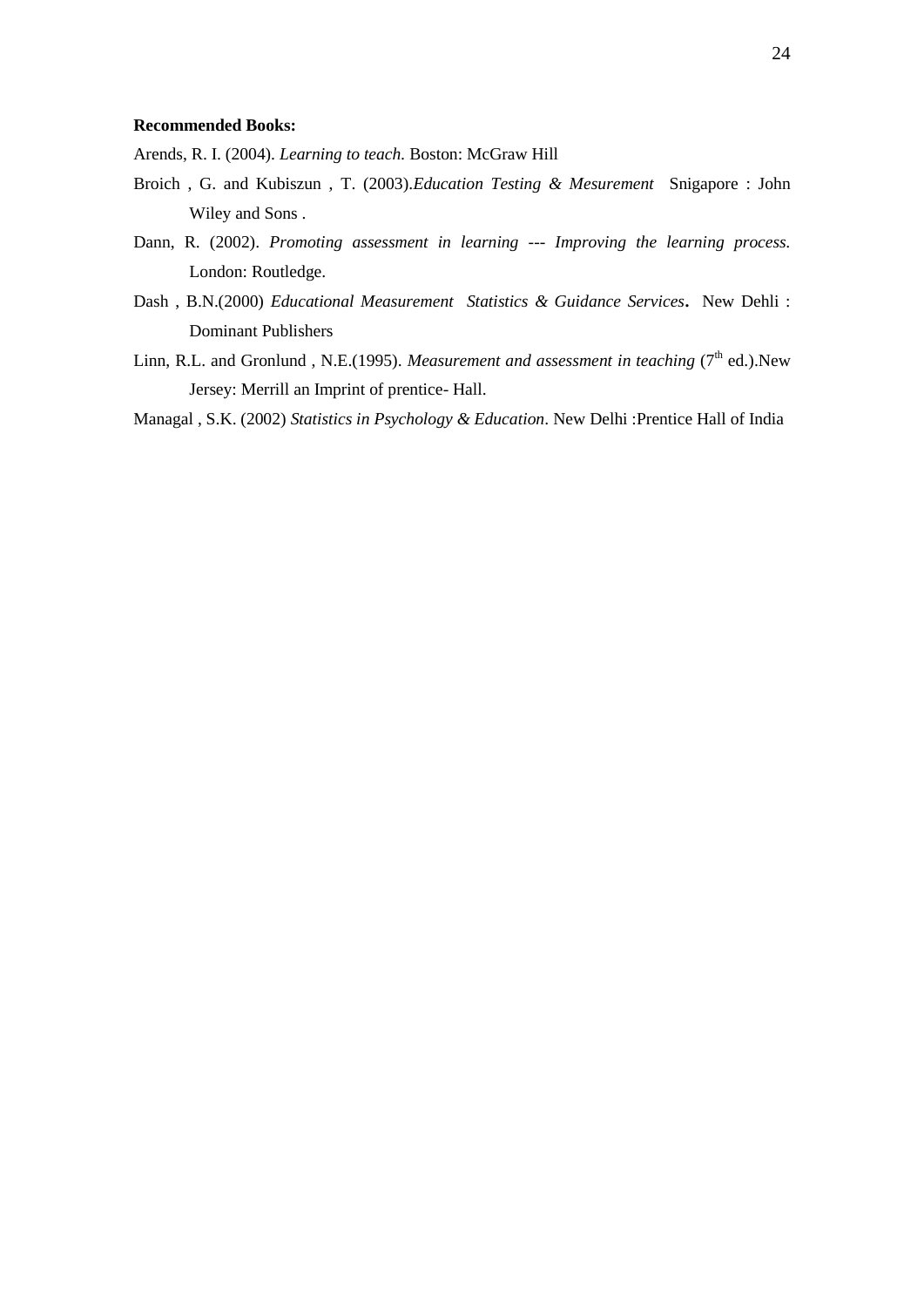# **Teaching Strategies and Educational Technology**

# **Course Code:** EDU- 506. **Credit Hours:** 04

# **Introduction:**

Technology is the application of scientific knowledge for the welfare of humanity. If we use this scientific knowledge for the welfare of students and teachers (for better teaching and learning purposes) it becomes educational technology. Many new technologies have emerged with the passage of time. Each technology brings new challenges and opportunities. Sometimes they revolutionize the world e.g. as computer technology has revolutionized the  $20^{th} \& 21^{st}$ centuries.

# **Objectives:**

After the successful completion of this course the trainee teachers will be able to:

- $\triangleright$  Understand the applications of different technologies in teaching learning process
- $\triangleright$  Evaluate the role and importance of technologies in teaching-learning process
- $\triangleright$  Select a suitable technology for transmitting information relevant to a particular topic of a particular subject
- $\triangleright$  Plan lessons identifying appropriate technologies and methods to deliver those lessons effectively
- $\triangleright$  Understand and apply of different methods and techniques of teaching
- $\triangleright$  Develop and exhibit better pedagogical skills (teaching skills)
- $\triangleright$  Comprehend recent trends, problems and issues in the use of modern technologies and teaching methods in our local context

# **Course Outline Part- I**

# **1. Teaching**

- **1.1.**Concept of teaching : Structure and features
- **1.2.**Professionalism in teaching
- **1.3.**Teaching as an art or science
- **1.4.**Teaching competence
- **1.5.**Effective teaching or effective teacher

# **2. Methods and Techniques of Teaching**

- **2.1.**Introduction: What are the methods, approaches and techniques of teaching?
- **2.2.**Lecture method and Expository teaching method
- **2.3.**Discussion method
- **2.4.**Demonstration method
- **2.5.**Micro-teaching method
- **2.6.**Programmed instruction
- **2.7.**Role play method, Simulations and games
- **2.8.**Discovery and inquiry methods
- **2.9.**Team teaching method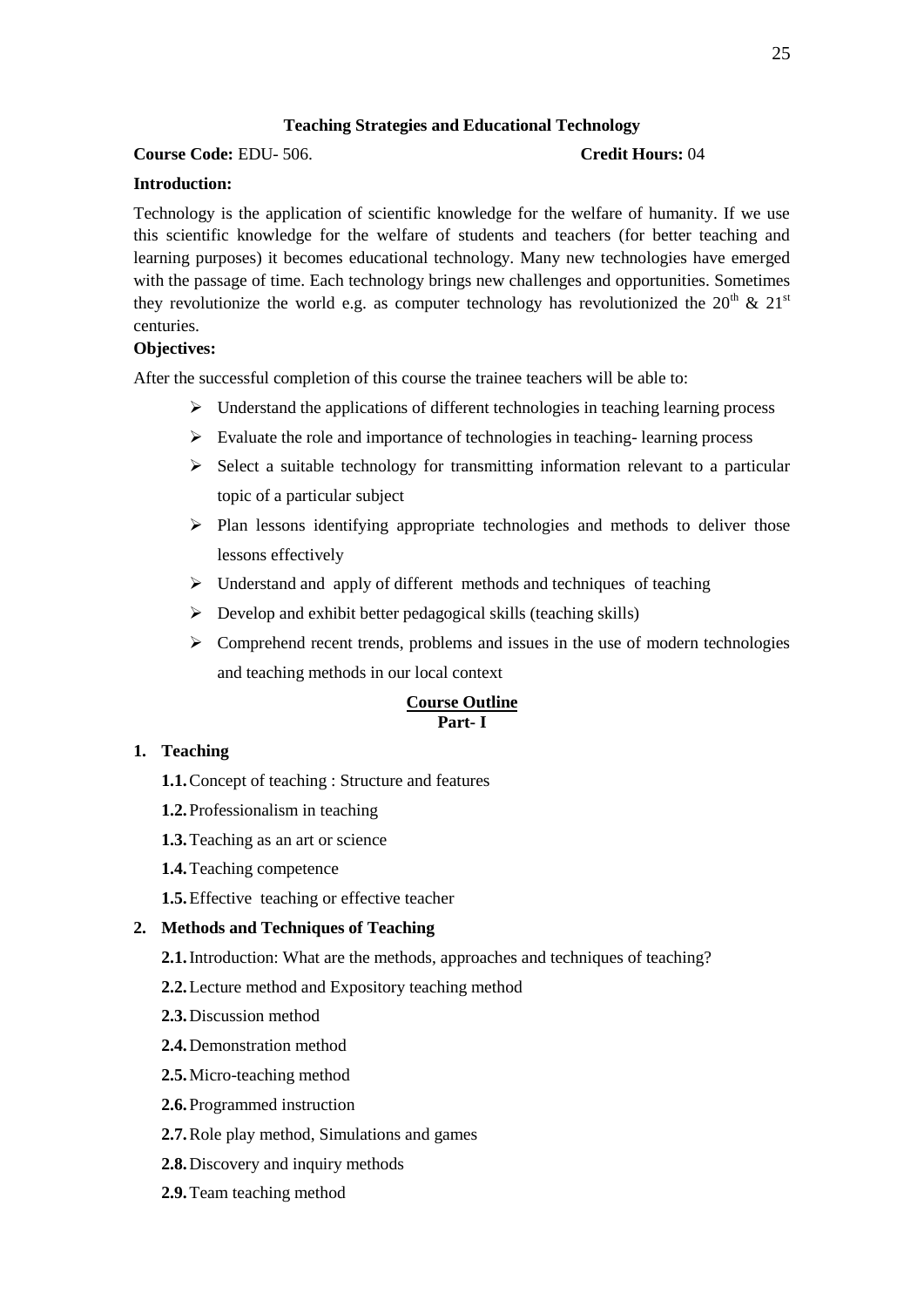- **2.10.** Project method, Activity and play way method
- **2.11.** Problem solving method
- **2.12.** Advance organizer
- **2.13.** Brain Storming
- **2.14.** Super Learning

# **3. Lesson Planning as a Teaching Tool**

- **3.1.**Meaning and importance of lesson planning
- **3.2.**Types of lesson planning
- **3.3.**Approaches to lesson planning
- **3.4.**Elements of lesson planning,
- **3.5.**Different Formats of Lesson Plans
- **3.6.**Using lesson plan in teaching (Herbartian approach, John Dewey and Kilpatrick approach,)

# **Part- II (Educational Technology)**

# **4. Introduction**

- **4.1.**Meaning and definition of educational technology
- **4.2.**Origin of educational technology
- **4.3.**History of educational technology
- **4.4.**Types of educational technology
- **4.5.**Components of educational technology
- **4.6.**Classification Of AV-aids
- **4.7.**Merits and demerits of educational technology in the field of education

### **5. Types of Educational Technologies, Media and Their Uses in Learning Process**

- **5.1.**Introduction: Basic concepts
- **5.2.**Radio, Tape-Recorder,
- **5.3.**Television and video, Educational telecasting
- **5.4.**Videotext and electronic mail
- **5.5.**Interactive video
- **5.6.**Projectors: types and uses
- **5.7.**Computer, Internet and intranet

**5.8.**Multimedia

- **5.9.**Language laboratories
- **5.10.** Models and modeling
- **5.11.** Board work: Bulletin and flallen boards
- **5.12.** Use of locally available low cost material of educational technology'
- **5.13.** Use of Mass Media in Education.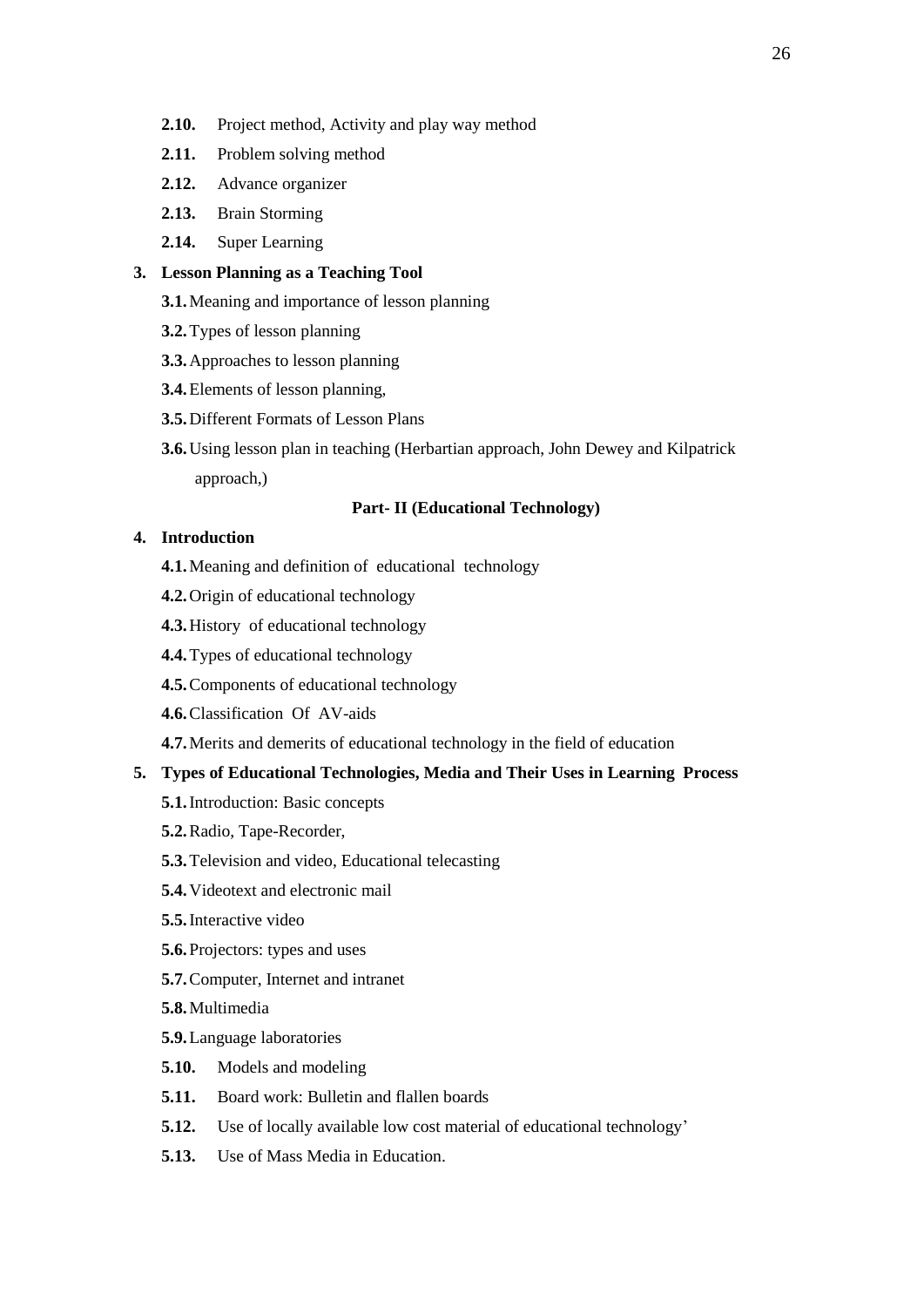#### **6. Current types of the educational technology systems and their application**

- **6.1.**Computer-based educational technology
- **6.2.**Interactive video and Teleconferencing
- **6.3.**Personal digital assistants (PDAs)

#### **7. Integrating Technology into the Curriculum and Instruction**

- **7.1.**Technology in science and mathematics instruction
- **7.2.**Technology in social science instruction
- **7.3.**Technology in language arts and foreign language instruction
- **7.4.**Issues and trends related to technology use in instruction

# **Recommended Books:**

Borich , G. D.(1996). *Effective teaching methods***.** New York: Practice- Hall.

- Ellington, H. and Race, P. (1994). *Producing teaching materials: A handbook for teachers and trainers.* London: Kogan Page.
- Feden, P. D. and Vogel, R. M. (2003). *Methods of teaching*. Boston: Mc-Graw Hill.
- Joyce, B., Weil, M.& Calhoun, E. (2000). *Models of teaching*.(6<sup>th</sup> ed.). Boston: Allyn and Bacon.
- Mohanty, S.B. (1995). *Improving university and college teaching***.** New York: P.H. Publishing corporation.
- Muyskens, I. A. (Ed) (1998). *New ways of learning and teaching: Focus on technology and foreign language education.* Boston: Heinle and Heinle Publishers.
- Norton, P. & Sprague, D. (2001) *Technology for teaching* Boston Allyn & Bacon.
- Rashid, M. (Ed.). (2001). *Allied material on teaching strategies.* Islamabad: AIOU.
- Roblyer, M. D., Edwards, J., and Havriluk, M. A. (1997). *Integrating educational technology into teaching.* Columbus: Prentice -Hall
- Sharma, A. (1999). *Modern educational technology*. New Delhi: Commonwealth Publishers.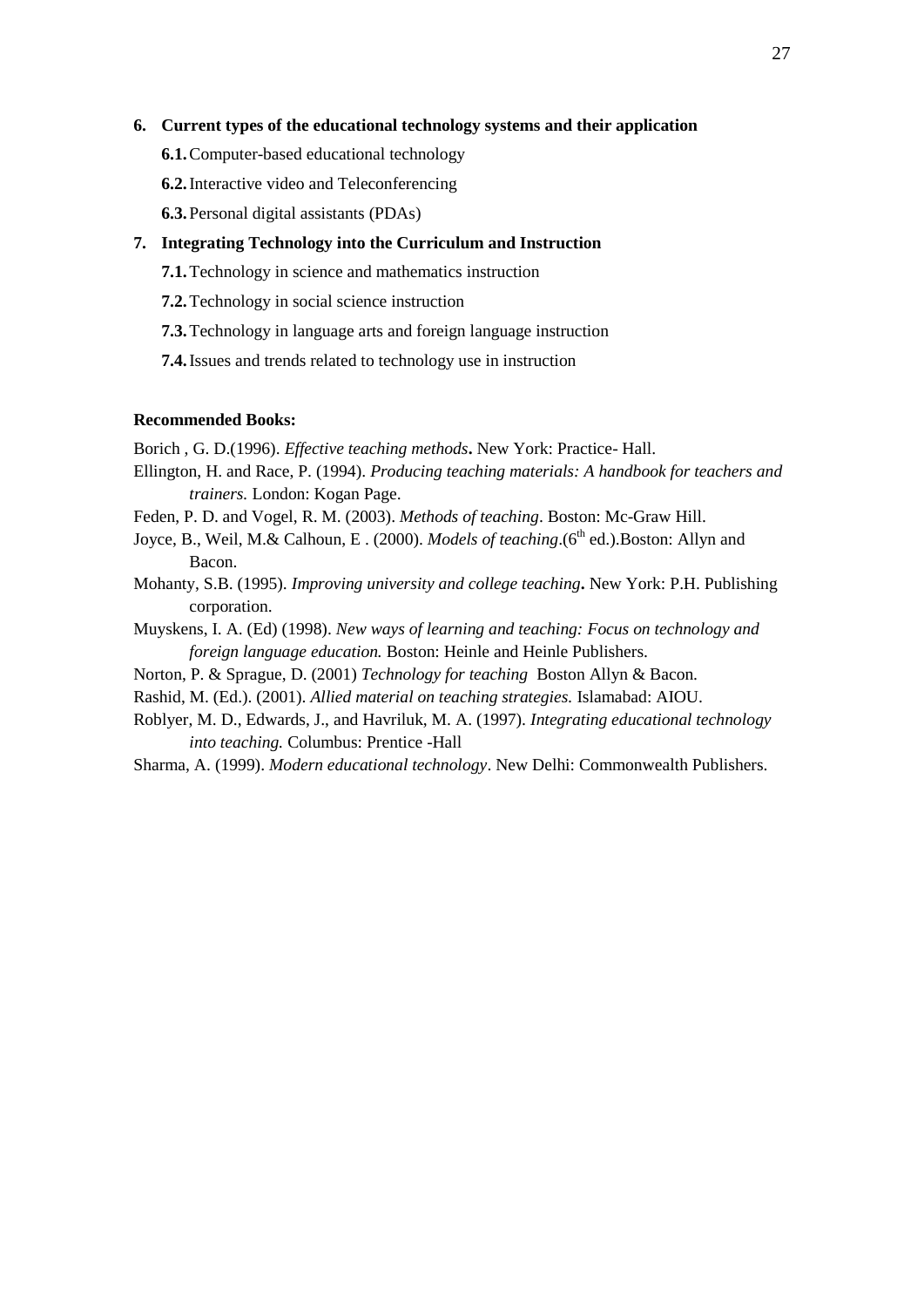# **Research Methods in Education**

#### **Course Code:** EDU-606 **Credit Hours:** 03

#### **Introduction:**

This course is designed for MA Education candidates to prepare them to situate themselves as researching professionals and at the same time enhance their own professional practice. Students will engage in a critical analysis of different research work and relate it to their own context. The units provides students with the opportunity to engage with the research literature and to establish how different researchers techniques help improve the overall classroom situation

# **Objectives:**

At the end of the course, the learners will be able to

- $\triangleright$  Discuss the meaning, nature & scope of research in education
- $\triangleright$  Situate themselves as researching professionals
- $\triangleright$  Conduct research in different educational settings
- $\triangleright$  Write research report and present it effectively

#### **Course Outline**

# **1. The Nature of Educational Research**

- **1.1.**Definitions of Educational Research
- **1.2.**Scope and importance
- **1.3.**Scientific method
- **1.4.**Research problem and topic
- **1.5.**Characteristics of research problem

# **2. Concepts, Constructs and Variables**

- **2.1.**Concepts and constructs : Definition and examples
- **2.2.**Operationally defining a construct.
- **2.3.**Variables: Definition, types and control Variables, Independent, dependent,

moderating, intervening, categorical, continuous, active, attributive

# **3. Hypotheses and Research Questions**

- **3.1.**Hypothesis and Types of hypotheses
- **3.2.**Testing the Hypothesis
- **3.3.**Objectives and hypotheses
- **3.4.**Research questions

#### **4. Data Collection Tools**

- **4.1.**Development of Research tools: Questionnaire, observation schedule, interview, and rating scales
- **4.2.**Validity and Reliability
- **4.3.**Data collection procedure
- **4.4.**Pilot testing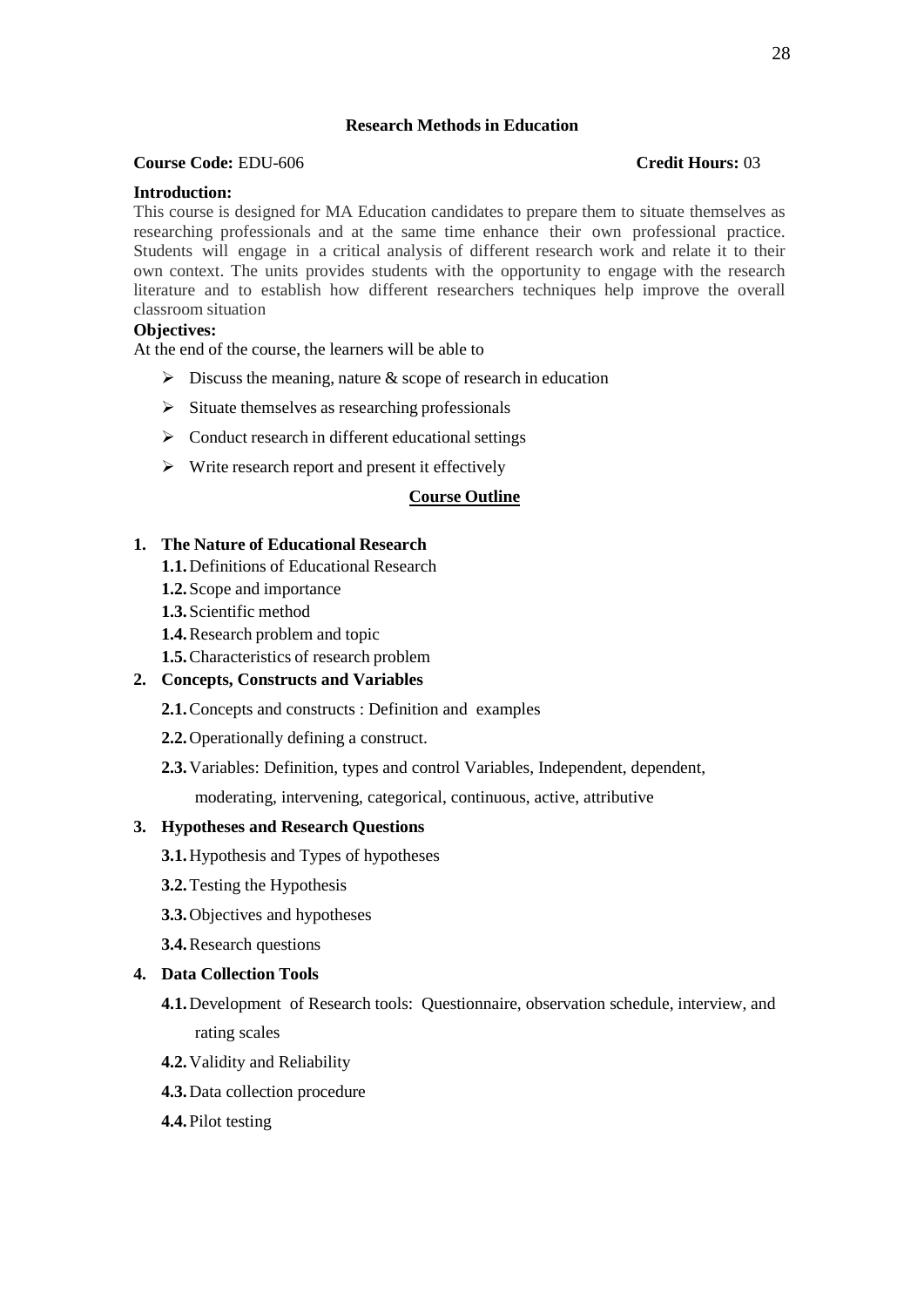#### **5. Types of Educational Research**

- **5.1.**Types of Research: Qualitative and quantitative
- **5.2.**Descriptive Research
- **5.3.**Correlation Research
- **5.4.**Experimental Research
- **5.5.**Historical Research
- **5.6.**Action Research

### **6. Literature Review**

- **6.1.**Need and Importance
- **6.2.**Primary sources
- **6.3.**Secondary sources

#### **7. Methodology**

- **7.1.**Population
- **7.2.**Sampling and its Types
- **7.3.** Instrument
- **7.4.**Data collection procedure

# **8. Data Analysis**

- **8.1.** Descriptive
- **8.2.** Inferential

# **9. Research Proposal**

# **10. Report Writing**

- **10.1.** Writing formats & Presentation
- **10.2.** Referencing

#### **Recommended Books:**

Crtswell, J. W (2009). *Research Design",* London: Sage Publications.

- Fraenkel, J. & Norman, E. (2005) *How to Design and Evaluate Research* (8<sup>th</sup> edition) London: SAGE Publications.
- Block, T.R. (2002.) *Understanding social science research.* London: SAGE Publications.
- Cohen, L. & Manion, L. (1991). *Research methods in education***.** London: Routledge.
- Gay, L.R.(1998). *Educational research: Competencies for analysis and applications* . (5<sup>th</sup> ed.) N.Y: Merrill- Prentice Hall.

Goode, W.J. and Halt, P.K. (1981). *Methods in social research.* Auckland: McGraw-Hill. Murray, R. (2002). *How to write a thesis***.** Buckingham: Open University Press.

Wiersma, W. (1995). *Research methods in education: An introduction.* Boston: Allyn and Bacon.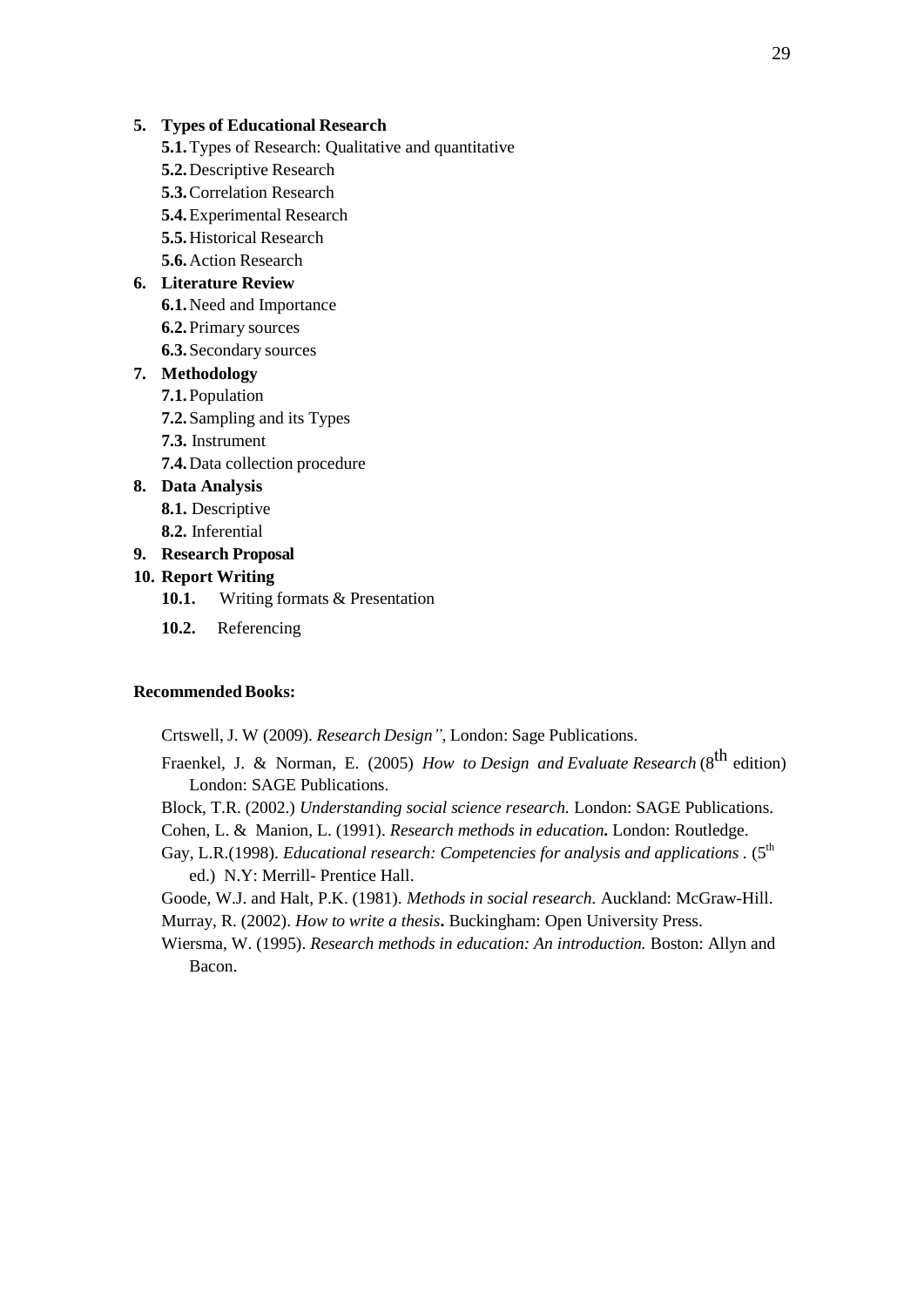### **Curriculum Development**

# **Course Code :** EDU- 601 **Credit Hours:** 03

### **Introduction:**

Curriculum is one of the four basic components of education i.e., teacher, student, curriculum and school. Curriculum is the pathway through which the objectives of education are attained whereas instruction is how this curriculum (content) is communicated to the students. It is essential for a teacher as well as a teacher educator to have an in-depth knowledge and understanding of the curriculum theory, design of the curriculum and procedures of developing and changing curriculum in both national and international perspectives. This course is aimed at dealing with all these things mentioned above. It also covers the interrelationship and interdependence of curriculum and instruction as well as their contribution in the improvement of each other.

# **Objectives:**

After studying this course, the students will be able to:

- $\triangleright$  Understand basic concepts of curriculum and instruction
- $\geq$  Comprehend and evaluate the process of curriculum development and change in general and in Pakistani context in particular
- $\triangleright$  Review and evaluate the curriculum reforms that have taken place in Pakistan so far
- $\triangleright$  Understand and evaluate the basic principles, models and approaches to the curriculum organization and design
- $\triangleright$  Review and understand the critical issues, problems and trends in curriculum development and instruction
- $\triangleright$  Describe the process of curriculum evaluation both in national and international context
- $\triangleright$  Evaluate the quality and worth of our local text books, curricula and syllabi

#### **Course Outline**

# **1. Introduction:**

- **1.1.**Elements of curriculum: Objectives, content, teaching methods and evaluation
- **1.2.**Basic components of curriculum and instruction, and their inter-relationship
- **1.3.**Role of school leaders and teachers in curriculum development

#### **2. Foundations of Curriculum:**

- **2.1.**Philosophical foundations
- **2.2.**Historical foundations
- **2.3.**Psychological foundations
- **2.4.**Socio-cultural foundations
- **2.5.**Economic foundations

# **3. Curriculum Goals, Aims and Objective:**

- **3.1.**Taxonomies of educational objectives
- **3.2.**Cognitive domain
- **3.3.**Affective domain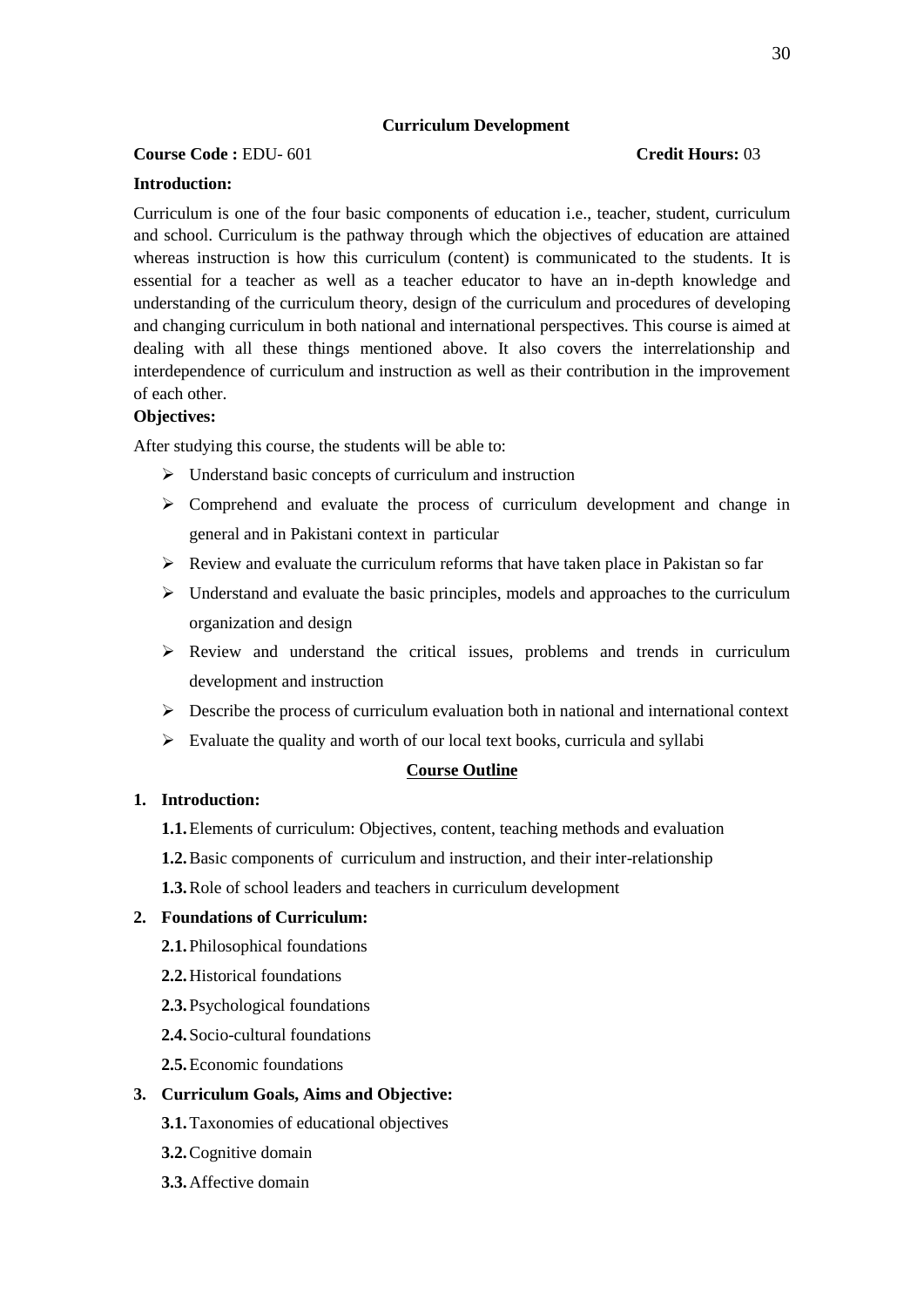#### **3.4.**Psychomotor domain

#### **4. Curriculum Theory and Practice: Various models:**

- **4.1.**Objective Model
- **4.2.**Contents model
- **4.3.**Process model
- **4.4.**Integration vs. differentiated curriculum
- **4.5.**Teacher vs. student centered curriculum
- **4.6.**Top down vs. bottom up curriculum

#### **5. Curriculum Development Process**

- **5.1.**Curriculum development: Basic concepts
- **5.2.**Steps in Curriculum development process
- **5.3.**Procedures of curriculum development: Judgmental, experimental, analytical and consensual
- **5.4.**Curriculum change and innovation
- **5.5.**Curriculum development process in Pakistan

# **6. Curriculum Reforms in Pakistan**

- **6.1.**Curriculum reforms in the light of national educational policies
- **6.2.**Issues of curriculum change

# **7. Curriculum Evaluation**

- **7.1.**Definition, components, and kinds of evaluation, (Summative, formative, diagnostic etc.)
- **7.2.**Traditional and progressive notions of curriculum monitoring and evaluation
- **7.3.**Role of evaluation in curriculum improvement
- **7.4.**Process and practices of curriculum evaluation
- **7.5.**Curriculum evaluation in Pakistan and its implications
- **7.6.**Contemporary issues of curriculum evaluation

#### **Recommended Books:**

- Kelly, A.V. (1999). *The Curriculum: Theory and practice*. London: Paul Chapman
- Oliva, P.F. (1997). *Developing the curriculum*. (4<sup>th</sup> ed.). New Yark: Longman.
- Rashid, M. (2000). *Allied material of curriculum development and instruction.* Islamabad: AIOU.
- Sharma, R. C. (2002). *Modern methods of curriculum organization*. New Delhi: Commonwealth.
- Taba, Hilda (1962). *Curriculum development; theory and practice*. Harcourt, Brace & World
- Thijs, Annette and Akker, Jan van den (2009). *Curriculum in development* Netherlands Institute for Curriculum Development (SLO), Enschede, the Netherlands
- Limon E. Kattington, (2010). *Handbook of Curriculum Development.* [http://www.pdfbook.co.ke](http://www.pdfbook.co.ke/)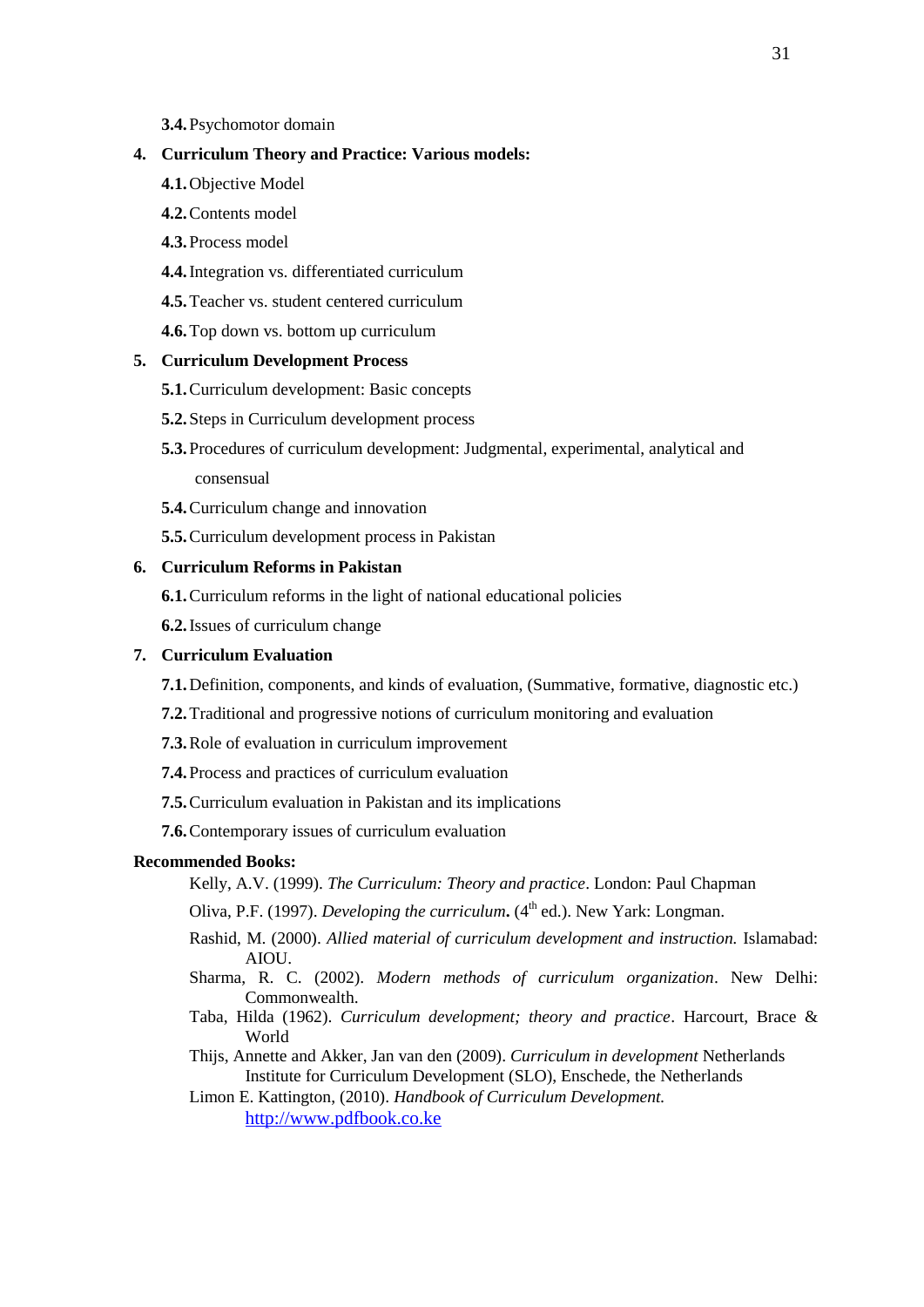# **Educational Planning & Management**

# **Course Code:** EDU-602 **Credit Hours:** 03

#### **Introduction:**

This course covers all aspects needed for managing a class or a school. It also includes historical background of educational administration and supervision. Administration plays a pivotal role in any organization. Administrators are the single most important ingredient in determining an organization's success or failure. The following famous proverb which states that "like the headmaster, like the school" is an indicative proof of it . Whether in business, government, education, medicine, or religion, the quality of an organization's administration determines the quality of the organization itself. A successful administrator anticipates change, vigorously exploits opportunities, rectifies poor performance, and leads the organization towards its objectives. Administrators can turn straw to gold or the reverse. This course also encompasses all aspects needed for managing and supervising a school.

#### **Objectives:**

After the successful completion of this course the students would be able to:

- $\triangleright$  Understand and differentiate the terms administration, supervision, organization and management.
- $\triangleright$  Apply different tools and techniques of administering and supervising
- $\triangleright$  Understand and perform various functions of management
- $\triangleright$  Review and evaluate the specific organizational conditions
- $\triangleright$  Understand, characterize and exercise effective leadership traits and behaviors
- $\triangleright$  Perform effectively and efficiently as a head teacher or headmaster/ headmistress
- $\triangleright$  Understand and analyze the behavior of employees in the light of various theoretical perspectives of education administration
- $\triangleright$  Manage the human and material resources of an organization efficiently & effectively

#### **Course Outline**

### **1. Introduction**

- **1.1.**Difference between administration, supervision & management
- **1.2.**Educational administration and school administration
- **1.3.**Nature, aims, objectives and principles of school Administration
- **1.4.**Definitions of Planning and Management
- **1.5.**Difference between leadership and management

#### **2. Supervision and Inspection**

- **2.1.**Concept of supervision
- **2.2.**Need, importance and aims of supervision and inspection.
- **2.3.**Types of supervision
- **2.4.**Techniques of supervision
- **2.5.**Factors affecting educational supervision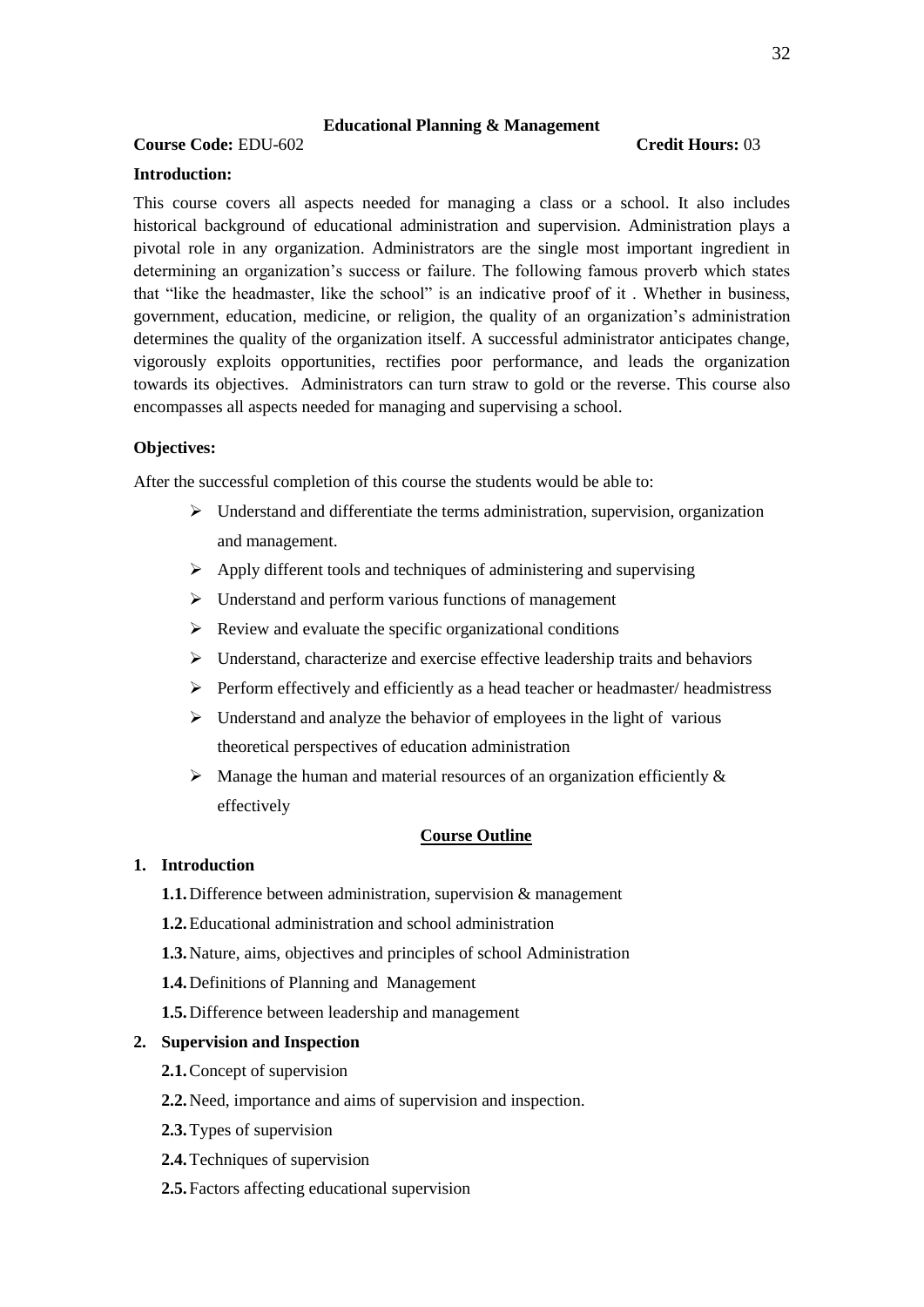# **3. Nature and Scope of Educational Management**

- **3.1.**Concept of management
- **3.2.**Historical background of management
- **3.3.**Evolution of management thought in education

# **4. Process of Management**

- **4.1.**Planning
- **4.2.**Organizing
- **4.3.**Leading
- **4.4.**Communicating
- **4.5.**Controlling
- **4.6.**Budgeting

# **5. Decision Making.**

- **5.1.**Meaning& importance
- **5.2.**The decision making process
- **5.3.**Types of decisions and decision-making problems
- **5.4.**Programmed and non-programmed decisions; group and individual decisions

# **6. The School Discipline.**

- **6.1.**Definition, purpose and types of school discipline
- **6.2.**Three stages of discipline
- **6.3.**Factors affecting school discipline

# **7. Rules and Regulations**

- **7.1.**Rules regarding appointment, leaves, pay and allowances.
- **7.2.**Efficiency & Discipline rules
- **7.3.**Terms of reference of various personals in the school
- **7.4.**Code of ethics

# **8. Key Issues in Educational Management**

- **8.1.**Pre-service and in-service training
- **8.2.**Punishment and reward system
- **8.3.**Management of school time-table
- **8.4.**Management of school library
- **8.5.**Efficiency and effectiveness
- **8.6.**Productivity vs human relations
- **8.7.**Training vs development
- **8.8.**Co-curricular activities

# **9. Records in EducationalInstitutions**

- **9.1.**Attendance register
- **9.2.**Leave register
- **9.3.**Stock register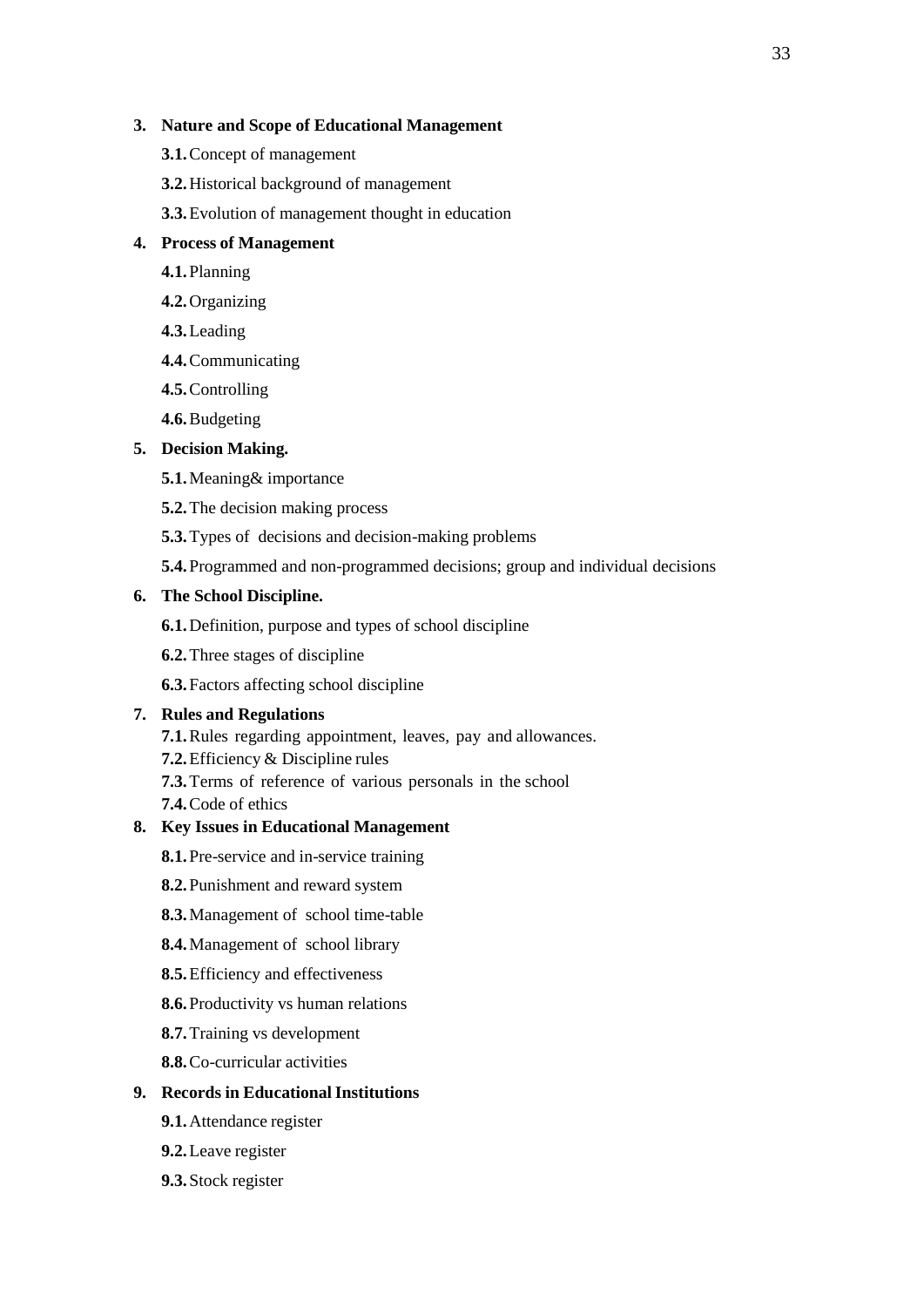**9.4.**Cash register (fee, different kind of funds)

**9.5.**Personal files of teachers and other staff

**9.6.**Other academic record (students result, staff meetings etc.)

#### **Recommended Books:**

Bell, L. and Bush, T. (2002). *The principals and practices of educational management***.**  London: Paul Chapman Publishing.

Griffin, R..W. (1997). *Management.* New Delhi: AITBS Publishers.

- Hoy, W. K., & Miskel, C.G. (1998). *Educational administration: Theory, research and practice.* New York: McGraw-HILL.
- Robbins, S. P. (1997). *The administrative process.* Sandiego: SanDiego State University.
- Sidhu, S.K. (2001). *School organization and administration.* New Delhi: Sterling Publishers.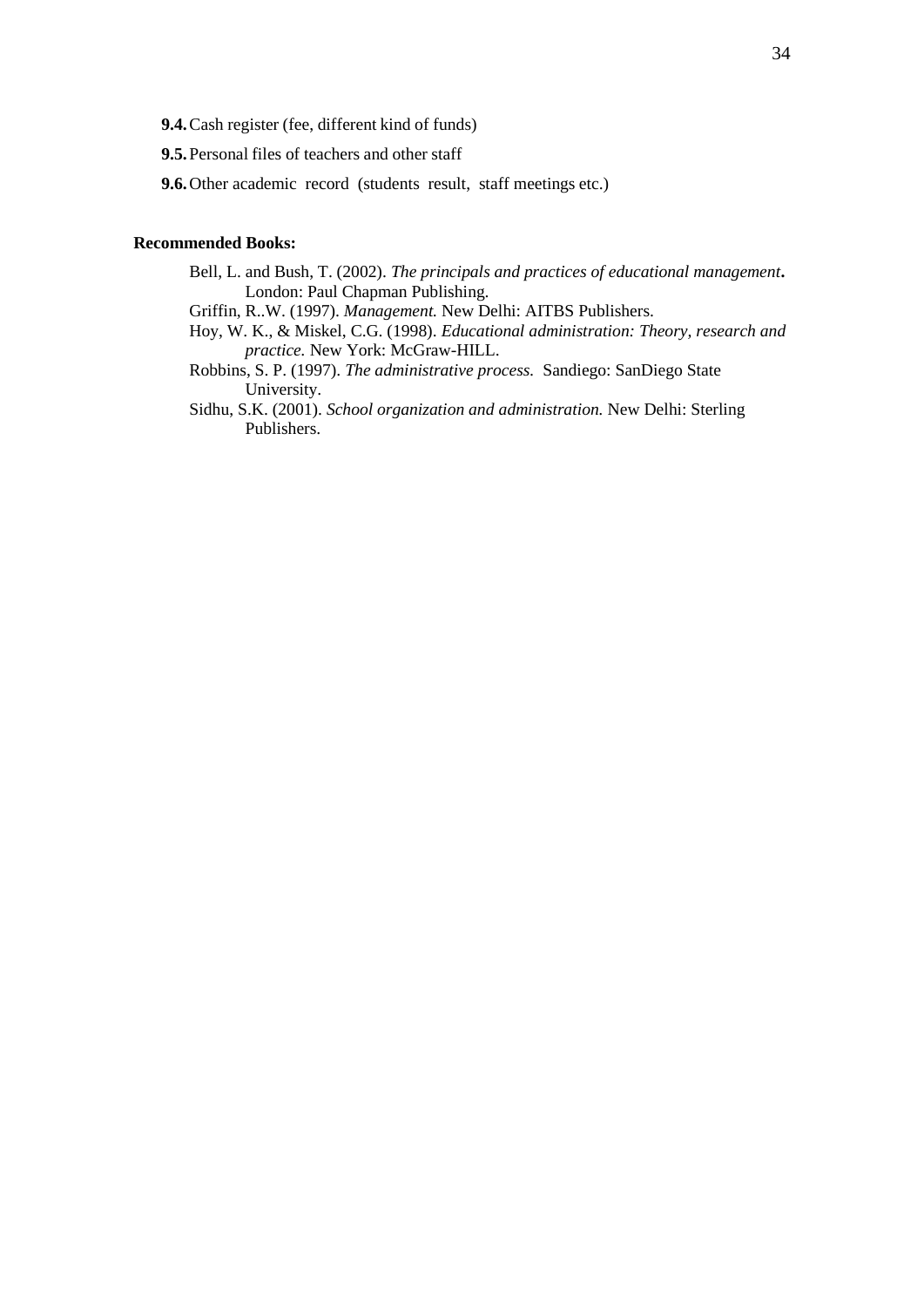# **Child Development and Learning**

#### **Course Code:** EDU-603 **Credit Hours:** 03

# **Introduction:**

Although certain concepts of child development can be traced back many centuries yet the systematic and scientific study of the child development is about a hundred and few years old, starting in the last quarter of the nineteenth century. Today the child development has emerged as a separate discipline because of its peculiar body of knowledge, well-defined methodology and sufficient number of experts (professionals). Currently child development is being taught as a core course in many programs like psychology, education, medical sciences etc. in many foreign universities. However, the introduction of child development as a separate course in the program of M.A. Education in Pakistan is rather an innovation because previously it has been taught as a part of educational psychology. Although its importance is now being felt in many teacher education institutions in Pakistan. This course of child development in M.A. Education, University of Sargodha is intended to meet the following broad goals.

# **Objectives: -**

After studying the course the student teachers would be able to:

- Understand and describe the basic terminology, history, research methodology, stages and issues in child development
- Evaluate various theories and approaches to the study of child development
- Explain the role and contribution of various theories of child development in teaching and learning process
- $\triangleright$  Relate different domains of development like physical, cognitive, moral, emotional and social
- $\triangleright$  Elaborate the development of children at infancy, childhood and adolescence in the domains of physical, cognitive, moral ,emotional and social development
- Understand and explain the benchmarks of each stage of child development

#### **Course Outline**

#### **1. Introduction.**

- **1.1.**Difference between growth and development
- **1.2.**Some critical issues in the study of child development: Controversies
- **1.3.**Historical roots of the child development
- **1.4.**A framework for studying child development: Major domains and processes of development
- **1.5.**Developmental stages and benchmarks of the stages of child development

#### **2. Understanding Development: A Brief Review of Developmental Theories**

- **2.1.**Classification of developmental theories
- **2.2.**Major Biology-based theories of child development
- **2.3.**Major psychoanalytical theories of development
- **2.4.**Freud's theory and stages of development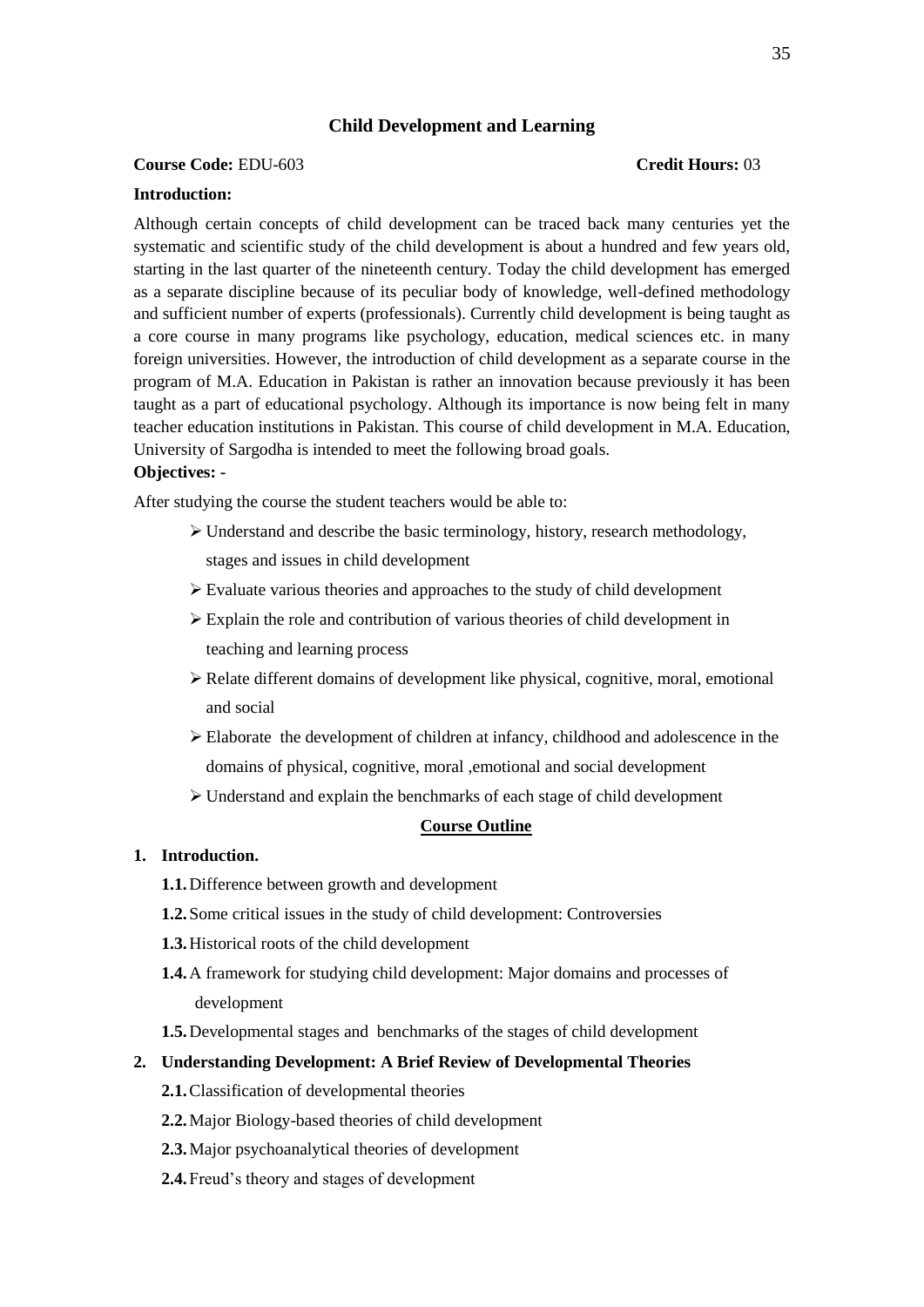- **2.5.**Eriksson's psychosocial theory
- **2.6.**Kohlberg moral development theory

# **3. Emotional development:**

- **3.1.**Development of emotions, nature, characteristics
- **3.2.**Some basic Emotions
- **3.3.**Emotional development: infancy to adolescence
- **3.4.**Causes of emotional disturbances
- **3.5.**Role of school and family in treating emotional disturbances

#### **4. Social Development**

- **4.1.**Self-concept during early adolescence
- **4.2.**Self-esteem and its development
- **4.3.**Influence of parents' behaviour on young children's development: Parenting styles
- **4.4.**Role of family in Social development

# **5. Physical Development**

- **5.1.**Physical development at Infancy
- **5.2.**Physical development at Childhood
- **5.3.**Physical development at Adolescence

# **6. Moral Development**

- **6.1.**Piaget and Kohlberg's theories.
- **6.2.**Culture and morality : Impact Of culture on morality
- **6.3.**Activities and applications related to children
- **6.4.**Benchmarks in moral development

# **7. Introduction to Learning**.

- **7.1.**Significance & scope
- **7.2.**The views of classical thinkers about learning Plato, Aristotle, Descartes, Thomas Hobbes, John Locke, Berkley, David Hume, Immanuel Kant, John S. Mill.

### **8. Modern Classification of Learning Theories.**

- **8.1.**Various categorizations or classifications of learning theories
- **8.2.**Different paradigms of learning theories
	- **8.2.1.**Predominantly functionalistic paradigm
	- **8.2.2.**Predominantly associationistic paradigm
	- **8.2.3.**Predominantly cognitive paradigm
	- **8.2.4.**Predominantly physiological paradigm
- **8.3.**Eclectic learning theory / eclectic approach to learning
- **8.4.**Contemporary directions for learning theories.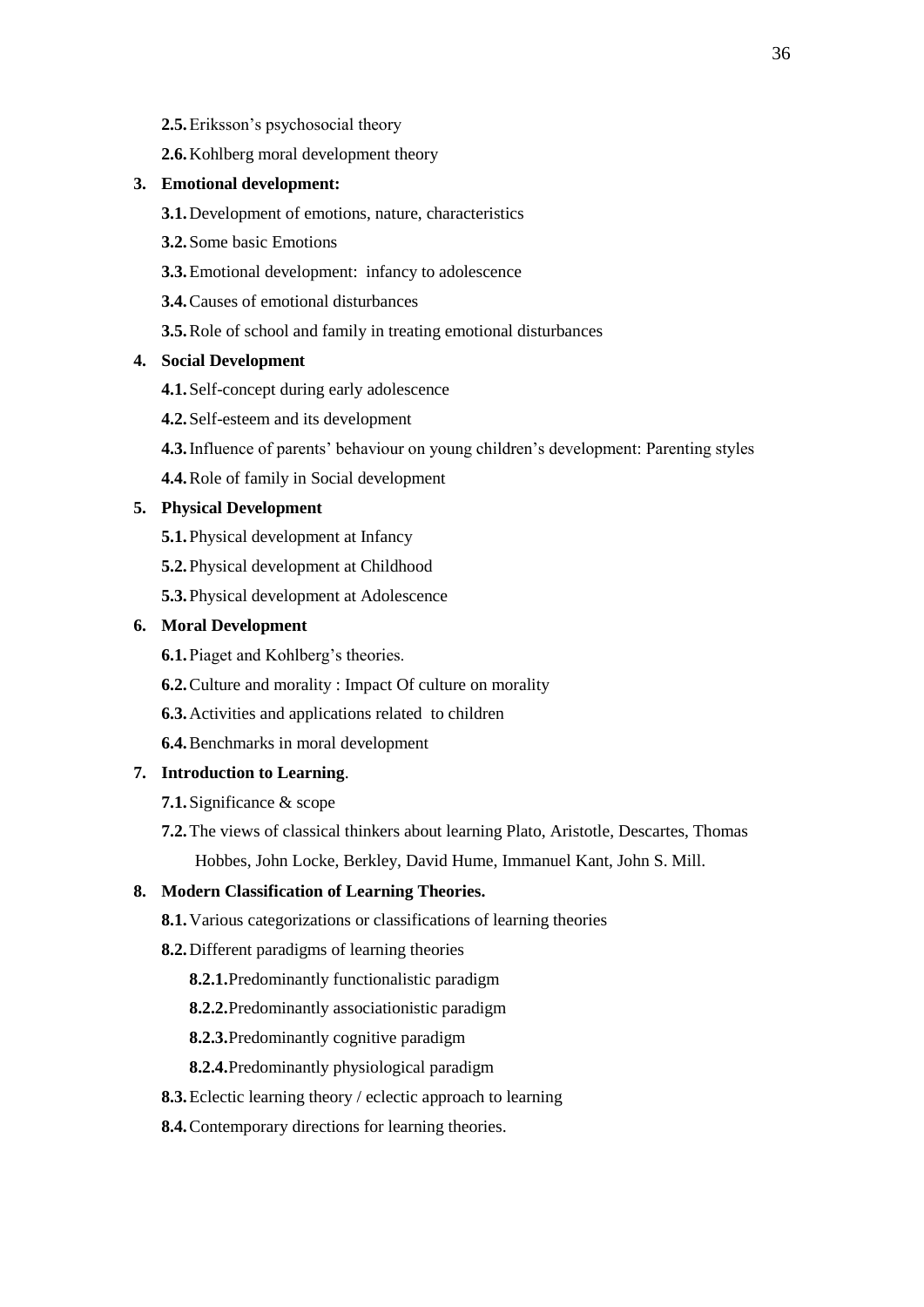## **9. Theories of Learning**

- **9.1.**Thorndike's Connectionism
- **9.2.**B.F. Skinner's Operant Conditioning
- **9.3.**I.P. Pavlov's Classical Conditioning
- **9.4.**Vygotsky's social learning theory
- **9.5.**Jean Piaget's Cognitive Learning Theory

#### **Recommended Books:**

Hergenhahn, B. R., & Olson, M.H. (1998). *An introduction to theories of learning*  NJ: Prentice-Hall.

Klein, S.B. (2002). *Learning: Principles and applications***.** Boston: McGraw- Hill. Woolfolk, A. E. (1998). *Educational psychology***.** Boston: Allyn & Bacon.

Berk, L. E. (1999). *Child development***.** New Delhi: Prentice-Hall of India Pvt. Ltd.

Bee, H. (2002). Life-span development . N.Y: McGraw-Hill.

Fabes, R. and Martin, C. L. (2000). *Exploring child development---- Transactions and transformations.* Boston: Allyn and Bacon

Feldman C.R. (2002). *Child's world***.** New York: McGraw Hill.

Mohanty J. N. (1998). *Child development and education today*. New Delhi: Deep and Deep Publications.

Woolfolk, A. E. (1998) *Education psychology***.** Boston: Allyn and Bacon

Zanden, J. W. (1997). *Human development***.** New York: McGraw-Hill companies.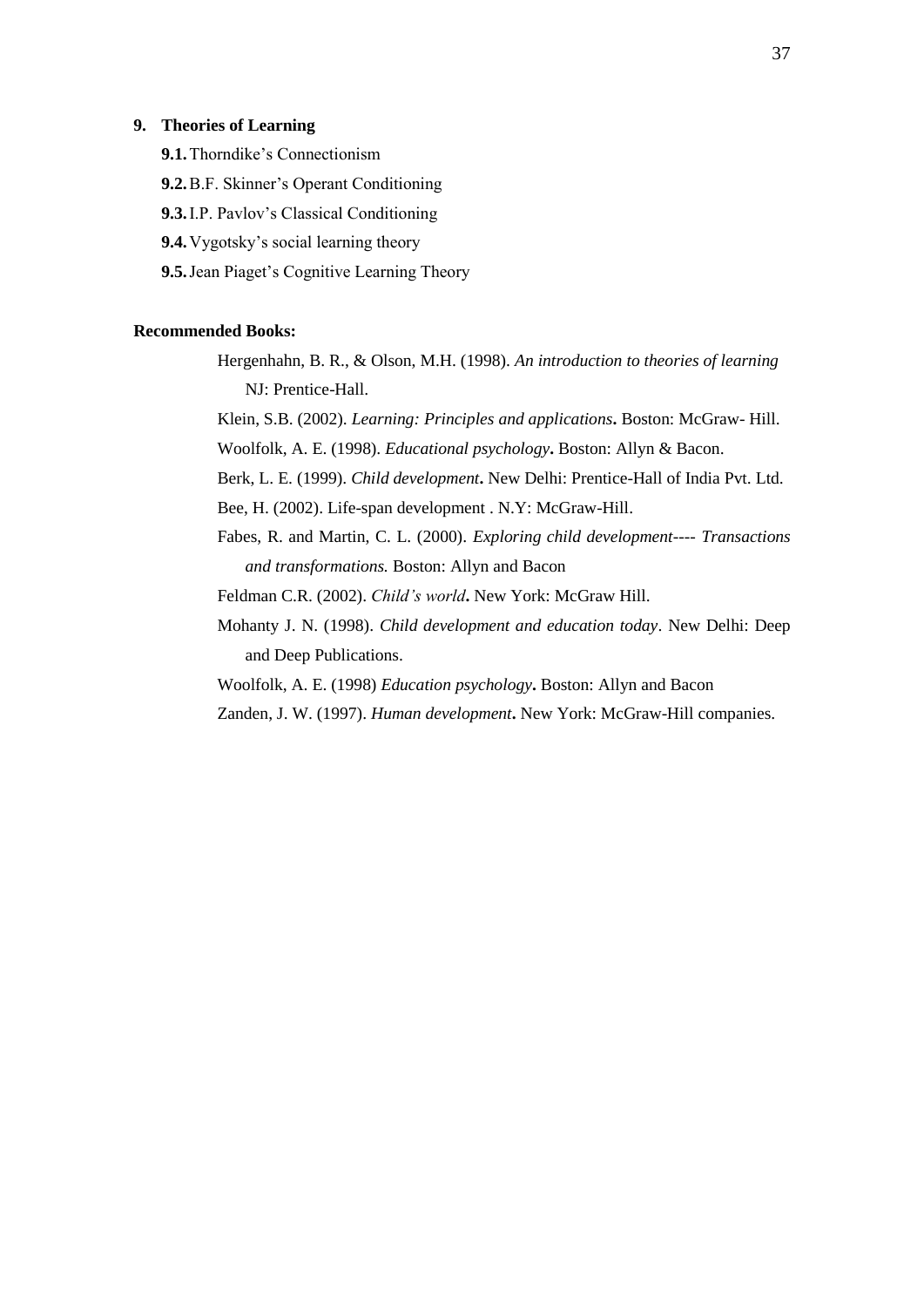## **Comparative Education**

## **Course Code:** EDU-604 **Credit Hours:** 03

# **Objectives:**

After studying this course, the students will be able to:

- $\triangleright$  Describe the meaning and significance of comparative education
- $\triangleright$  Compare the education systems of selected developed countries
- $\triangleright$  Compare the education systems of selected developing countries
- $\triangleright$  Analyze critically the education system of Pakistan

# **Course Outline**

# **1. Introduction to Comparative Education**

- **1.1.**Concept of comparative education, meaning, need and scope
- **1.2.**Purpose of comparative education
- **1.3.**Methods & Comparative Education

# **2. Elements of Comparative Education (Both qualitative and quantitative dimensions)**

- **2.1.**Objectives
- **2.2.**Curricula
- **2.3.**Teaching methodology
- **2.4.**Assessment and evaluation (student achievement, examination system)
- **2.5.**Facilities
- **2.6.**Educational structure
- **2.7.**Administrative and financial set up
- **2.8.**Teacher education

## **3. Comparative View of Systems of Education in Pakistan**

- **3.1.**Private and Public
- **3.2.**Madrassah and formal education
- **3.3.**Formal vs. Distance and non-formal education

# **4. Comparative Education in Developed Countries**

- **4.1.**USA
- **4.2.**UK
- **4.3.**Japan
- **4.4.**Singapore
- **5. Comparative Education in Developing Countries**
	- **5.1.**India
	- **5.2.**China
	- **5.3.**Malaysia
	- **5.4.**Pakistan

## **6. Global Issues in Comparative Perspective (focusing developing countries)**

- **6.1.**Quality Education
- **6.2.**Education For All
- **6.3.**Recruitment of teachers at elementary and secondary levels
- **6.4.**Admission procedure at higher education level.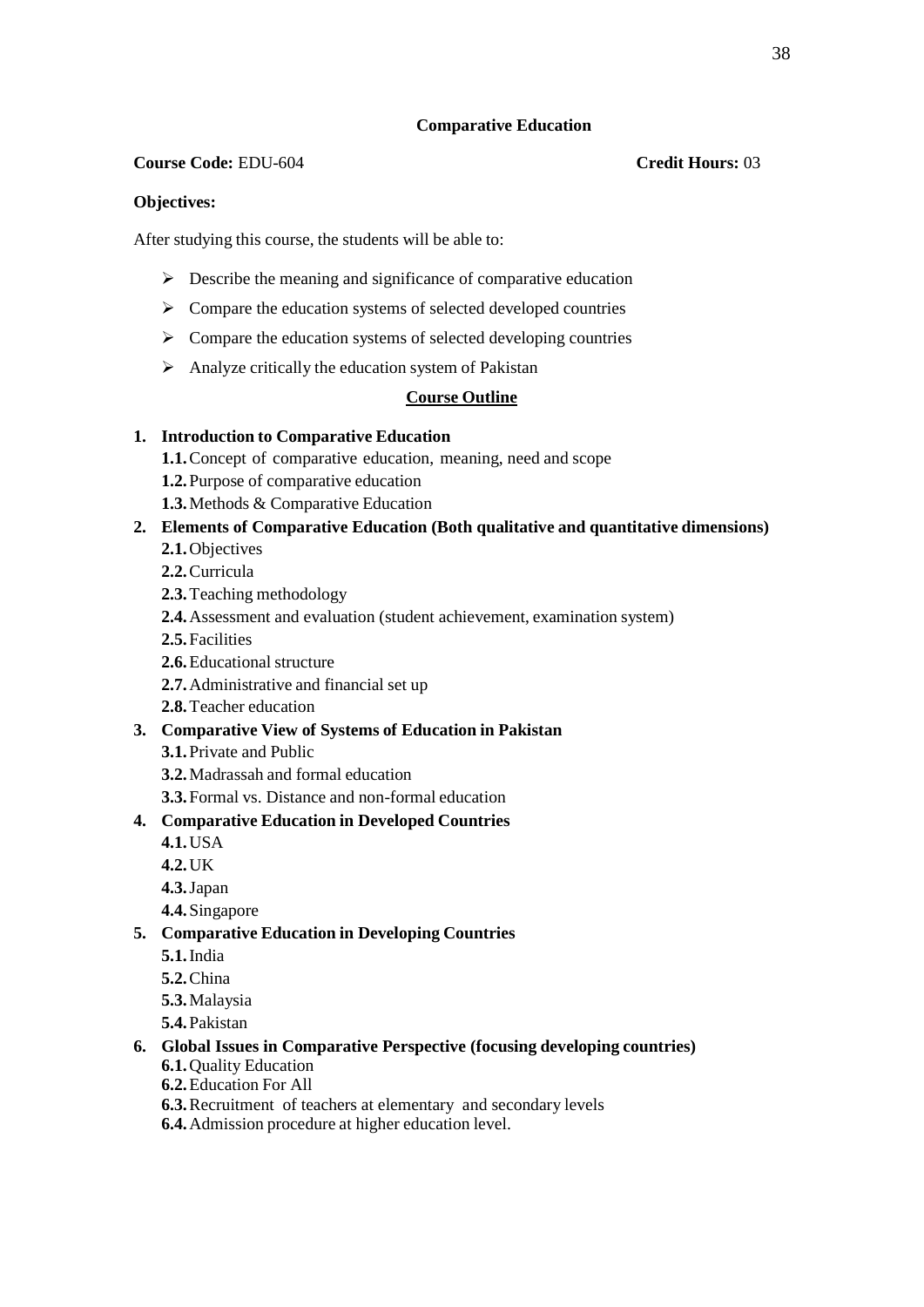#### **Recommended Books:**

Arnove, R.F. & Torres, C.A (1999). *Comparative Education. The Dialectic of the Global and the Local*. Rowman & Littlefleld, New York.

Noah, H. and Eckstein, M. (1998) *Doing Comparative Education*: Three Decades of Collaboration. Comparative Education Research Centre, University of Hong Kong.

Hans, N. (1949). *Comparative education.* London: Routledge & Kogan Paul Limited

Isani, and Virk, M.L. (2006) *Higher Education in Pakistan.* Islamabad: National Book Foundation.

Manzon, Maria (2011). *Comparative Education: The Construction of a Field.SPRINGER*

- Sodhi, T.S. (1983). *A textbook of comparative education*. (5<sup>th</sup> Ed.). New Delhi: Vikas Publishing, Co.
- Thomas, R. M. (1991). *International comparative education*: Practices, Issues and prospects. Oxford: Pergamon Press.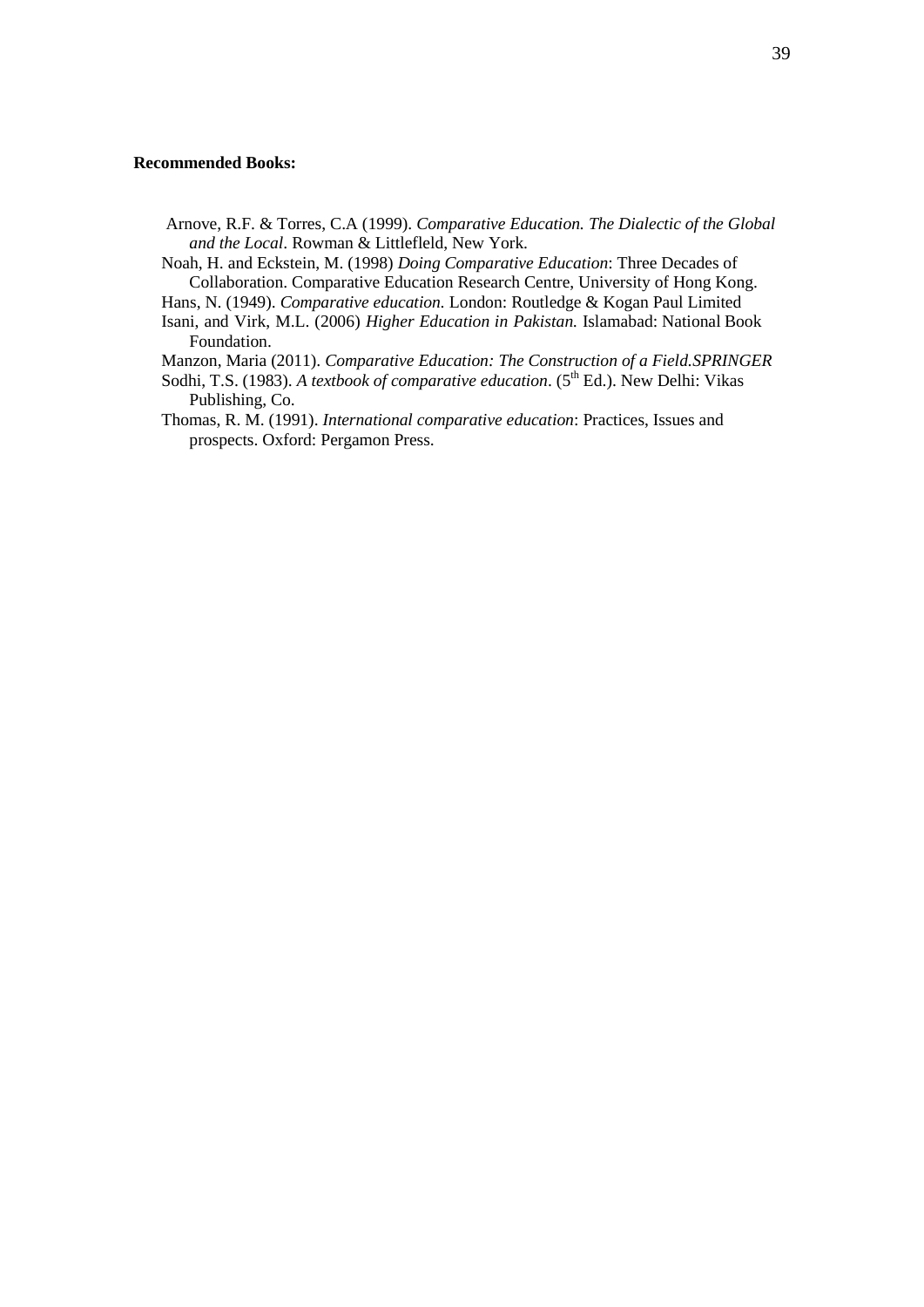## **Institutional Improvement**

## **Course Code:** EDU -618 **Credit Hours:**03

# **Learning outcomes:**

By the end of the course student will be able to:

- $\triangleright$  understand the concept of change and school improvement
- $\triangleright$  Recognize that change can be a slow and complex process
- $\triangleright$  Identify the role of school leaders as change agents

# **Course Outline**

## **1. Concept and Process of Change**

- **1.1.**Understanding the change process
- **1.2.**Role of change facilitator
- **1.3.**Individual and organizational change

# **2. Features of Effective School**

- **2.1.**Leadership
- **2.2.**Within school relationships
- **2.3.**School Community Relationships
- **2.4.**Proper utilization of Resources
- **2.5.**Students' Academic Performance
- **2.6.**Professional Commitment of Teacher

# **3. Planning School Improvement**

- **3.1.**Needs Assessment
- **3.2.**Survey of Human Resources
- **3.3.**Survey of Material Resources
- **3.4.**Targets and Strategies
- **3.5.**Assignments and Tasks
- **3.6.**Coordination and Implementation of plan
- **3.7.**Supervising and Monitoring

# **4. Leadership Development**

- **4.1.**Understanding Leadership in Schools
- **4.2.**Teacher as a Leader
- **4.3.**Shared Leadership

## **5. School Culture**

- **5.1.**Understanding school culture
- **5.2.**School as a community of learners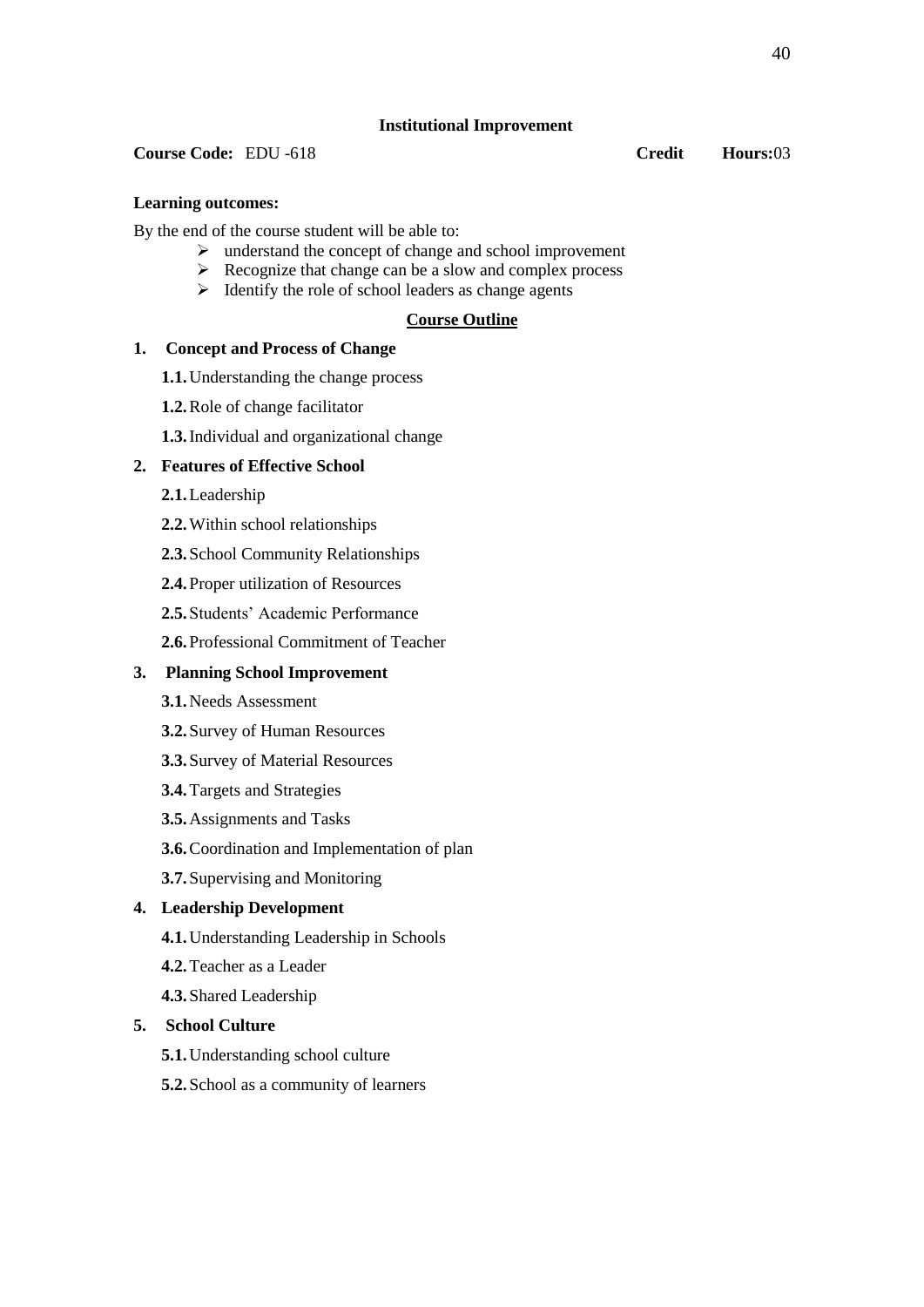#### **Recommended Books**

- Giancola, Joseph A. and Hutchison, Janice K. (2005). *Transforming the Culture of School Leadership: Humanizing Our Practice.* Corwin
- Clarke, Paul. (2005). *Improving School in Difficulty* London: Continuum International Publishing Group
- Ruddock, Jean. & Flutter, J. (2004). *How to Improve your School: Giving Pupils a Voice*, Continuum Press.
- Rudduck, J., Chaplain, R. and Wallace, G. (eds.) (1996) *School Improvement: What Can Pupils Tell Us?*, London: David Fulton.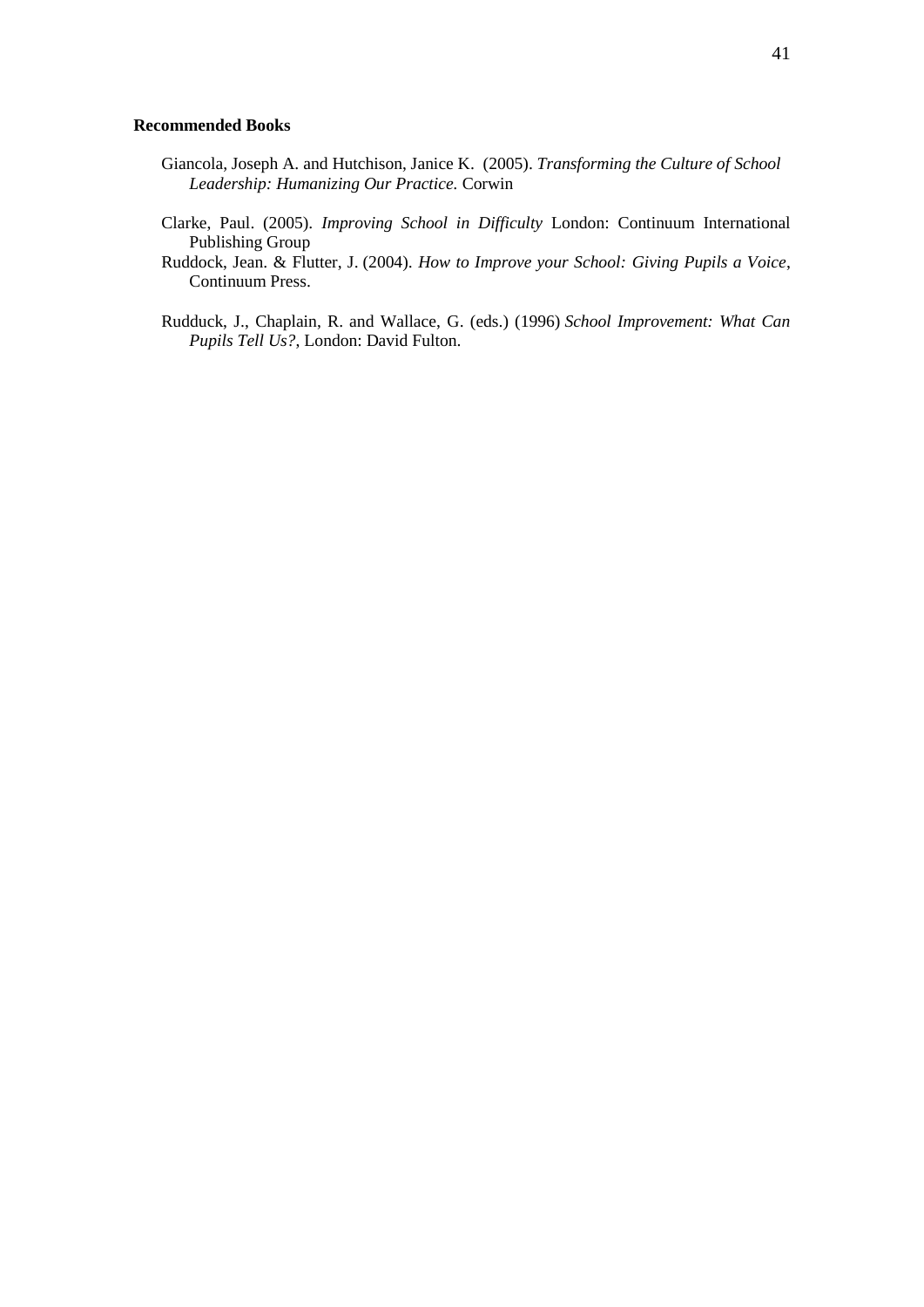# **Seminars on Trends and Issues in Education**

# **Course Code:** EDU-619 **Credit Hours:** 03

# **Introduction:**

Competent teachers are usually knowledgeable in their respective content areas. Being part of the education system, teachers need to be aware of the contemporary issues and trends in education. Issues such as population explosion, HIV/AIDS, Gender Development, sustainable development require a broad based knowledge approach for teacher preparation. Therefore, a course on contemporary issues and trends in education is considered significant to develop an insight among teachers.

# **Learning Outcomes**

- $\triangleright$  At the end of this course, the students will be able to:
- $\triangleright$  argue on the positive and negative impact of the information explosion
- $\triangleright$  explore the gap between madrassah and mainstream education and identify appropriate government responses
- $\triangleright$  identify barriers to the achievement of universal literacy and how these may be removed at the local level
- $\triangleright$  discuss the gradually reducing gender disparity in education in Pakistan and its likely consequences
- $\triangleright$  analyze the relationship between national curriculum structure and career opportunities
- $\triangleright$  consider how best environmental awareness can be enhanced through schools
- $\triangleright$  consider the consequence of the growing privatization of education

## **Course Outline**

## **1. Education as a Complex Enterprise**

- **1.1.**Diversity of aims and approaches in education.
- **1.2.**Variety of philosophical approaches to education.
- **1.3.**Education in different periods and societies

# **2. Madrassah Education**

**2.1.**Madrassah: origin, aims and objectives

- **2.2.** Role of madrassah in 21 $^{st}$  century
- **2.3.**System of education in madrassah
- **2.4.**Madrassah reforms in Pakistan

# **3. Universal Literacy**

- **3.1.**Literacy and individual rights
- **3.2.**Factors affecting program for universal literacy: medium of instruction
- **3.3.**Formal and Non formal education: Advantages and disadvantages

# **4. Gender Disparity**

- **4.1.**Concept of gender equality
- **4.2.**Factors affecting the status and role of women
- **4.3.**Steps towards reducing gender disparity.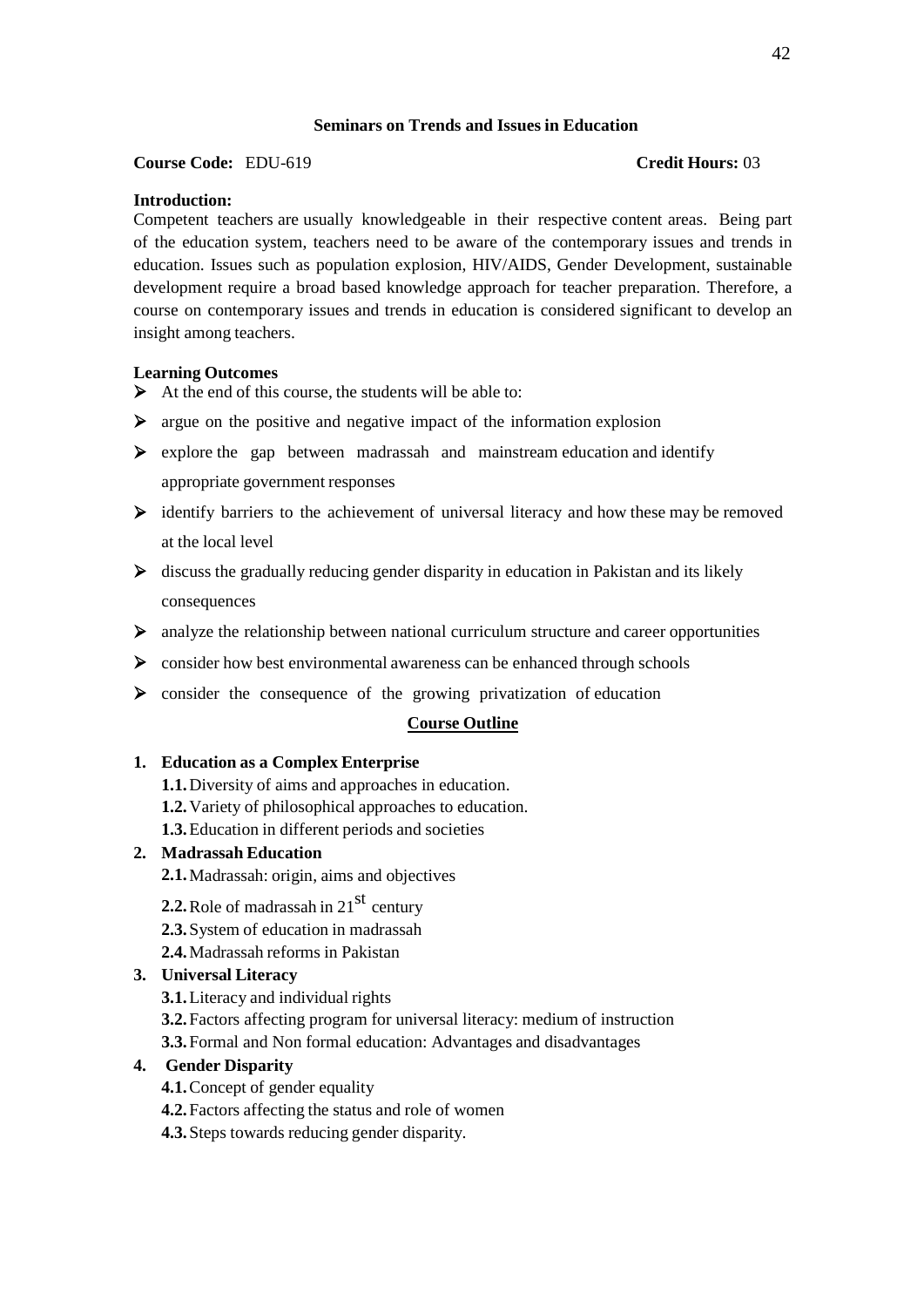#### **5. Population Education:**

- **5.1.**Concept of Population Education.
- **5.2.**Factors affecting Population Education.
- **5.3.**Impact of Population Growth on National Development.
- **5.4.**Roles and responsibilities of family, school, mosque and community in population education.
- **5.5.**Steps towards population planning and welfare.

#### **6. Environmental Awareness**

- **6.1.**Types of pollution
- **6.2.**Causes of pollution
- **6.3.**Environmental education

#### **7. Privatization of Education**

- **7.1.**Government resources and multiple demands
- **7.2.**Need of private sector education
- **7.3.**Challenges of quality education

# **8. Information in Education**

- **8.1.**New concept of information explosion
- **8.2.**Expanding learning resources
- **8.3.**Information and communication technology (ICT) literacy
- **8.4.**Technology in education

#### **Recommended Books:**

- AIOU (2006) *Population Education Course MA EPM 584*, Islamabad: AIOU.
- Haltak, J. (1990). *Investing in the Future, Setting Educational Priorities in the Developing World*, Paris, UNESCO. McGraw-Hill Kogakusha.
- Ministry of Education, Curriculum Wing (2010), *13 Modules on Various Core Themes of*

*Population Education*, Islamabad.

- Modhukar Indira (2003). *Changing Demands of Technical and Vocational Education*, Annual Publication New Delhi.
- Pakistan, Govt. (2003). *Education for All, Ministry of Education Curriculum Wing* Islamabad.
- Rao, V. K. (2004). *Population Education* Efficient Printer, New Delhi.
- Sylvester, C. (1994). *Feminist Theory and International Relation, in Post Modern Era*, Cambridge University Press.
- UNESCO, Pakistan (2004). *Quality of education in Pakistan*, UNESCO Office, Islamabad.
- Usmani, B. D. (2004). *Women Education in 21<sup>st</sup> Century* Annual publication, New Delhi.
- W. H. O. (2005). *Emerging Issues in Water and Infections*, U.N.O. Publishers, Philadelphia.
- Walt, S. (1992). *The Renaissance of Security Students*, New York. Colombi Press.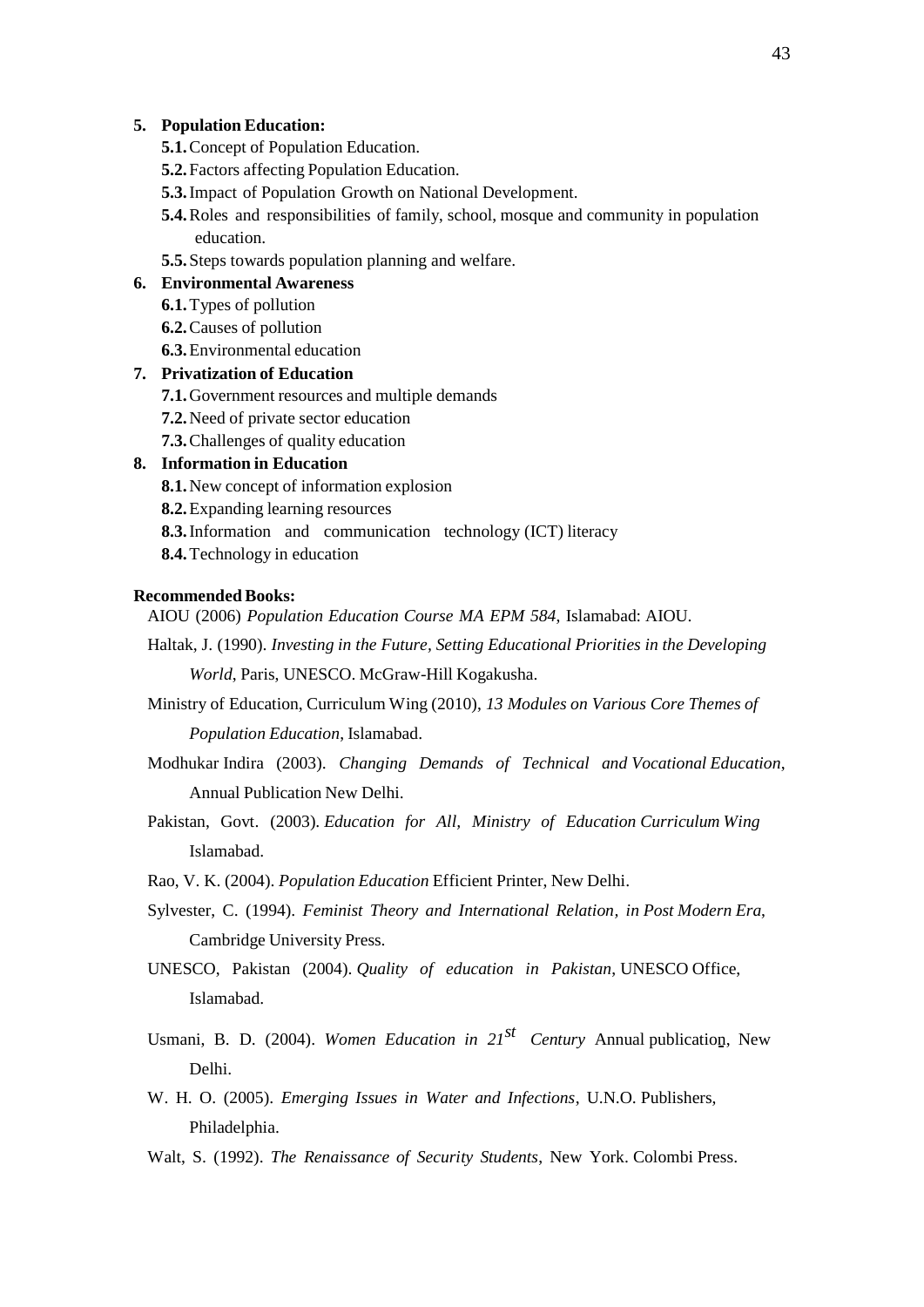#### **Teaching of English Language**

#### **Course Code:** EDU- 509 **Credit Hours:** 04

#### **Introduction:**

The deteriorating standard and quality of education in general and at elementary & secondary level in particular are due to substandard and low quality of ELT. The major drawbacks of our students up to secondary level are their poor pronunciation, fluency, comprehension and creative writing. Moreover, their skills of reading, writing, speaking and listening are also deficient. The major reason for these deficiencies is our English teachers who are not welltrained only but are also non –professionals. And even if they are somewhat trained, their training is not up to the mark. Usually graduate teachers with B.Ed. are appointed as English teachers whose training lacks many things .Keeping in view all these limitations and demands of the 21**st** century education ,we have designed these courses of ELT to meet the challenges of new-millennium . One of these two courses deals with the methods techniques and approaches to ELT. It focuses mainly on the latest methods & techniques especially the modern softwares & simulations available in the market. The second course in this regard consists of the review of English content from class I--X and its effective teaching by applying various methods studied in the first course. Moreover, we have a special course of four credit hours to improve the communication skills of the students in the first semester entitled as "Communication Skills" in English.

#### **Objectives:**

On the successful completion of this course the student teachers will be able to:

- $\triangleright$  Review the English Language syllabi of elementary & secondary level and understand the linguistic units in them
- $\triangleright$  Teach different units of the syllabi efficiently and effectively up to secondary level
- $\triangleright$  Exhibit practical skills in teaching English language at secondary level bringing into use the theoretical knowledge about language teaching
- $\triangleright$  Develop the four communication skills of reading ,writing ,listening & speaking effectively & efficiently

#### **Course Outline**

#### **1. Teaching Writing**

- **1.1.**Approaches to teaching writing at elementary & secondary level
- **1.2.**Simple sentence
- **1.3.**Complex sentence
- **1.4.**Paragraph writing
- **1.5.**Essay writing
- **1.6.**Report writing
- **1.7.**Creative writing
- **1.8.**Story writing
- **1.9.**Letter writing
- **1.10.** Application writing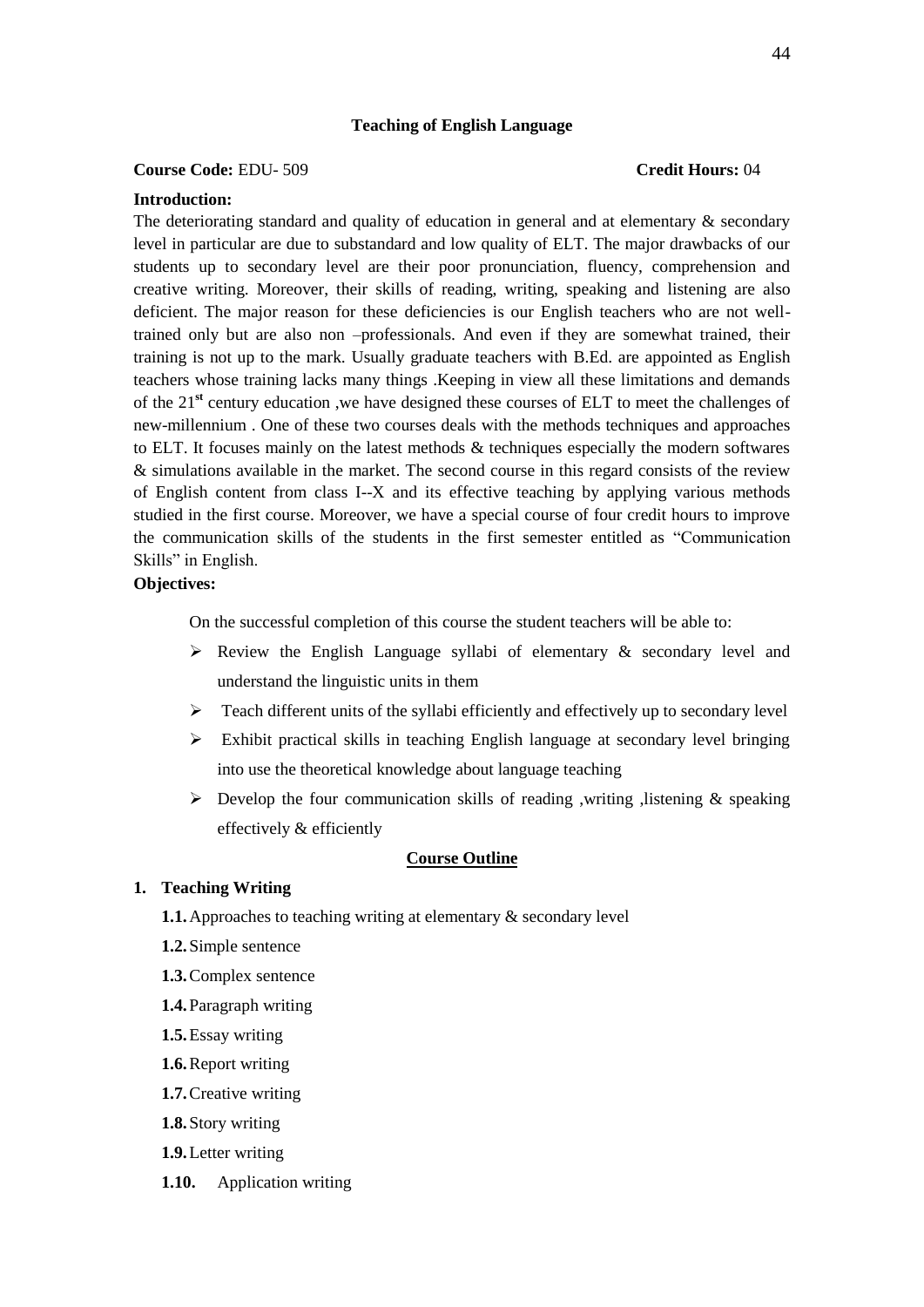# **2. Teaching Reading**

- **2.1.**Approaches to teaching reading
- **2.2.**Loud reading
- **2.3.**Silent reading
- **2.4.**Reading strategies
- **2.5.**Scanning
- **2.6.**Skimming
- **2.7.**Dealing with comprehension question
- **2.8.**Reading poetry
- **2.9.**Reading prose
- **2.10.** Extensive reading
- **2.11.** Intensive reading
- **2.12.** Checking faulty reading: subvocalization, fingerpointing, regressions

# **3. Teaching Speaking**

- **3.1.**Approaches to teaching speaking
- **3.2.**Teaching pronunciation
- **3.3.**Dialogues (simulation)
- **3.4.**Monologues (Presentations & paper reading)
- **3.5.**Discussions
- **3.6.**What is efficient and effective speaking?

# **4. Teaching Listening**

- **4.1.**Approaches to teaching listening
- **4.2.**Listening words
- **4.3.**Listening utterances
- **4.4.**Using different clues for understanding
- **4.5.**What is efficient and effective listening?

# **5. Teaching Vocabulary**

- **5.1.**Introducing new words and improving vocabulary
- **5.2.**Vocabulary through reading
- **5.3.**Guessing through contexts
- **5.4.**Spellings

# **6. Teaching Grammar**

- **6.1.**What is grammar? Basic concepts
- **6.2.**Parts of speech
- **6.3.**Phrases
- **6.4.**Clauses
- **6.5.**Punctuation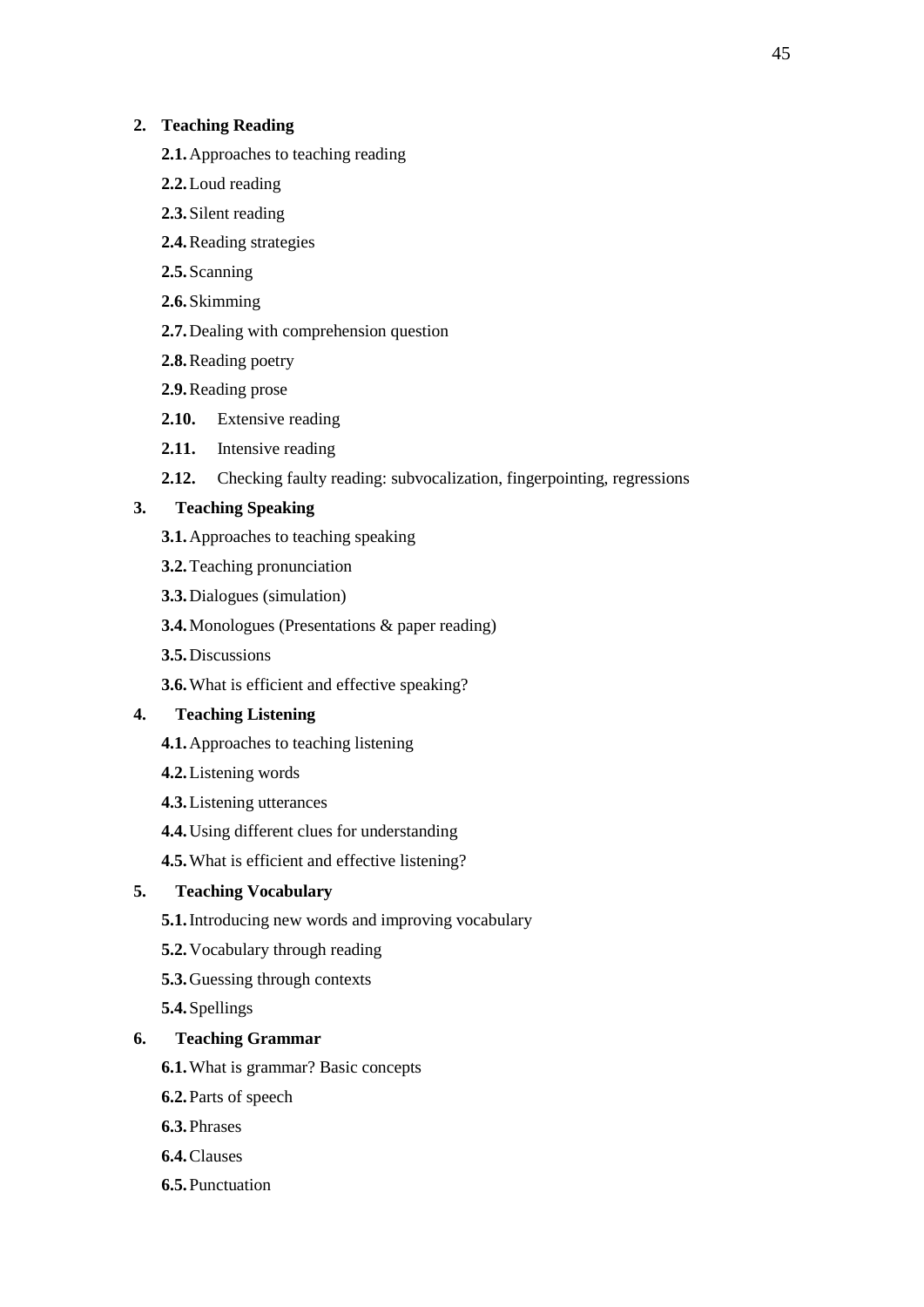- **6.7.**Change of voice
- **6.8.**Change of narration
- **6.9.**Common grammatical errors

# **7. English Language Teaching**

- **7.1.**Theoretical background to language teaching
- **7.2.**Difference between first language, second language learning
- **7.3.**Status of English in Pakistan
- **7.4.**Why learn second language?
- **7.5.**Theories of learning and their applications in language learning and teaching

#### **8. Methodologies**

- **8.1.**The grammar translation method
- **8.2.**The direct method
- **8.3.**The audio-lingual method
- **8.4.**The natural approach
- **8.5.**The communicative language teaching
- **8.6.**The eclectic approach

#### **9. Error Analysis**

- **9.1.**What is error analysis?
- **9.2.**Why do errors occur? (Causes or sources of errors)
	- **9.2.1.**Types of errors:
		- **9.2.1.1.** Interlingual errors (L I interference)
		- **9.2.1.2.** Intralingual errors
- **9.3.**The different stages of Error Analysis: Recognition, interpretation, reconstruction classification and explanation.

#### **Recommended Books:**

Nuttall, C. (1996). *Teaching reading skills in a foreign language.* London: Heinemann

Wallace, C. (1992). *Reading***.** London: OUP

Rost, M. (1990). *Listening in language learning***.** NY. Longman

Underwood, M. (1990). *Teaching listening.* NY: Longman

Donn, B. (1999). *Teaching writing skills.* NY: Longman

- Donn, B. (2000). *Wall pictures for language practice: Teacher's handbook.* NY: Longman.
- Hill, L.E. (1999). *Sounds and spelling***.** Oxford: OUP
- John, H. (1998). *Introduction to English language teaching***.** NY: Longman.

Byrne, D. (1997). *Teaching oral English***.** NY: Longman.Allen & Corder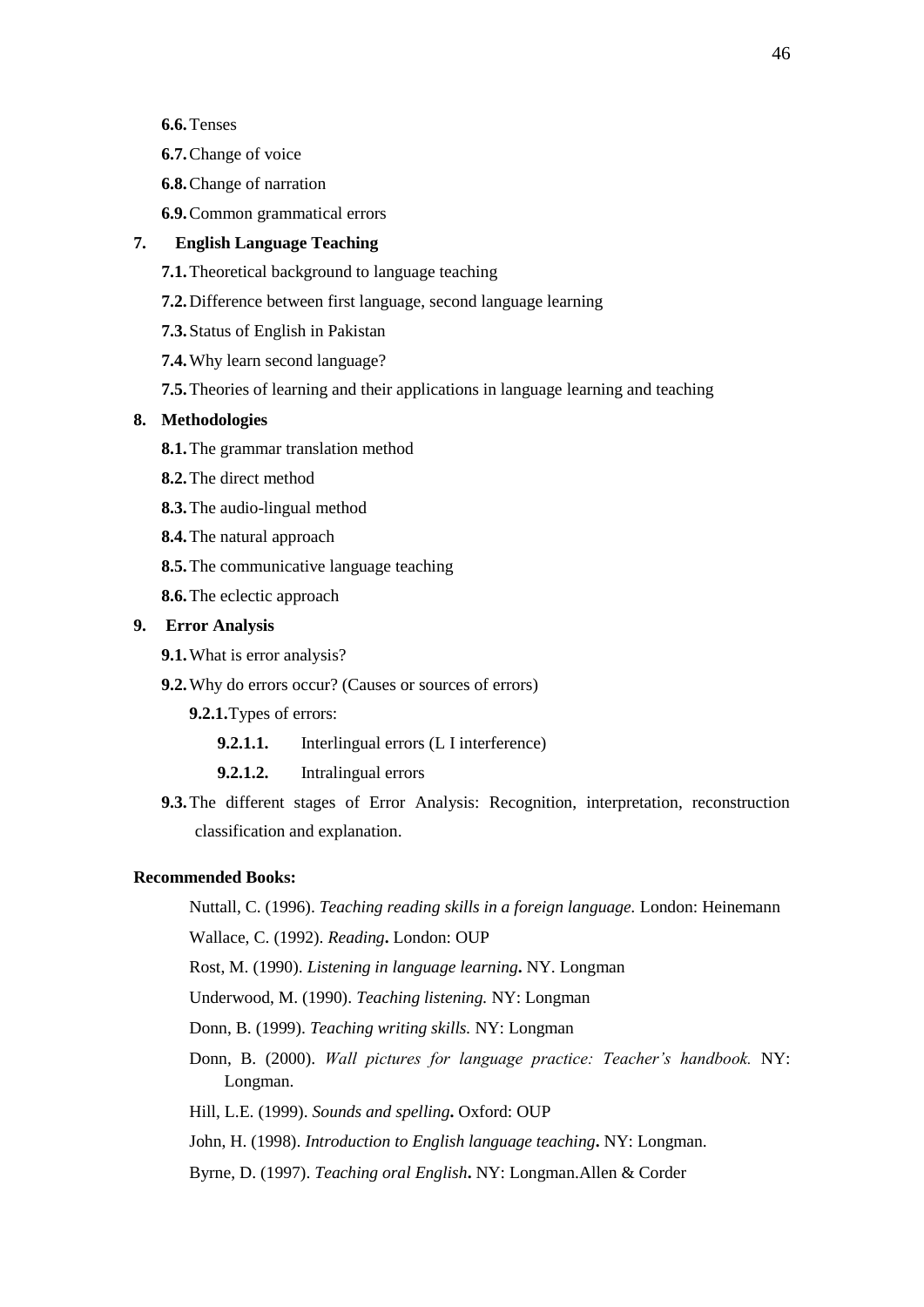## **Teaching of Social Studies**

# **Course Code:**EDU-510 **Credit Hours:** 04

#### **Introduction:**

Physical sciences deal with the study of physical objects (matter), their interaction, interdependence, and predictability etc. While the social sciences deal with the study of human behavior through naturalistic observation as well as in laboratorial settings. All social sciences aim at studying the interaction, interdependence of human beings and predictability of human behavior. Owing to the complexity of human nature and behavior, it is very difficult and almost impossible to predict it with 100% accuracy and objectivity. Numerous attempts, however, have been made to make social sciences more and more systematic and organized by applying scientific methodology.

The major purpose of teaching these courses is to develop mastery and command over the contents and competency of teaching the contents of social sciences from Class I to class X ( in both public and private sectors) by using a variety of methods and techniques of teaching social studies at both elementary and secondary levels. Course -I is intended to deal with the former while course -II deals with the latter.

## **Objectives:**

After the successful completion of this course the students will be able to:

- $\triangleright$  Teach history and geography of the world and subcontinent
- $\triangleright$  Inculcate in their students the passion of patriotism through teaching the history of Pakistan Movement
- Understand different concepts of Islamic and Pakistan studies and teach them successfully at elementary and secondary level
- $\triangleright$  Understand and appreciate the basic concepts of Pakistan Studies
- $\triangleright$  Distinguish facts and infer from the events related to Pakistan Movement
- Develop and demonstrate the passion of patriotism and nation-hood.
- $\triangleright$  Know the causes of making Pakistan and importance of its existence
- $\triangleright$  Appreciate the role and sacrifices of the founder leaders of Pakistan movement
- $\triangleright$  Understand the concept of Social Studies
- Teach various concepts of Social Studies
- $\triangleright$  Identify various social problems and can appreciate their possible solutions
- $\triangleright$  Evaluate achievements of students in the field of Social Studies
- $\triangleright$  Develop among them love and respect for law, society, humanity.

#### **Course Outline Part I**

#### **1. Introduction**

- **1.1.**The developmental tasks of elementary years.
- **1.2.**Educating children for a different society.
- **1.3.**Changing our vision: developing a national and a global sense of citizenship.
- **1.4.**Global connections: one aim of social studies curriculum.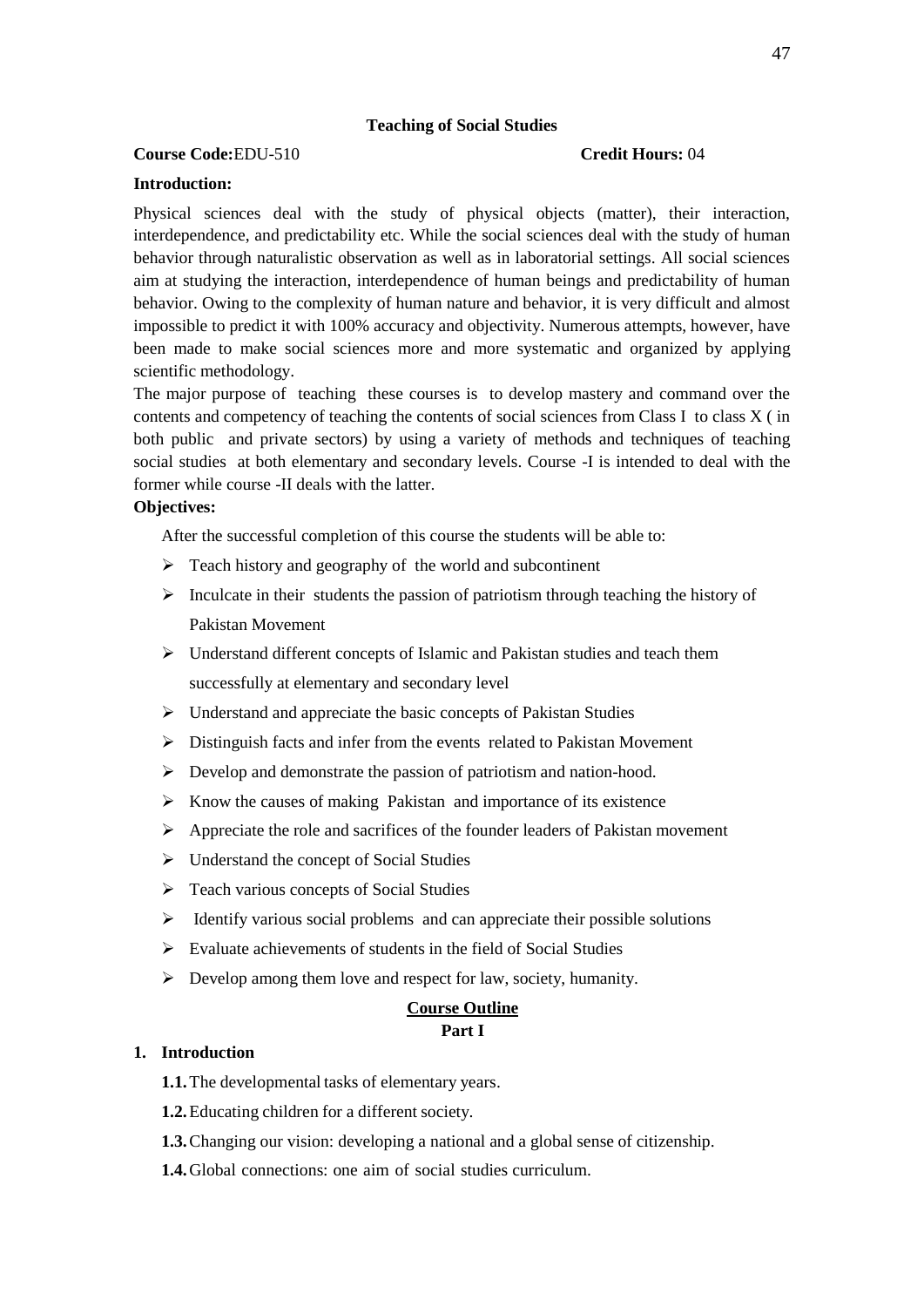- **1.5.**Rationale for social studies global connections.
- **1.6.** The child<sup>"</sup>s ability to learn about others snear and far.

#### **2. Scope and objectives of social studies**

- **2.1.**Social studies in search of definitions
- **2.2.**Goals of social studies education
- **2.3.**Characteristics of an effective social studies curriculum.
- **2.4.**Teaching social studies
- **2.5.**Objectives of teaching social studies in Pakistan
- **2.6.**Instruction of social studies in the light of National Curriculum Committee
- **2.7.**Important and repeated topics for Social Studies

## **3. Problems in teaching Social Studies**

- **3.1.**Lack of trained teachers
- **3.2.**Problems of course books and instructional material
- **3.3.**Problems of resources and opportunities
- **3.4.**Social problems
- **3.5.**Civic education
- **3.6.**Economic problems
- **3.7.**Problems of local resources
- **3.8.**Political problems
- **3.9.**Educational problems

#### **Part-II**

#### **4. History of Pakistan and Subcontinent**

- **4.1.**Mehmud Ghaznavi, The Ghauries and the Slave-king dynasty
- **4.2.**The Mughals
- **4.3.**Europeans come to India
- **4.4.**India 1782—1856
- **4.5.**The War of Independence (1857)
- **4.6.**The road to independence, 1900—1947
- **4.7.**Muhammad Ali Jinnah (The Quaid -e -Azam)
- **4.8.**Pakistan Today --- The road to prosperity

# **Part-III**

#### **5. Geography of Pakistan**

- **5.1.**Environment : Nature, types and components
- **5.2.**Population distribution in the world
- **5.3.**Components of the human environment : Agriculture , settlement and population
- **5.4.**Components of physical environment: Atmosphere , natural vegetation , landforms, rocks and water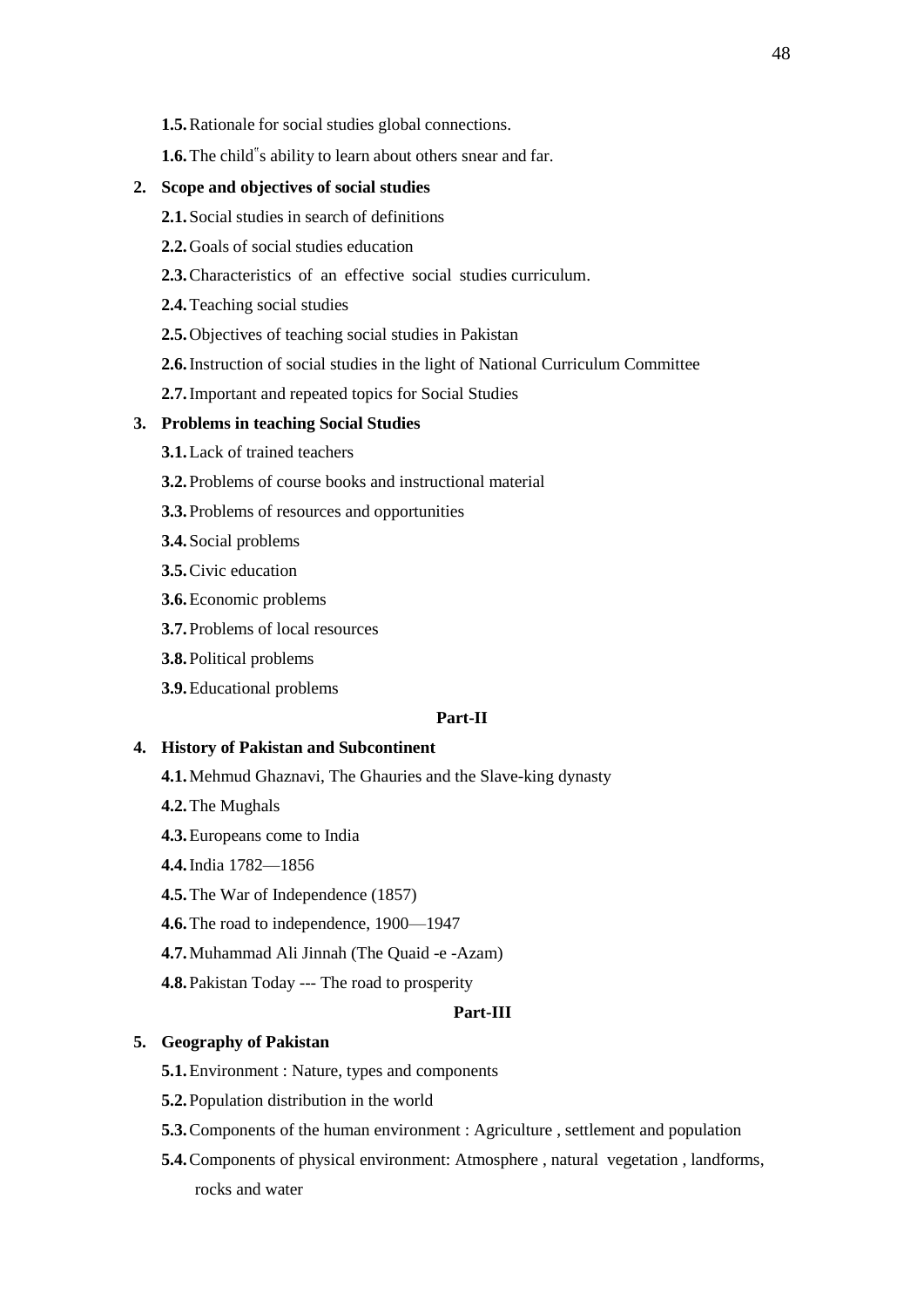- **5.5.**Mountains and Plateaus
- **5.6.** Review of the content of Geography and History for class  $9<sup>th</sup>$ ,  $10<sup>th</sup>$
- **5.7.**Review of the content of Geography and History for Inter Level

# **Part IV**

- **6. Different teaching methods as given below will be demonstrated practically in the class room using appropriate content: e g.**
	- **6.1.**Lecture method
	- **6.2.**Project method
	- **6.3.**Discussion method
	- **6.4.**Activity method
	- **6.5.**Problem solving
	- **6.6.**Text book method
	- **6.7.**Role playing
	- **6.8.**Questioning- answering
	- **6.9.**Illustration and Demonstration
	- **6.10.** Programmed Instructions

#### **Recommended Books:**

- Aslam, M.M. and et al (2003). *Social Studies (From class I to 8).* London: PTB.
- Ediger, M., & Rao, D.B. (2003). *Teaching social studies successfully.* New Delhi: Discovery Publishers.
- Horsburgh , N.(2003). *New Oxford: Social studies for Pakistan.* Oxford: OUP (Book I to 5).
- Kochhar, S. K. (2003). *The teaching of social studies.* New Delhi: Sterling Publishers.
- Li, B. and Kim, T.S. (2003). *Modern certificate guides : certificate commerce*. (3<sup>rd</sup> ed.). Islamabad: Federal Publications.
- Mass, P. (2003).*Oxford history for Pakistan.* (book ,I.II and III). Oxford: OUP.
- Sit, V. (2002). *Integrated geography: Book -1, 2 and 3.* (2<sup>nd</sup> ed.) Hong Kong: Longman. Hong Kong Education.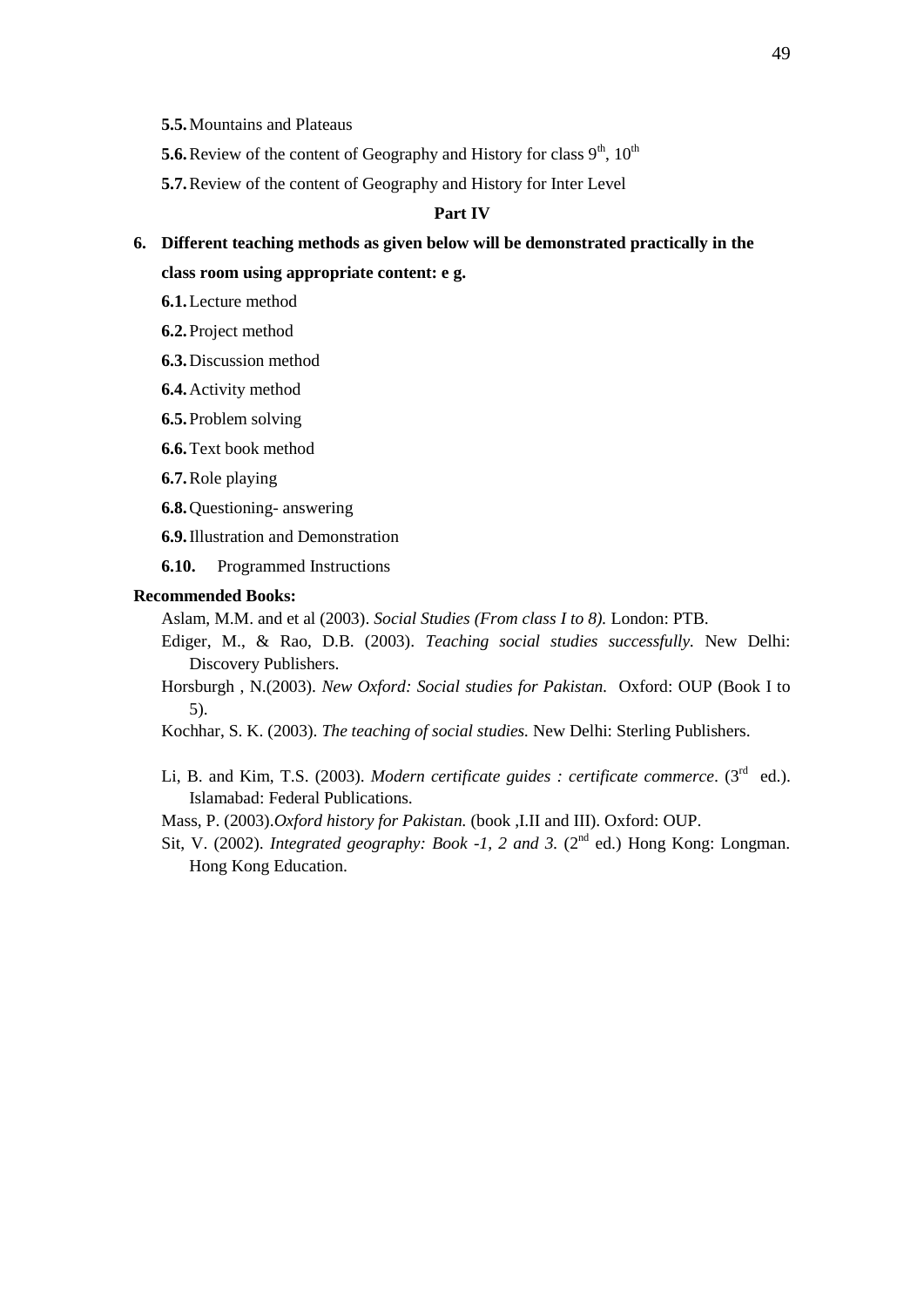## **Teaching of Mathematics**

**Course Code:** EDU-511 **Credit Hours:** 04

#### **Introduction:**

This course will equip prospective teachers with knowledge and skills to teach math to grades I through VIII. They will become familiar with the math curriculum and expected student learning outcomes. Prospective teachers will learn to use a variety of instructional methods that promote active learning of math, including making and using teaching and learning materials. They will plan math lessons and activities and practice teaching math with peers.

#### **Objectives:**

- $\triangleright$  At the end of the course, the prospective teachers will be able to:
- $\triangleright$  Describe the nature, history and development of mathematics at elementary level in Pakistan
- $\triangleright$  Acquire the skills and competencies required for the teaching of mathematics at elementary level
- $\triangleright$  Apply effectively the various methods of teaching mathematics
- $\triangleright$  Know and use techniques and strategies of teaching mathematics at elementary level
- $\triangleright$  Make and use teaching aids effectively

## **Course Outline**

#### **1. Methods of Teaching Mathematics:**

- **1.1.**Inductive Method
- **1.2.**Deductive Method
- **1.3.**Analytic method
- **1.4.**Synthetic Method
- **1.5.**Heuristic Method
- **1.6.**Project Method
- **1.7.**Problem Solving Method

#### **2. Techniques of Teaching Mathematics**

- **2.1.**Oral work, written work, assigned work, project work
- **2.2.**Discussions/ Group work
- **2.3.**Drill and practice:Forms of classrooms organization (whole class, large group, small group, individual work)

#### **3. Teaching Aids and Mathematics Laboratory**

- **3.1.**Importance of teaching aids in mathematics teaching
- **3.2.** Some important modern teaching aids for mathematics including computer
- **3.3.**How to set up a mathematics laboratory in elementary school
- **3.4.**How to use teaching aids and mathematics laboratory
- **3.5.** Use of low cost /no cost materials (from classrooms and surrounding for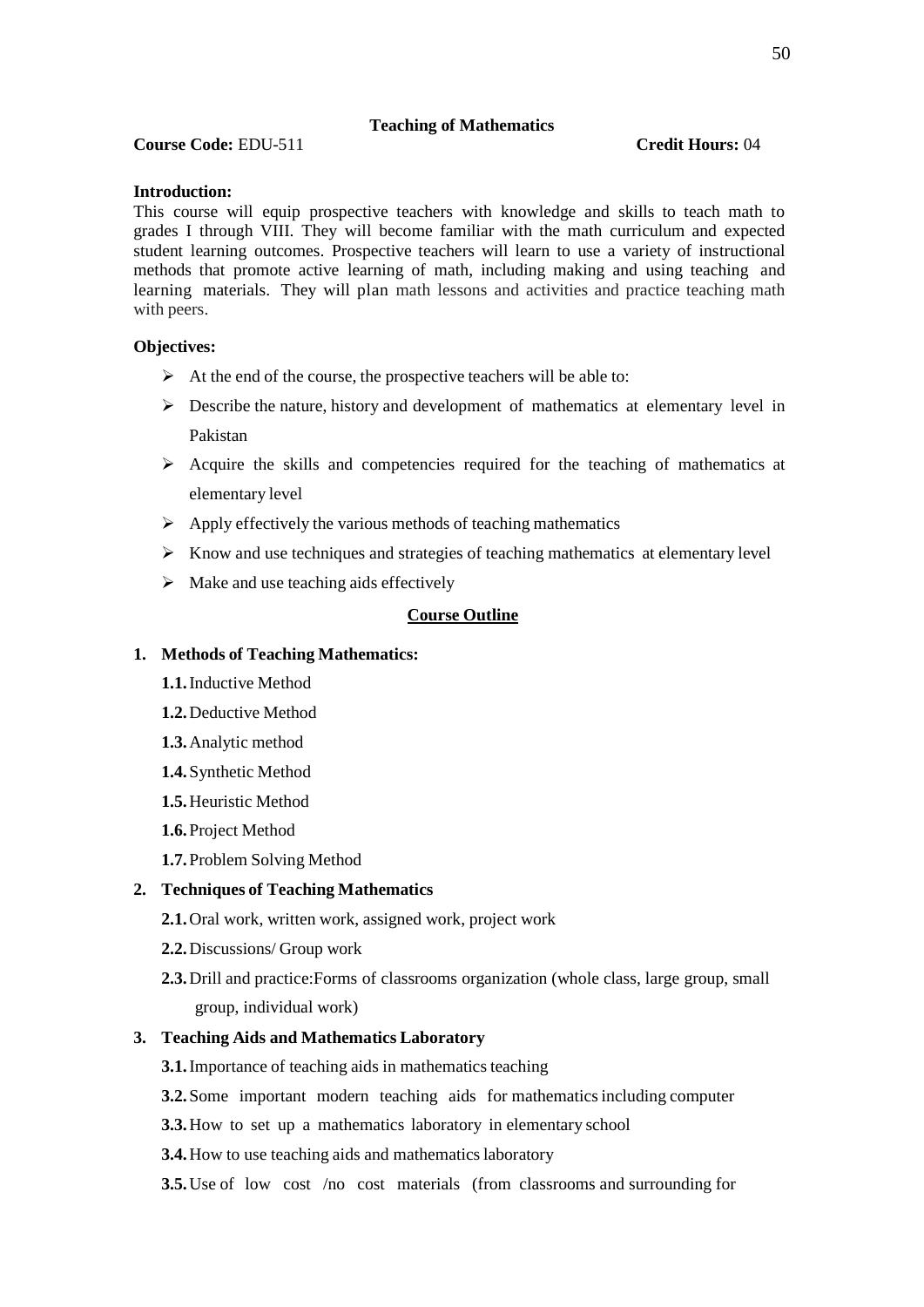teaching of mathematics

**3.6.**Child centered Activities in mathematics (educational trips, preparation of materials)

## **4. Measuring Achievementsin Mathematics**

- **4.1.**Preparation of different type of tests in mathematics
- **4.2.**Using tests for diagnostic purpose
- **4.3.**Interpreting test results

# **5. Planning Mathematics Learning**

- **5.1.**Importance of planning in teaching of mathematics.
- **5.2.**Planning for the full course.
- **5.3.**Scheme of work.
- **5.4.**Lesson planning.
- **5.5.**Qualities of good lesson plan.
- **5.6.**Development of model lesson plans.

# **6. Content**

- **6.1.**Numeration Systems
- **6.2.**Concept of Addition and Subtraction
- **6.3.**Concept of Multiplication and divisions
- **6.4.**Numbers Theory & Integers
- **6.5.**Fractions
- **6.6.**Set & Functions
- **6.7.**Elementary Statistical Concepts and Information Handling:
- **6.8.**Percentage, Ratio and Proportion
- **6.9.**Algebraic Expressions
- **6.10.** Geometry and Trigonometry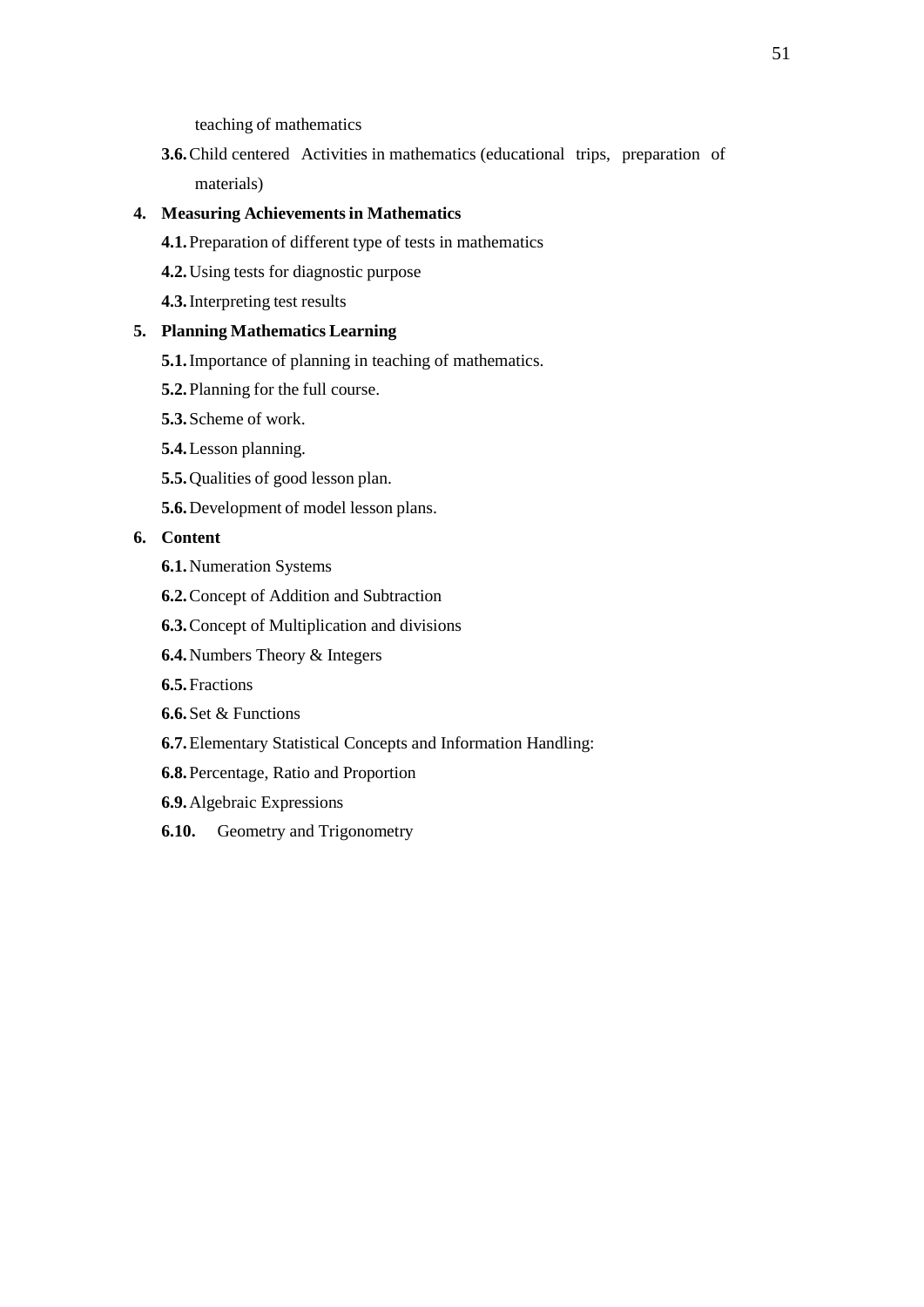#### **Recommended Books:**

- Fauvel, John & Jeremy Gray (1990). *The History of Mathematics:* A Reader: London: Macmillan Press Ltd.
- Greer, Brian and Gerry Mulhern, (1989). *New Directions in Mathematics Education.* New York: Routledge.
- Lacombe, Antony. (1985) *Mathematical Learning Difficulties in the Secondary School:*  Pupils" needs and Teacher"s Role. England: Milton Keynes,
- Leon, Burton & Jaworski, Barbara (Editors) (1995).*Technology in Mathematics Teaching,*
- Chartwell. Orton, Anthony Wain Geoffrey (Editors) (1994), *Issues in Teaching of Maths,* London: Cassell Villiers House.
- Bennett–Jr., A.B. and Nelson. L.T. (2004). *Mathematics for elementary teachers: A conceptual approach . (6<sup>th</sup>).* Boston: McGrew-Hill, Inc.
- Bennett-Jr, A.B and Nelson , L.T.(2004*).Mathematics for elementary teachers: A conceptual approach.* (Sixth ed.). Boston: McGraw-Hill
- Bennett-Jr., A. B.and Nelson, L. T. (2004). *Mathematics for Elementary teachers: A Conceptual approach.* Boston: Mc Grew-Hill.
- Lodhi, S.M. Sipea, G.S. et al (2003). *Mathematics -9.* Lahore: Punjab Text Board
- Rabbani, M.I. (2003). *New millennium: Introduction to Pakistan studies* Lahore: Carvan Book House.
- Saleemi, F. (2003). *Mathematics.* (from class 1 to 8 ). Lahore: P T B.
- Thong, H.S. and Hong ,K.N.(2003). *New additional mathematics* (for O' level ). Karachi: paramount publishing Enterprise.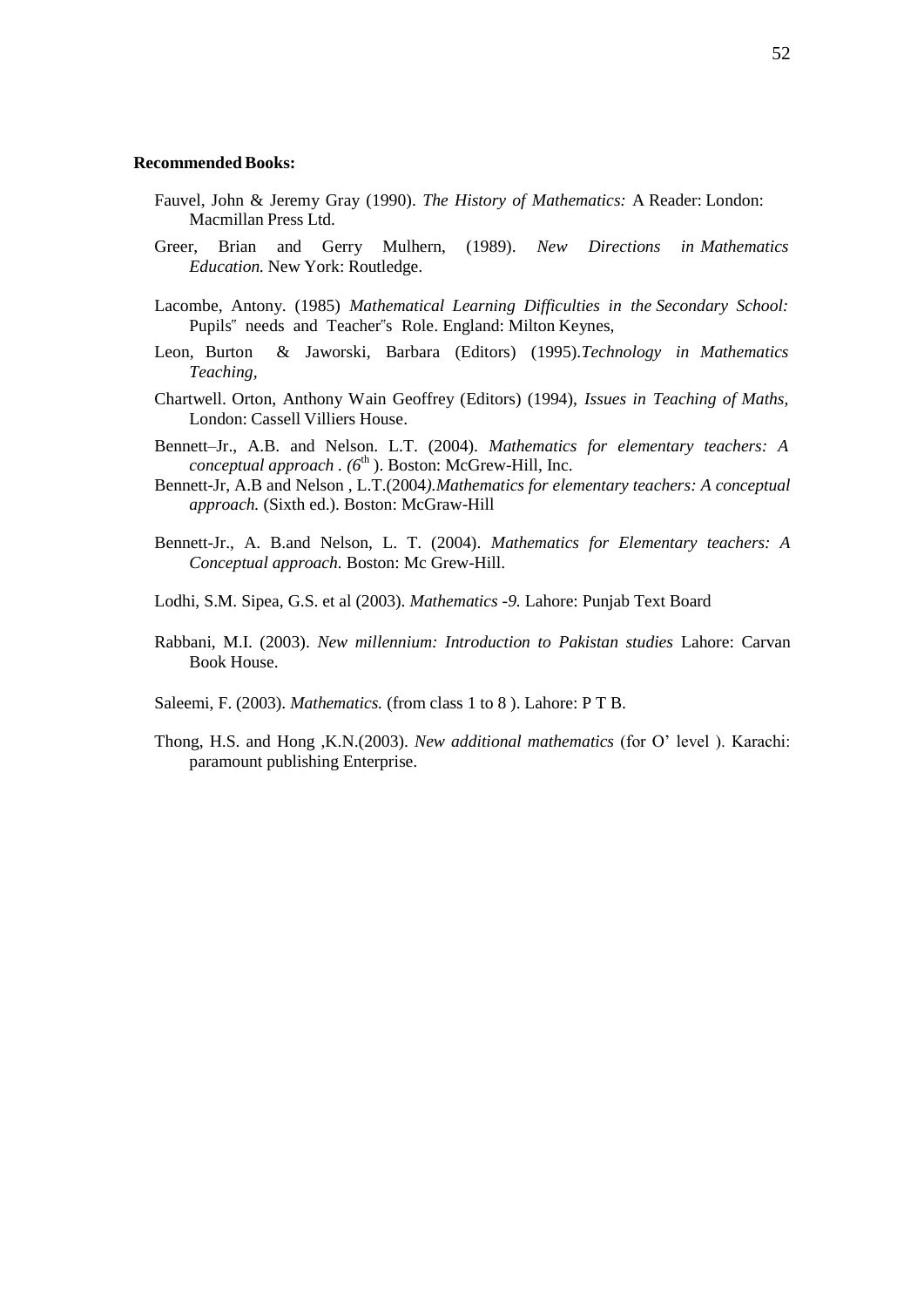# **Teaching of General Science**

## **Course Code:** EDU-512 **Credit hours:** 04

# **Introduction:**

The study of General Science in Primary and Secondary school is linked to National prosperity and economic development. The course is designed for the effective interactive ways of teaching science. The course will highlight the power of observation and inquisitiveness in general sciences studies. It will also focus on how to relate facts, concepts, and theories to every day experience.

## **Objectives:**

The course will enable learners to;

- $\triangleright$  Understand scientific concepts
- Differentiate between scientific products and scientific processes
- $\triangleright$  Understand the underlying principle of science education
- $\triangleright$  Apply appropriate methods and techniques for effective learning in Science

# **Course Outline**

## **1. Nature of Science**

- **1.1.**Definition of science
- **1.2.**Science as a process: Scientific Method
- **1.3.**Science as a product: Scientific Knowledge

## **2. Aims / Objectives Teaching General Sciences**

- **2.1.**History of Science Education
- **2.2.**Aims / Objectives of teaching General Science at Elementary level

## **3. Methods of Teaching General Science**

- **3.1.**Demonstration cum-lecture method
- **3.2.**Discovery method
- **3.3.**Project method
- **3.4.**Other innovative method
- **3.5.**Planning lessons

## **4. Approaches of Teaching General Science**

- **4.1.**Teaching approach
	- **4.1.1.**Problem solving
	- **4.1.2.**Inquiry techniques
	- **4.1.3.**Exploration
	- **4.1.4.**Observation
	- **4.1.5.**Experiment
- **4.2.**Teaching Strategies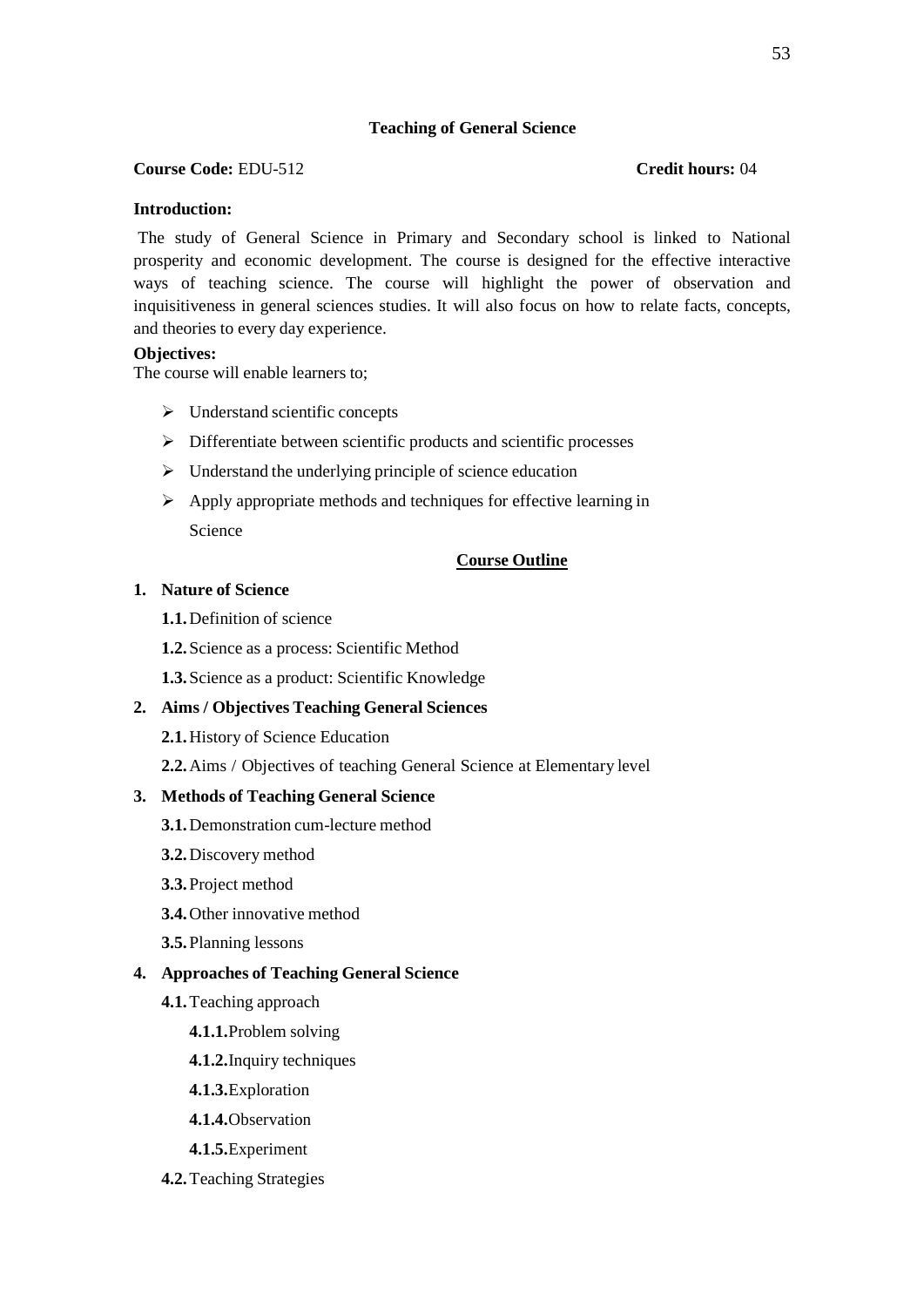- **4.2.1.**Scope & purpose of practical activities
- **4.2.2.**Science laboratory
- **4.2.3.**Safety measure in laboratory

# **5. Teaching Aids**

- **5.1.**Need & importance of teaching aids
- **5.2.**Types of teaching aids
- **5.3.**Principles of using teaching aids
- **5.4.**Using low cost teaching aids

#### **6. Characteristics of effective Science Teaching**

- **6.1.**Characteristics of lesson planning
- **6.2.**Characteristic qualities of science teache
- **6.3.**Effective questioning

#### **7. Evaluation**

- **7.1.**Designing a test
- **7.2.**Administering & scoring a test
- **7.3.**Interpreting test results

# **8. Content**

- **8.1.**Matter and Forces
- **8.2.**Energy
- **8.3.**Heat and Light
- **8.4.**Structure of Cell
- **8.5.**Human Systems
- **8.6.**Metals And Non Metals

#### **Recommended Books:**

- Lawson, Anton. E. (1995). "*Science teaching and development of thinking*". California: Wadsworth publishing company
- Rehman Mehmooda (1999). *Teaching of science and mathematics*. Peshawar: Ijaz printer, Pakistan

Agha Khan University Examination Board (2002) *General Sceicne IX- X (based on National Curriculum 2002).* Karachi: AGKEB.

- William Lewis Eikenberry (2008). *The teaching of general science,* The University of Chicago Press
- Feden , P.D. and Vogal , R.M.(2003). *Methods of teaching: Applying cognitive science to promote students learning* . Boston: McGraw-Hill.
- Hoong , T. L. Leng , H. P. (2003). *Lower Secondary Science 2* Singapore :SNP Panpac
- Hoong , T. L. Leng,H. P. (2003). *Lower Secondary Science I* Singapore : SNP Panpac
- Qureshi, N. A. et al (2002). *Science 3***.** Lahore: Punjab Text Book Board .
- Qureshi, A. M. et al (2003). *General Science***.** Lahore: Punjab Text Book Board.
- Saleemi, F. et al (2002 b). *Science 1*. Lahore: Punjab Text Book Board.
- Saleemi, F. ( 2003 a). *Science 2.* Lahore: Punjab Text Book Board.
- Saleemi, F. (2004). *Science 3.*Lahore: Punjab Text Book Board.
- Saleemi, F. ( 2003 b). *Science 7.* Lahore: Punjab Text Book Board.
- Saleemi, F.et al (2002 a). *Science 6.* Lahore: Punjab Text Book Board.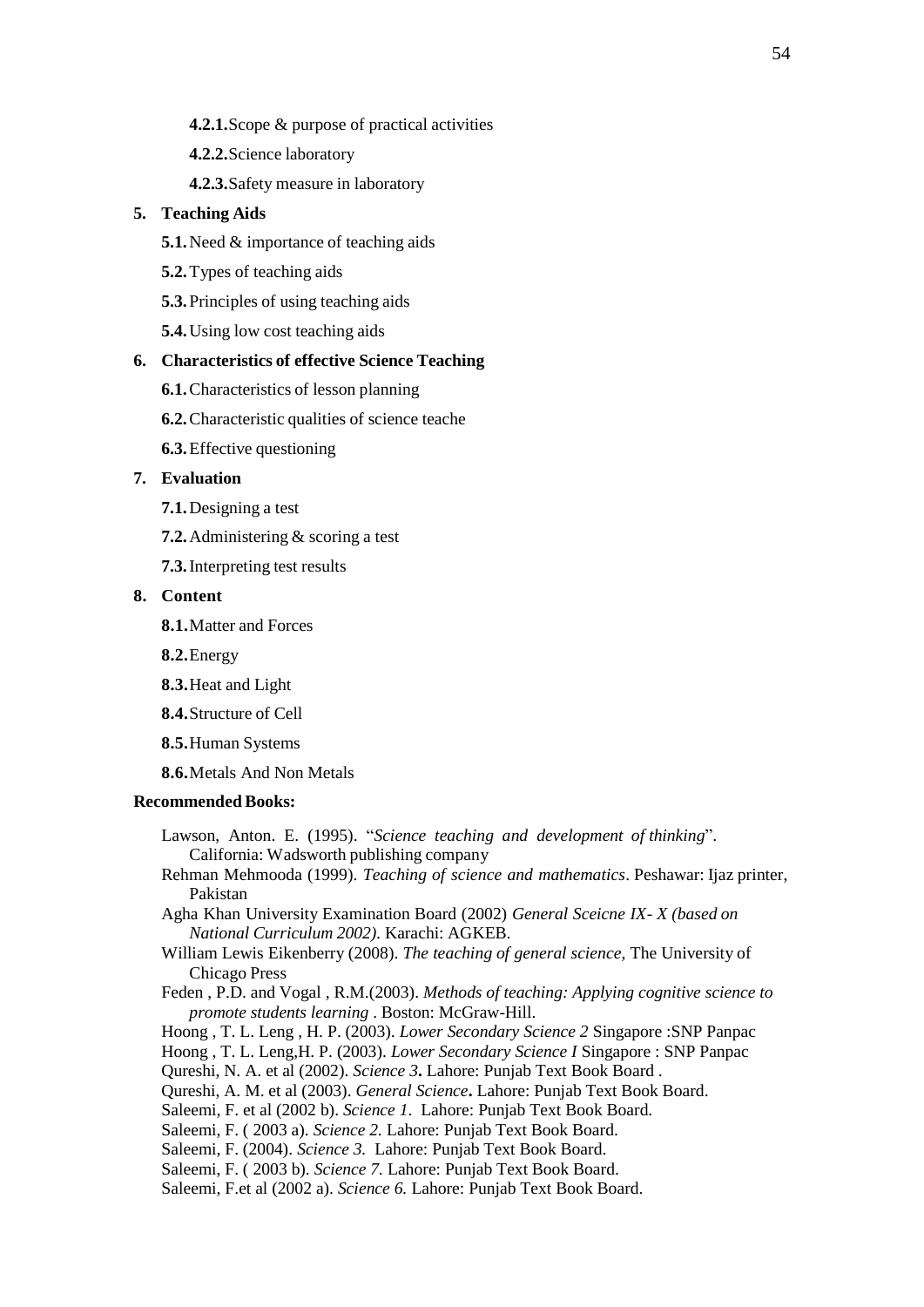#### **Teaching of Physics**

#### **Course Code:** EDU-513 **Credit Hour:** 04

#### **Introduction:**

Physics is a very important natural science which deals, in a very broader sense, with the study of matter and energy as well as their interrelationship. It involves the study of simple electronics to the most complex nuclear reactions in modern physics. In this mechanical age, every machine from the simplest household appliances to super computer is based on principles of physics. It plays a vital role in the industrial as well as economic development and scientific advancement of a country. It is also a vital part of engineering science. Hence teaching of physics holds a pivotal position in science education.

However in spite of all this teaching of physics, like other sciences, is not up to the mark in our country. It involves the teaching of some of the most abstract and complex concepts of the science which require much advance and highly technical education and practical training of teachers. But unfortunately, in our country, teachers of physics are either untrained or superficially trained. They are mostly unaware of the principles of theory and practice of teaching of physics

They also don't know how to handle the preconceptions  $\&$  misconceptions of the students and how to teach the concepts of physics correctly to the students. That's why most of the high school students have incorrect formulation of the basics concepts of physics containing many misconceptions.

# **Course Objectives:**

After the successful completion of this course the student teachers will be able to:

- $\triangleright$  Understand and apply the theories, laws and principles of physics in their daily life.
- $\triangleright$  Teach the concepts, principles, theories and laws of physics up to secondary level.
- $\triangleright$  Evaluate and appraise the concepts and principles (theories and laws) of physics. Design and conduct experiments in the lab.
- $\triangleright$  Understanding and apply the laboratorial techniques of practical work in physics.
- $\triangleright$  Develop the helpful teaching materials e.g., charts concept maps models and for better and effective teaching of physics.
- $\triangleright$  Assign and handle the projects (practical work) of the students.
- $\triangleright$  Use and operate various types of apparatus and machines used in practicals, skillfully.
- $\triangleright$  Develop scientific attitude and scientific thinking in them.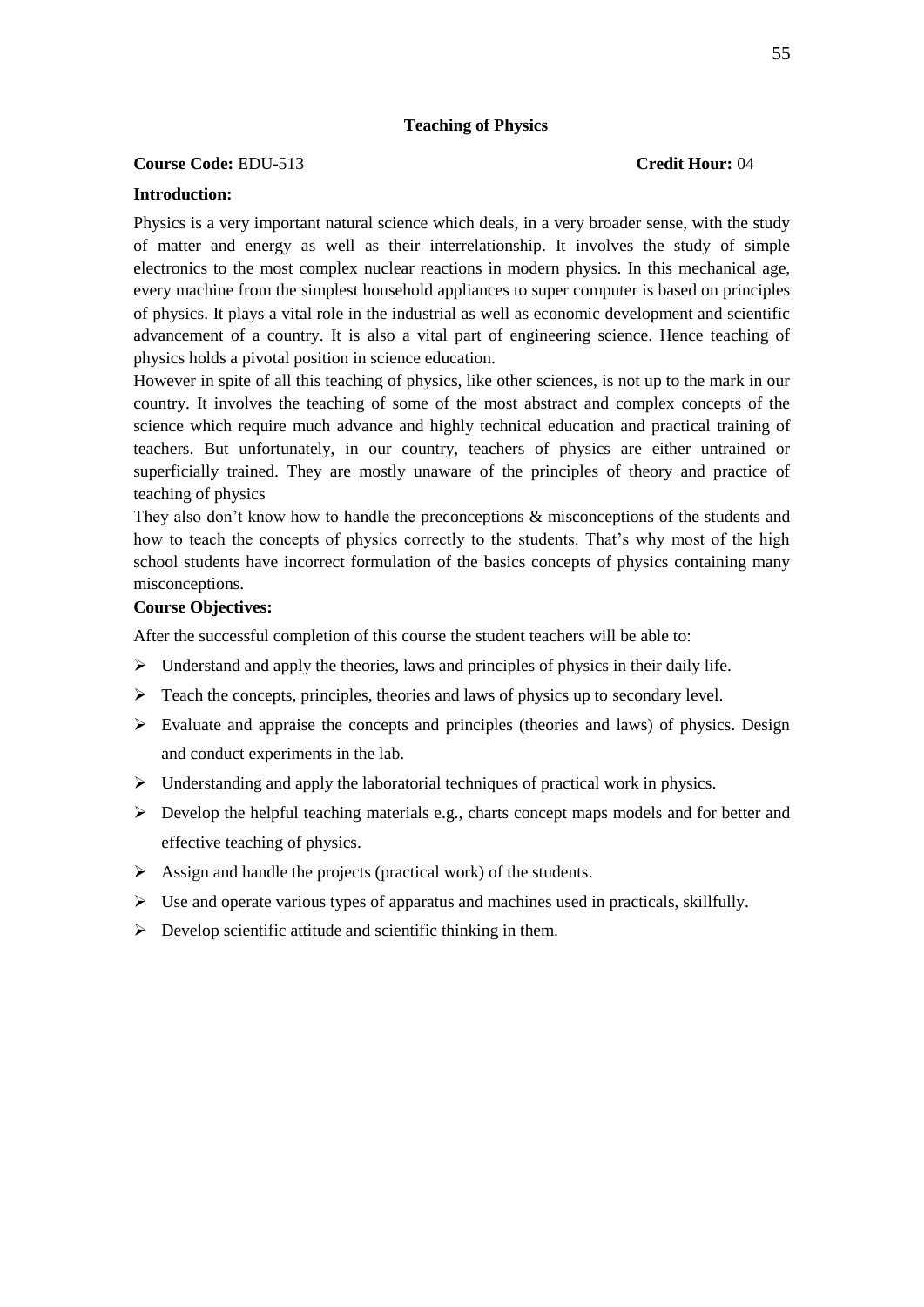## **Course Outline**

The following topics will be discussed in the classroom using a variety of teaching methods  $\&$ techniques:

#### **1. Physics Teaching**

- **1.1.**Scientific process / method : Its nature , steps ,stages and characteristics
- **1.2.**Scientific attitude , nature and importance
- **1.3.**Physics teaching in Islamic perspective
- **2. Use of A.V-aids in teaching physics**
- **3. Planning lessons**
- **4. Developing required instructional & helping materials for teaching physics**
- **5. Imparting instruction**
- **6. Different methods used in the teaching of physics. (A detailed study of the nature, scope procedures, merits, demerits and application of the following methods and techniques):**
	- **6.1.**Lecture method
	- **6.2.**Expository method
	- **6.3.**Laboratorial or practical method
	- **6.4.**Demonstration
	- **6.5.**Problem solving method
	- **6.6.**Project method
	- **6.7.**Discovery and inquiry method

#### **Recommended Books:**

- Alsop, S . and Hicks , K. (2003). *Teaching science : A hand book for primary & secondary school teachers* **.** New Delhi: Kogan Page
- Amos, S. and Boohan , R . (Eds.). (2002) *Teaching science in secondary school –A reader.* London: Routledge.
- Ashman , K.M. and Baringer, P.S. (Eds.).(2001). *After the science wars.* London: Rouledge.
- Back,I . and Earl .M.(Eds.). (2003). *Key issues in secondary education* .(2<sup>nd</sup> ed.) London; Continuum.
- Ediger, M. and Rao , D.B. (2003). *Teaching science in elementary schools.* New Delhi: Discovery Publishing House .

Rafique , M. et al (2003). *Physics X : part-I & II:* Lahore : Punjab Text Book Board .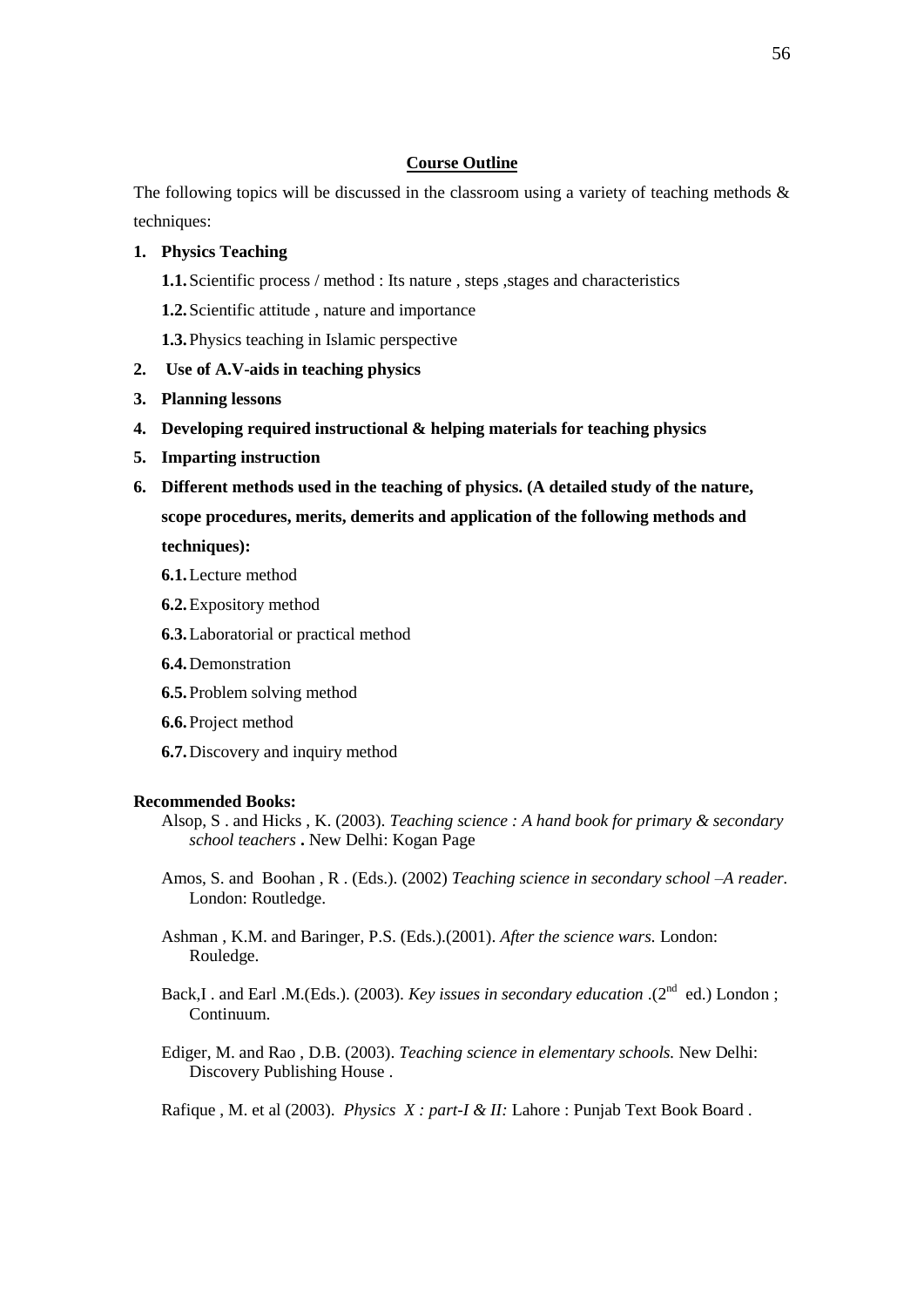## **Teaching of Chemistry**

## **Course Code:**EDU-514 **Credit Hours:** 04

#### **Introduction:**

Chemistry is one of the most organized and systematic natural sciences. It deals with the study of the structure, composition and properties of matter and changes which occur in matter and energy. Teaching of chemistry, usually referred to as chemical education, is considered generally a difficult subject because of a lot of abstractions involved. Numerous researchers' books and countless articles and journals are available on chemical education/teaching of chemistry. All these things have provided us with latest advancements in the fields of curriculum, technologies, techniques and methods of teaching (pedagogy). A chemistry teacher hence requires an in-depth knowledge on teaching of the chemistry and latest technologies and evaluative processes of chemical education. These courses are intended to introduce our prospective teachers with all these things mentioned above. They deal with the content of chemistry and its reaching at various levels in both theoretical and practical domains.

## **Objectives:**

The Teaching of this course is intended to enable the students to:

- $\triangleright$  Understand and explain the concepts theories and laws of chemistry up to secondary level in public sector and O' level
- $\triangleright$  Develop scientific attitude and inquiry skills required for teaching chemistry
- $\triangleright$  Relate and apply various concepts, principles and laws of chemistry in their daily life.
- $\triangleright$  Teach the concepts, laws and principles of chemistry up to secondary level. Design, construct and use different glass tools and instruments required in experiments of chemistry.
- $\triangleright$  Prepare and use different types of solutions, chemicals and reaction mixtures employed in chemistry experiments.
- Design, construct and use different glass tools and instruments required in experiments of chemistry
- $\triangleright$  Prepare and use different types of solutions, chemicals and reaction mixtures employed in chemistry experiments
- $\triangleright$  Maintain & repair laboratorial equipment & apparatus
- $\triangleright$  Teach how to design and conduct chemistry experiments, in the lab
- $\triangleright$  Understand and apply the basic laboratorial techniques used in the Chemistry experiments
- $\triangleright$  Develop scientific thinking and attitude an inquiring among the students
- $\triangleright$  Operate and teach how to operate various types of machines and apparatus used in Chemistry experiments
- $\triangleright$  Teach how to develop chemistry models, charts, simulations and other helpful teaching materials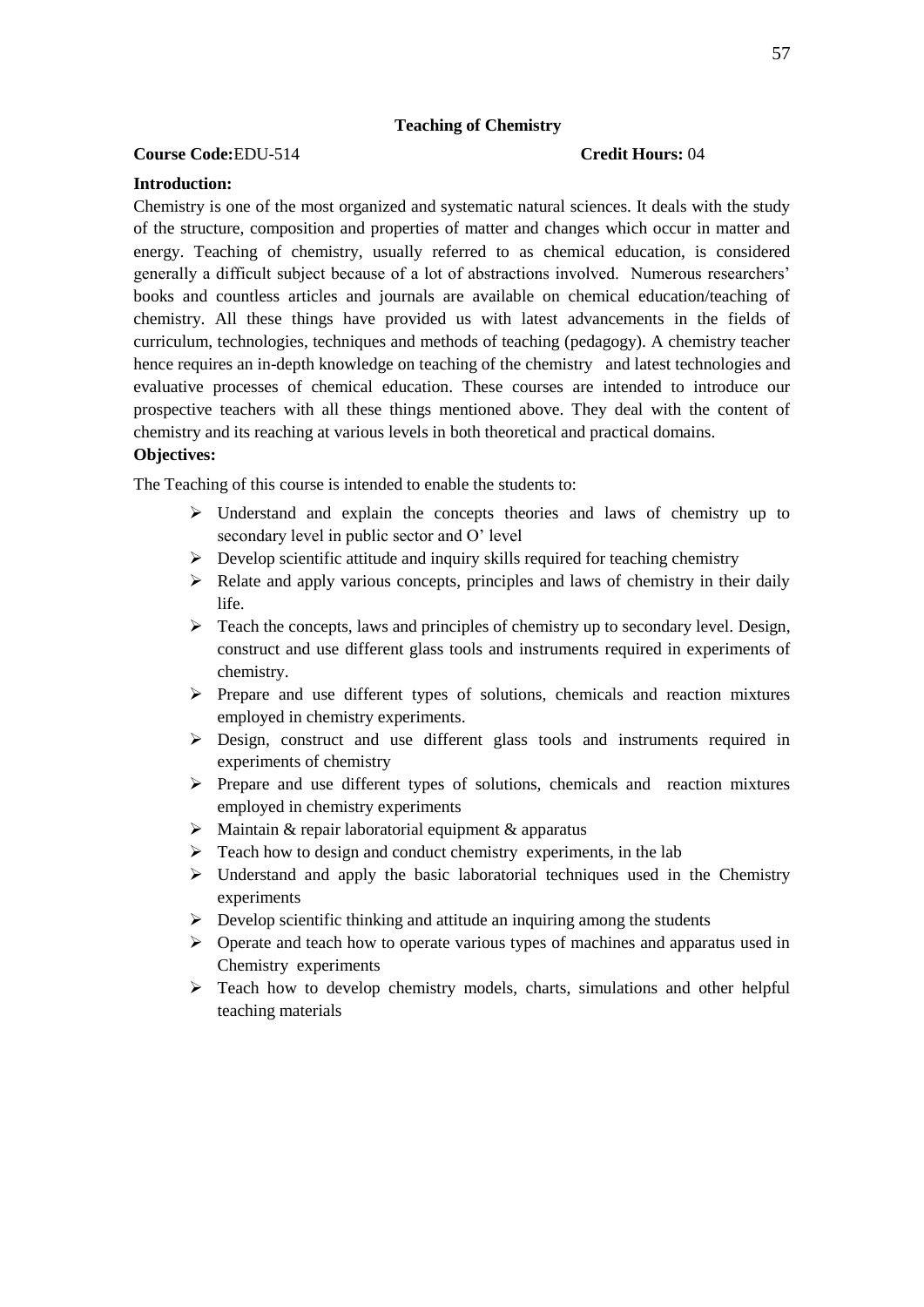#### **Course Outline**

- **1. Use of A.V-aids in teaching chemistry**
- **2. Planning lessons**
- **3. Different methods used in the teaching of chemistry(A detailed study of the nature, scope procedures, merits, demerits and application of the following methods and techniques):**
	- **3.1.**Expository method
	- **3.2.**Laboratorial or practical method
	- **3.3.**Demonstration
	- **3.4.**Problem solving method
	- **3.5.**Project method
	- **3.6.**Discovery and inquiry method
- **4. Introduction to Chemistry: Basic concepts.**
- **5. Elements and compounds**
- **6. Chemical reactions and chemical equation**
- **7. Atomic structure**
- **8. Chemical bonding**
- **9. States of matter**
- **10. Solution and suspension**
- **11. Hydrogen and water**
- **12. Nitrogen and Oxygen**
- **13. Sulpher and its compounds**
- **14. Halogens**
- **15. Organic Chemistry**
- **16. Radioactivity**

#### **Recommended Books**

- Alsop, S. and Hicks , K. (2003). *Teaching science: A hand book for primary & secondary school teachers.* New Delhi: Kogan Page
- Amos, S. and Boohan , R . (Eds.). (2002). *Teaching science in secondary school –A reader.* London: Routledge.
- Ashman , K.M. and Baringer, P.S. (Eds.).(2001). *After the science wars.* London: Rouledge.
- Bahl, B.S. and Bahl , A. (2000). *A text book of organic chemistry.* New Delhi: S.Chand & Co .
- Chughtai, N.A. et al (2003). *Chemistry 9 ( part –I & II)* . Lahore : Punjab Text Book Board.
- Ediger, M. and Rao , D.B. (2003). *Teaching science in elementary schools.* New Delhi: Discovery Publishing House .
- Iqbal , M.Z.(2003).*Text Book of inorganic chemistry* . Lahore: Markazi Kutub Khana .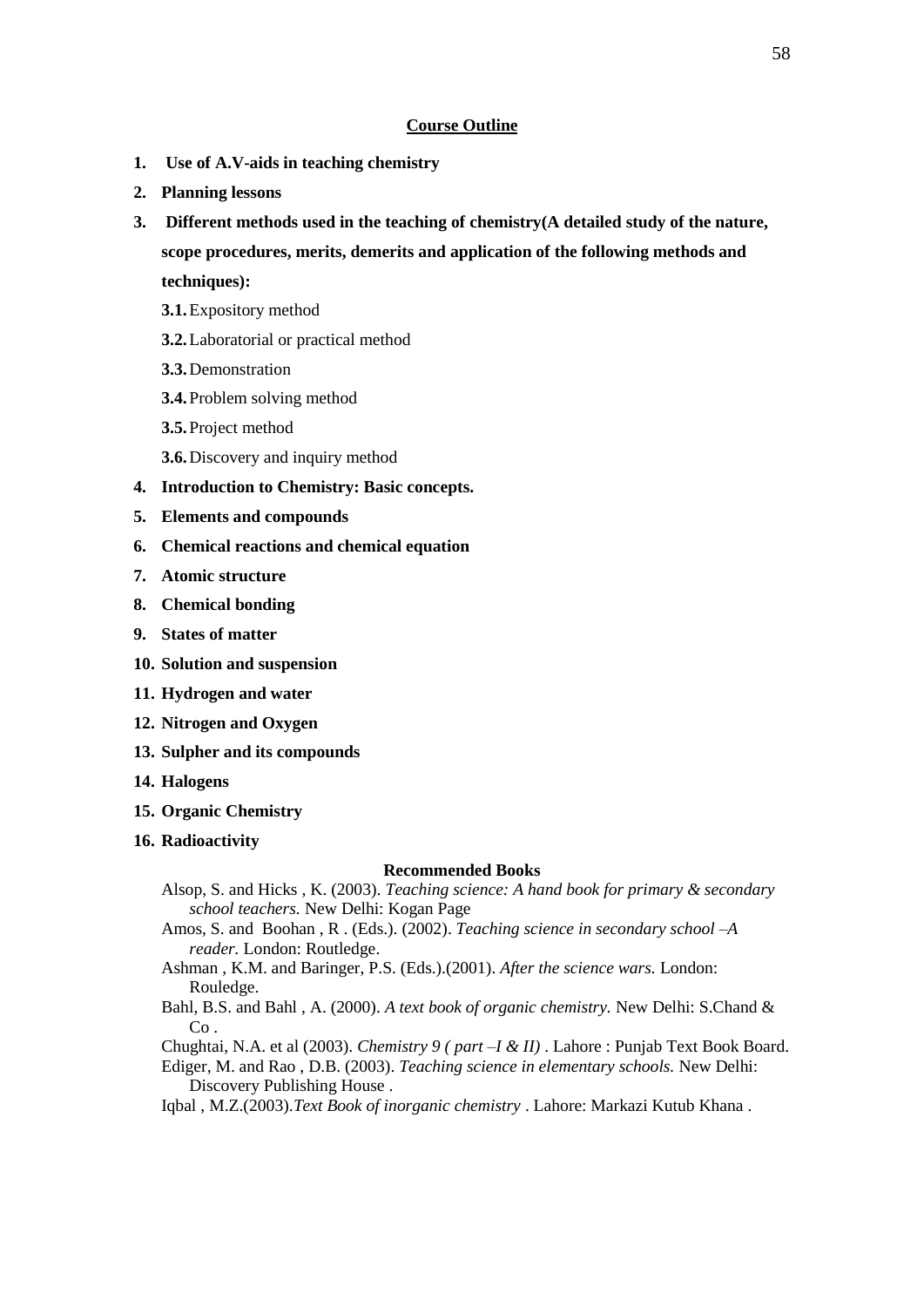# **Teaching of Biology**

## **Course Code:** EDU-515 **Credit Hours:** 04

# **Introduction:**

# Biology is an important natural science it deals with the study of living organisms both plants and animals. The science which we teach at elementary level consists mainly of the biological concepts. Biology is taught separately at higher and higher secondary level. Hence, there is genuine a need of trained and well educated biology teachers who have an in-depth knowledge of content and expertise in applying the latest methods and techniques as well as instructional technologies available in the market. The basic purpose of these courses on teaching of biology is to enable prospective teachers to develop competency in the above mentioned fields in both theoretical and practical aspects.

# **Course Objectives:**

After studying this course the future teachers will be able to:

- $\triangleright$  Comprehend and appreciate the concepts, principles, theories and laws of biology
- $\triangleright$  Understand and apply the basic concepts & principles of biology in daily life
- $\triangleright$  Develop scientific thinking & scientific attitude in themselves and in their students bring out creativity through solving problems
- $\triangleright$  Analyzes the biological problems of mankind and propose solutions to them.
- $\triangleright$  Maintain & repair laboratorial equipment & apparatus
- $\triangleright$  Teach how to design and conduct Biological experiments, in the lab
- $\triangleright$  Understand and apply the basic laboratorial techniques used in the Biological experiments
- $\triangleright$  Develop scientific thinking and attitude among the science students.
- $\triangleright$  Operate and teach how to operate various types of machines and apparatus used in Biological experiments.
- $\triangleright$  Understand and apply the scientific method in daily life
- $\triangleright$  Understand and apply various methods and techniques for teaching concepts of Biology
- $\triangleright$  Develop scientific thinking and scientific attitude among their students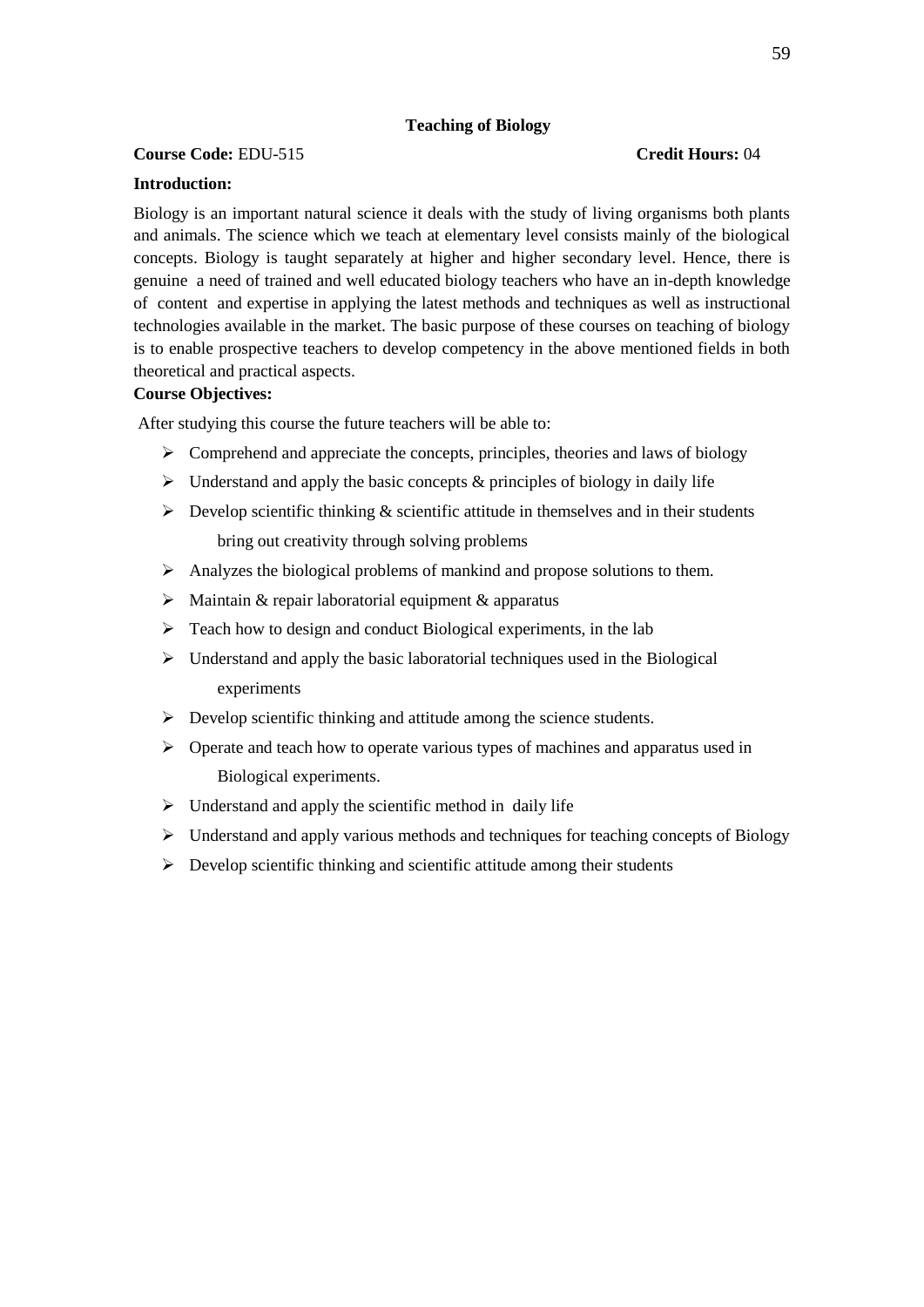## **Course Outline**

## **1. Biology Teaching**

**1.1.**Scientific process / method: Its nature, step, stages and characteristics

**1.2.**Scientific attitude, nature and importance

- **2. Use of A.V-aids in teaching Biology**
- **3. Planning lessons**
- **4. Developing required instructional & helping materials for teaching Biology**
- **5. Imparting instruction**
- **6. Different methods used in the teaching of Biology (A detailed study of the nature, scope procedures, merits, demerits and application of the following methods and techniques):**

- **6.1.**Expository method
- **6.2.**Laboratorial or practical method
- **6.3.**Problem solving method
- **6.4.**Project method
- **6.5.**Discovery and inquiry method
- **6.6.**Activity based
- **7. Content**
	- **7.1.**Cell: Unit of Life
	- **7.2.**Classification
	- **7.3.**Different Systems
	- **7.4.**Transport in Living Organisms
	- **7.5.**Reproduction
	- **7.6.**Inheritance and Genes
	- **7.7.**Evolution
	- **7.8.**Environmental Biology

## **Recommended Books:**

- Alsop, S . and Hicks , K. (2003). *Teaching science: A hand book for primary & secondary school teachers.* New Delhi: Kogan Page
- Amos, S. and Boohan , R . (Eds.). (2002) *Teaching science in secondary school –A reader.* London: Routledge.
- Ashman , K.M. and Baringer, P.S. (Eds.).(2001). *After the science wars.* London: Rouledge.
- Ediger, M. and Rao , D.B. (2003). *Teaching science in elementary schools.* New Delhi: Discovery Publishing House .
- Malik , A .M. et al (Eds.). *Biology : for class 9th (par-I and II).* Lahore: Punjab Text Book Board.
- Siddiqui, S.A. (Compiler). (2001). *Trends & issues in education.* Islamabad: AIOU press.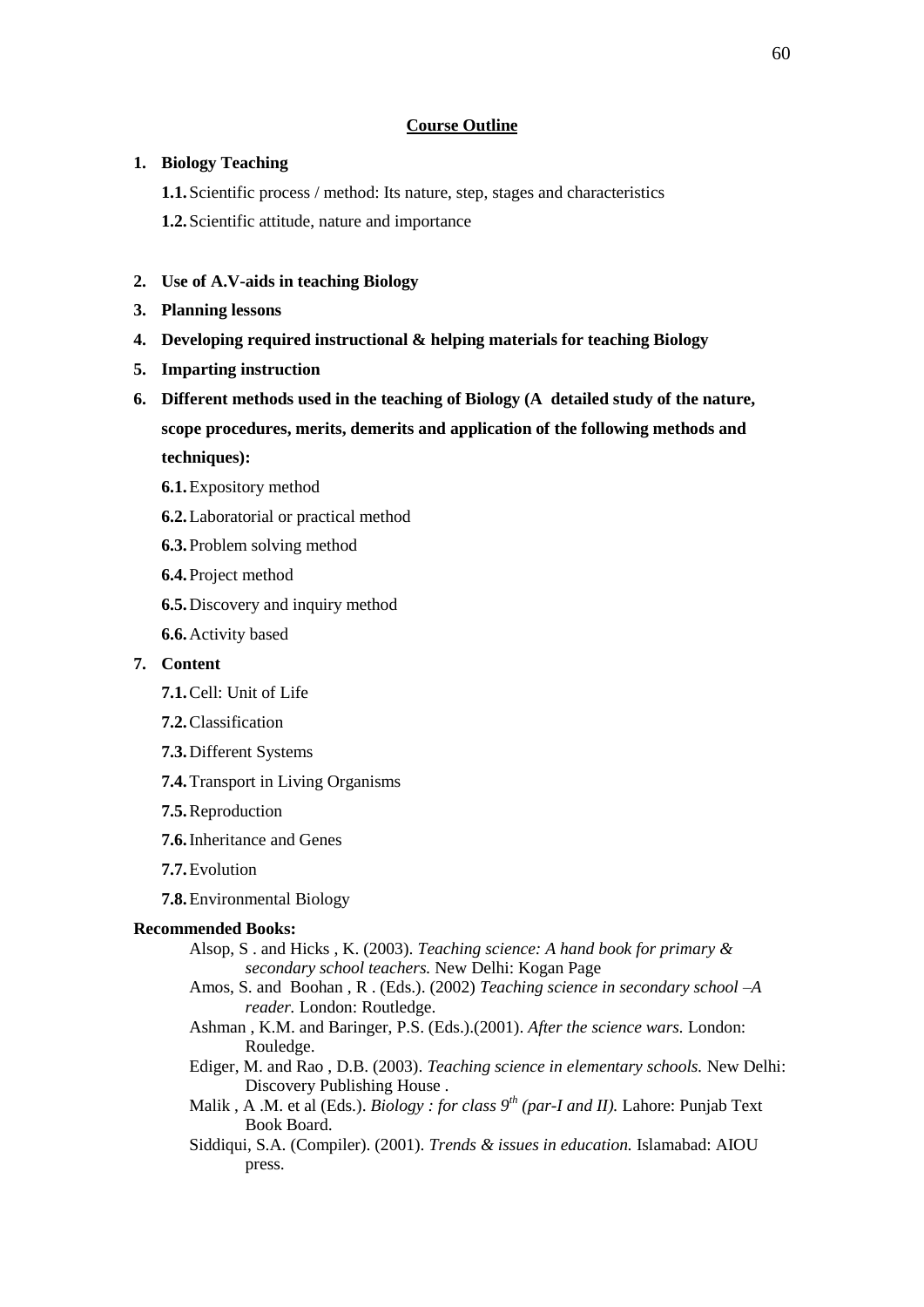# **Organizational Behavior**

# **Course Code:** EDU-611 **Credit Hours:** 03

# **Introduction:**

The purpose of one part of this course is to provide a strong conceptual framework for studying, understanding, and applying theory and practice of organization behavior. While the other portion explores the nature of organization and organization theory. This course on organization theory and behavior thus provides knowledge that helps people understand, diagnose, and respond to emerging organizational needs and problems of our educational institutions.

# **Objectives**

After the completion of this course the trainee teachers would be able to:

- $\triangleright$  Understand and narrate the basic concepts and principles of organizational theory
- $\triangleright$  Recognize organizational phenomena that can be analyzed and interpreted in the light of the concepts and principles of organizational theory
- $\triangleright$  Review and evaluate the specific organizational conditions
- $\triangleright$  Understand and analyze organizational behavior of employees in work place conditions
- $\triangleright$  Comprehend and characterize effective leadership traits and behaviors in prevailing work place/organization conditions.
- $\triangleright$  Understand and narrate the basic concepts and principles of organization
- $\triangleright$  Recognize organizational phenomena that can be analyzed and interpreted in the light of the concepts and principles of organization
- $\triangleright$  Review and evaluate the specific organizational conditions
- $\triangleright$  Understand and analyze organizational behavior of employees in work place conditions
- $\triangleright$  Comprehend and characterize effective leadership traits and behaviors in prevailing work place/organization conditions.

## **Course Outline**

# **1. Introduction**

- **1.1.**What Managers Do?
	- **1.1.1.**What is management
	- **1.1.2.**Management Functions
	- **1.1.3.**Management Roles
	- **1.1.4.**Management Skills
	- **1.1.5.**Effective Vs Successful Managerial Activities
- **1.2.**What is Organizational Behavior
- **1.3.**The Evolution of Organizational Behaviour
- **1.4.**Contributing disciplines to the OB field
- **1.5.**Basic OB Model
- **1.6.**Organizational System Level
- **1.7.**Individual Level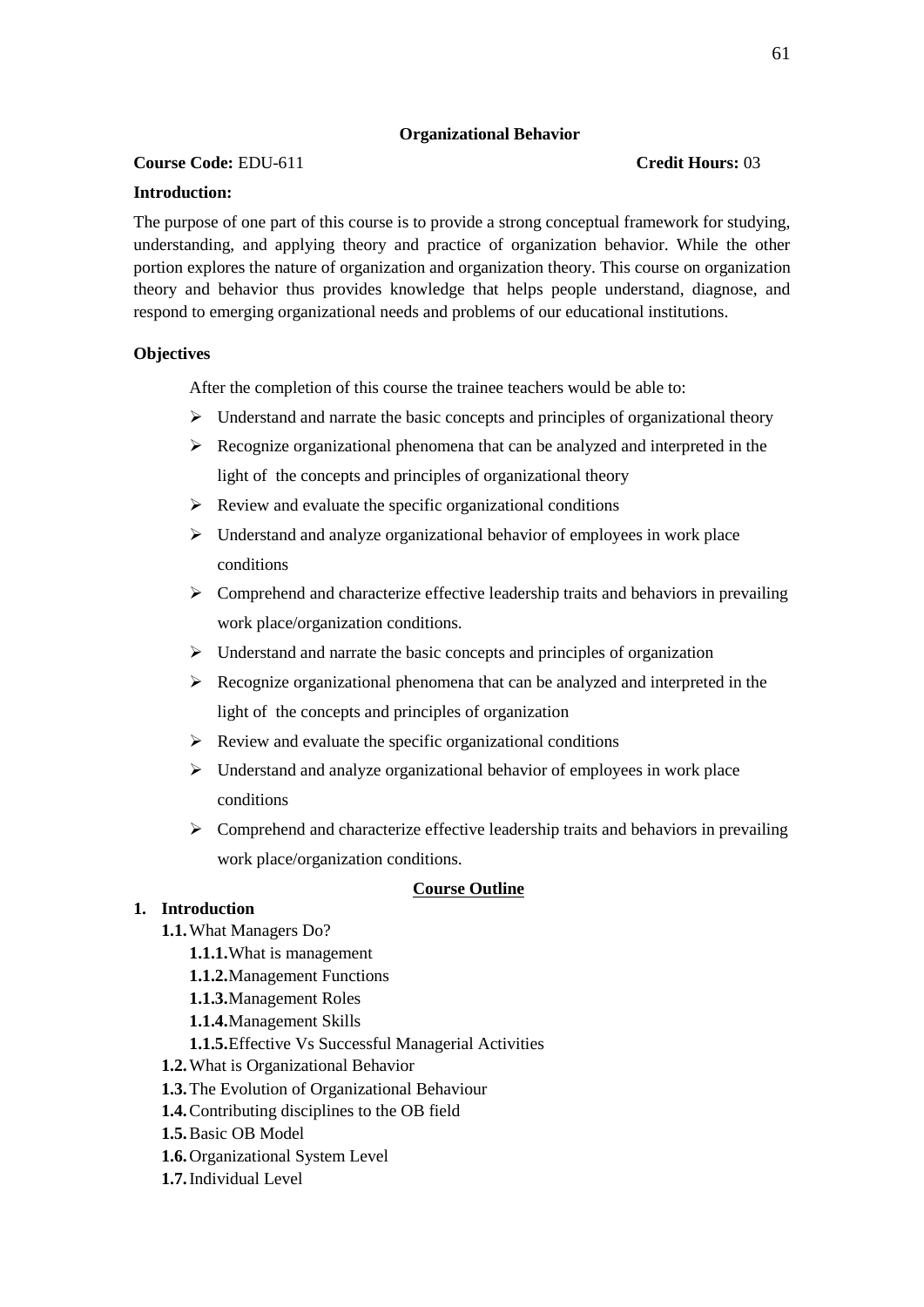- **1.8.**Group Level
- **1.9.**Challenges and Opportunities for study of OB

# **2. Fundamentals of Organizational Behavior**

- **2.1.**What is an Organizations
	- **2.1.1.**Types of Organizations
- **2.2.**Components of Organization
	- **2.2.1.**Task
	- **2.2.2.**People
	- **2.2.3.**Structure
	- **2.2.4.**Technology
- **2.3.**The Basic System View of an Organization
- **2.4.**Factors Affecting Organizations
- **3. Fundamentals of Individual Behaviour: Individual Difference – Personality & Ability**
	- **3.1.**Define the key biographical characteristics.
	- **3.2.**Explain the factors that determine an individual's personality.
	- **3.3.**Describe the Meyers-Briggs Type Indicator personality framework
	- **3.4.**Identify the key traits in the Big Five personality model.
	- **3.5.**Explain how Locus of Control, Self-Monitoring, Self Esteem, Type A & B Behavior and Need for Achievement, Affiliation, & Power are relevant to the organization.
	- **3.6.**Describe ability and how it is managed in an organization.

# **4. Perception and Individual Decision Making**

- **4.1.**What is Perception
- **4.2.**Factors influencing on perception
- **4.3.**Person Perception: Making Judgment about Others
	- **4.3.1.**Attribution theory
	- **4.3.2.**Frequently used shortcuts to judging others
- **4.4.**The link between perception and individual decision making
- **4.5.**How should decision be made?
	- **4.5.1.** The Rational decision making process
	- **4.5.2.** Creativity in decision making
	- **4.5.3.** Decision making styles
- **4.6.**How are decision actually made in Organizations?
	- **4.6.1.** Bounded rationality
	- **4.6.2.** Common biases and errors
	- **4.6.3.** Intuition
- **4.7.**What about Ethics in Decision Making: Three ethical decision criteria

# **5. Basic Motivation Concepts**

- **5.1.**Defining Motivation
- **5.2.**Early Theories of Motivation
	- **5.2.1.**Hierarchy of Needs theory
	- **5.2.2.**Theory X and Y
	- **5.2.3.**Two factor theory
- **5.3.**Contemporary Theories of Motivation
	- **5.3.1.**ERG theory
	- **5.3.2.**McClelland's Theory of needs
	- **5.3.3.**Cognitive Evaluation theory
	- **5.3.4.** Goal-setting theory
	- **5.3.5.**Reinforcement theory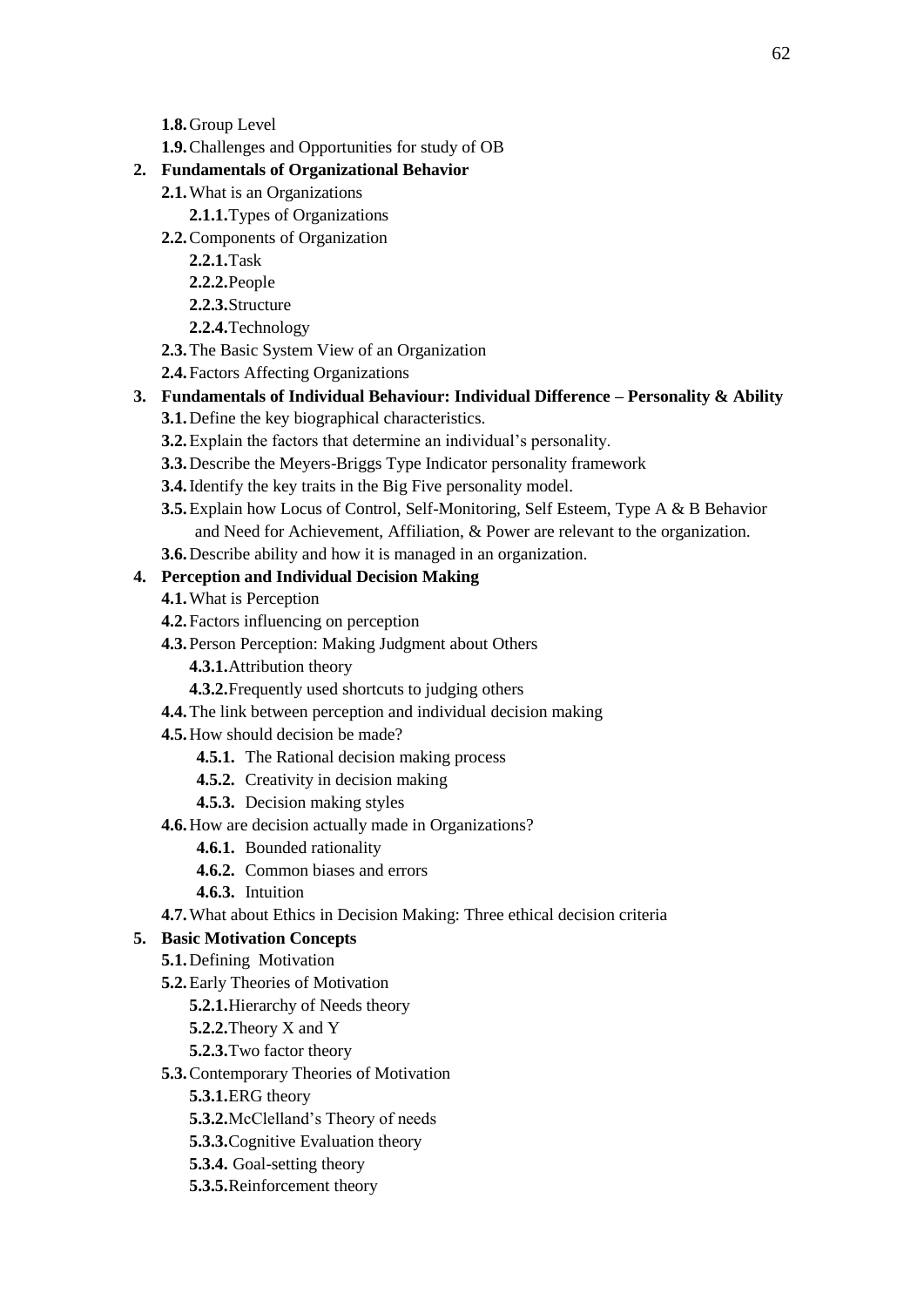**5.3.6.**Job design theory

**5.3.7.**Equity theory

**5.3.8.**Expectancy theory

## **6. Foundation of Group Behaviour**

- **6.1.**Definition of group and team
- **6.2.**Why do people joins groups
- **6.3.**Stages of group development
- **6.4.**Describe the characteristics of a Work Group
- **6.5.**Describe Group Effectiveness
- **6.6.**Define Social Loafing
- **6.7.**Explain how the nature of the groups tasks can affect the group's performance
- **6.8.**Define group cohesiveness and its effect on performance.

# **7. Basic Approaches to Leadership**

- **7.1.**What is Leadership
- **7.2.**Trait theories
- **7.3.**Behavioral theories
- **7.4.**Contingency theories: Fiedler Model
- **7.5.**Contemporary Issues in leadership
	- **7.5.1.**Trust: The foundation of leadership
		- **7.5.1.1.** What is trust
		- **7.5.1.2.** Trust and leadership
		- **7.5.1.3.** Three types of leadership
		- **7.5.1.4.** Basic principles of trust
	- **7.5.2.**Framing: Using words to shape meaning and inspire others
	- **7.5.3.**Inspirational approaches to leadership
		- **7.5.3.1.** Charismatic leadership
		- **7.5.3.2.** Transformational leadership
	- **7.5.4.**Emotional intelligence and leadership Effectiveness
	- **7.5.5.**Contemporary leadership roles
		- **7.5.5.1.** Providing team leadership
		- **7.5.5.2.** Mentoring

# **8. Organization Change and Stress Management**

- **8.1.**Approaches to managing organizational change
- **8.2.**Creating a culture for change
- **8.3.**Work stress and its management

# **9. Conflict and Negotiations**

- **9.1.**Conflict process
- **9.2.**Negotiation process
- **9.3.**Bargaining strategies
- **9.4.**Global Implicaitons

# **Recommended Books:**

Daft, R. L. (2001). *Organizational theory and design***.** NY: West Publishing,Co.

- Gray, J. L., & Stark, F. A. (1997). *Organizational behavior: Concepts and applications.* (7<sup>th</sup> ed.).Toronto: Charles E. Merrill Publishing, Co.
- Kreitner, R. & Kinicki, A. (2001). *Organizational behavior***.** (5<sup>th</sup> ed.). Boston: McGRAW-HILL, Inc.
- Luthans, F. (1995). *Organizational behavior.* (7<sup>th</sup> ed.) New York: McGraw-HILL
- Owens, R.L.(1998). *Organizational behavior in education***.** NY: NcGraw-HILL

Robins, S. P. (2002). *Organizational behavior* (5<sup>th</sup> ed.). Boston: IRWIN McGraw-HILL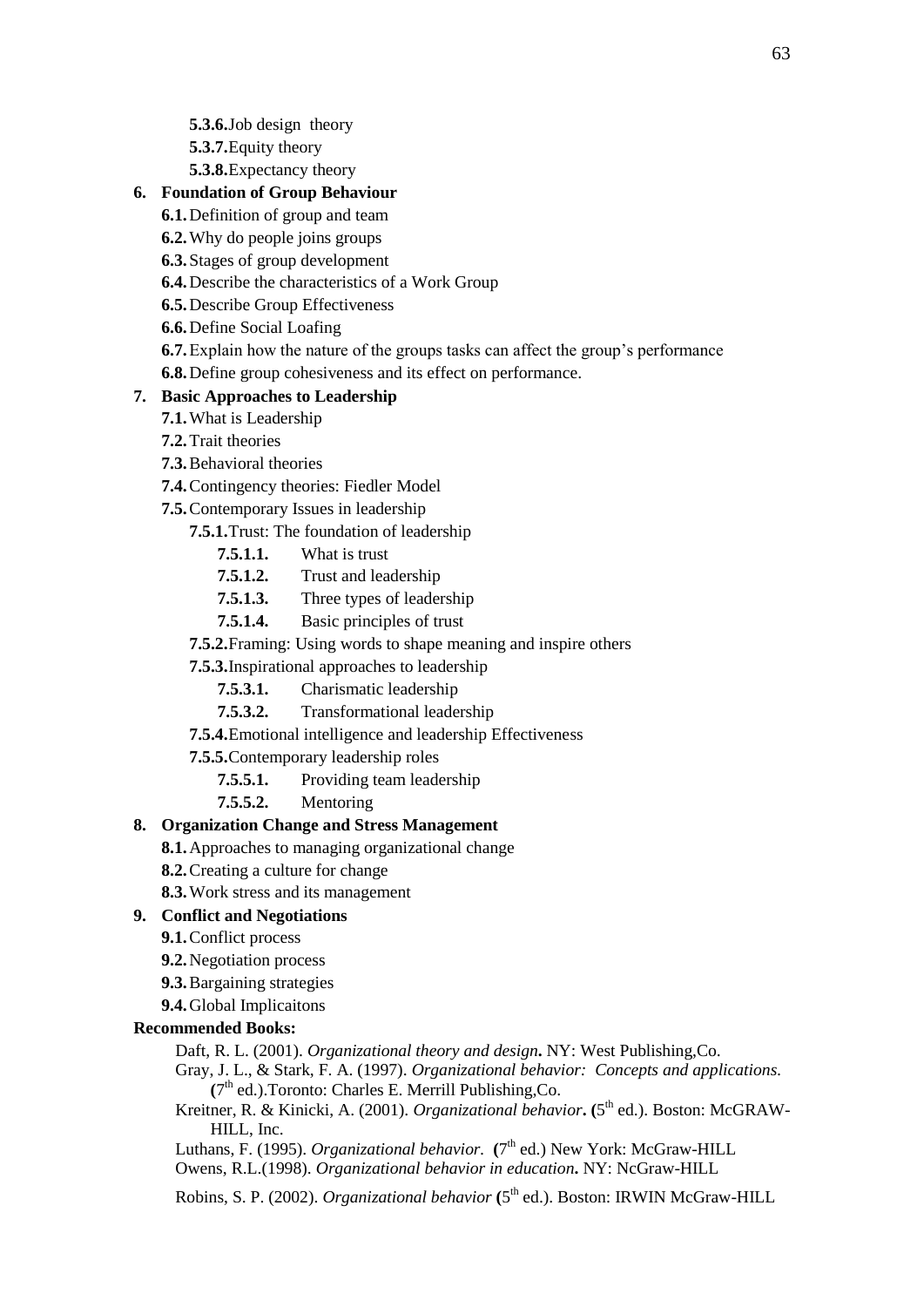### **Economics and Financing of Education**

#### **Course Code.** EDU-612 **Credit Hours:** 03

#### **Introduction:**

Economics plays a key role in our daily life. It depicts the financial position of any country on organization as well as any individual. Economics and financing of education is a very important part of the educational system. Recently various new trends have emerged in the field of financing in education at various levels. Unfortunately our all financing of education so far has been in the hands of experts of economics and financing who were not experts in the educational matters. So there is a dire need of experts in educational economics and financing. Furthermore, our educational administrators (from headmasters to EDO Edu.) do not have any professional education and training in economics and financing of education. This course is intended to provide the foundation for this purpose .The basic aim is to introduce the students with the concepts, theories and principles of economics and financing and their application in our educational setup.

## **Objectives:**

The general objectives of the course are to enable the prospective teachers and teacher educators to:

- $\triangleright$  Understand and explain the relationship between economics and education
- $\triangleright$  Review and evaluate the demand and supply of education both at individual and social level
- $\triangleright$  Explain the social and private returns of the education
- Understand and evaluate manpower planning in Pakistan and compare it with that of the advance countries
- $\triangleright$  Analyze various educational costs like cost benefit, cost effectiveness etc.
- $\triangleright$  Calculate and report the costing of educational projects
- Understand and evaluate the process of financing and budgeting in Pakistan
- Understand and describe the role of vocational and technical education in the economic growth of a country and compare it with that of academic one

#### **Course Outline**

### **1. An Introduction to the Economics of Education**

- **1.1.**Basic concepts of economics
- **1.2.**Four factors of production
- **1.3.**Economics of education
- **1.4.**The economic value of education
- **1.5.**Investment mechanisms

#### **2. Concepts and Assumptions in the Economics**

- **2.1.**Human capital theory
- **2.2.**Major themes (efficiency, equity etc.)
- **2.3.**Macro economics of education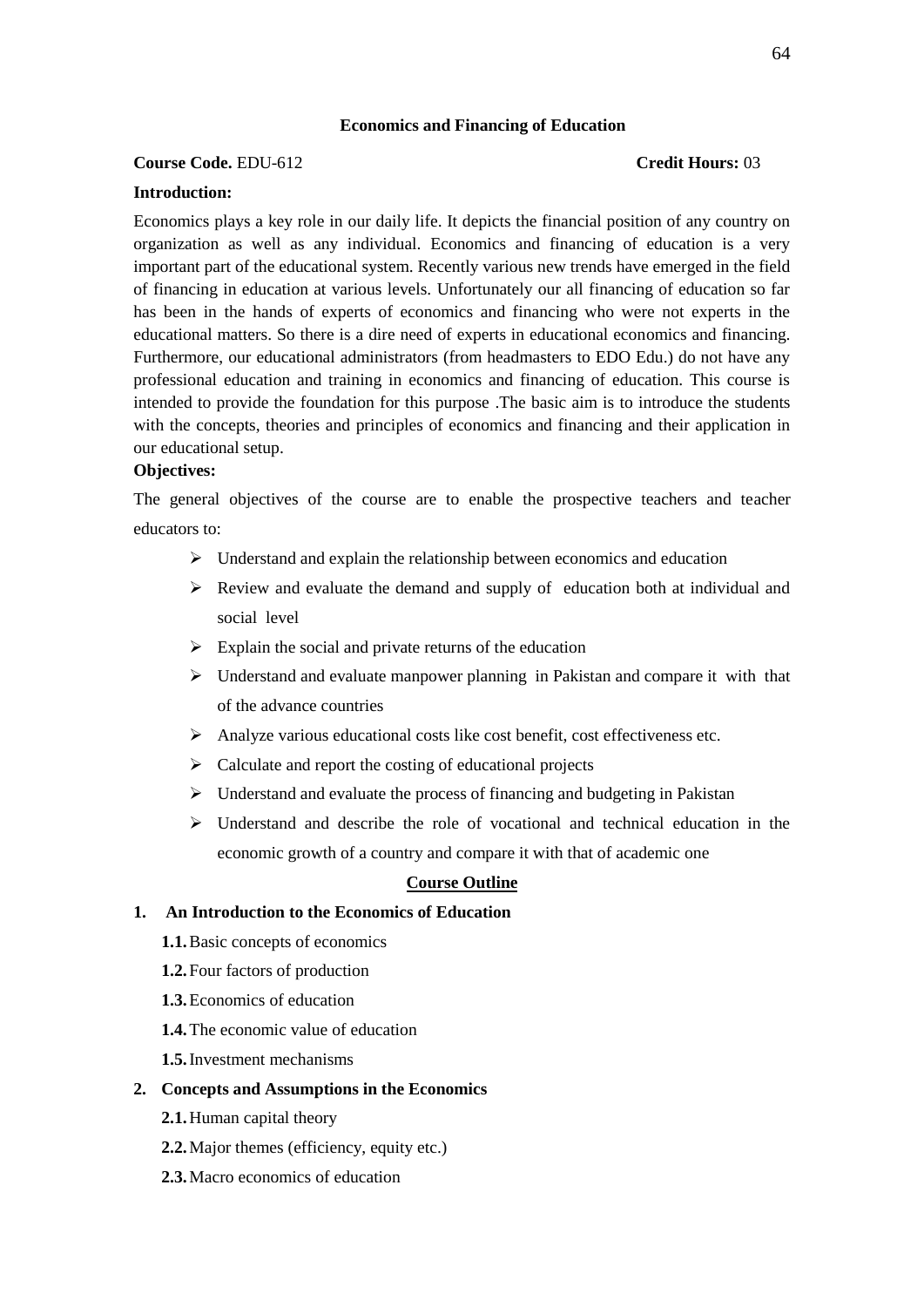- **2.4.**Micro economics of education
- **2.5.**Education a black box
- **2.6.**Opportunity cost
- **2.7.**Rate of return on educational investment: Objections and implications
- **2.8.**Cost-benefit and cost effectiveness analysis
- **2.9.**Demand and supply for education

## **3. Individual Demand for Education**

- **3.1.**Forecasting the demand for compulsory education
- **3.2.**The demand for non-compulsory education
- **3.3.**Cost benefit analysis
- **3.4.**Measuring the costs and benefits

## **4. The Social Rate of Return Approach**

- **4.1.**Social rate of return as a guide to policy making
- **4.2.**Identifying and analyzing the costs and benefits
- **4.3.**Results of social rate of return
- **4.4.**Criticism of S.R.O.R. as policy indicator

## **5. Manpower Planning**

- **5.1.**The manpower requirement approach
- **5.2.**Methods of evaluation
- **5.3.**Productivity change
- **5.4.**Supply effects
- **5.5.**Employers opinion
- **5.6.**International comparison

#### **6. Educational Outputs**

- **6.1.**Educational outputs of school education
- **6.2.**Outputs of higher education

## **7. Educational Costs**

- **7.1.**The meaning of costs (public and private costs, social costs)
- **7.2.**Cost function interpretations
- **7.3.**Cost effectiveness analysis
- **7.4.**Comparing public and private costs ; social and individual costs

## **8. The costing of educational projects**

- **8.1.**Techniques for costing educational projects
- **8.2.**Costing projects in Pakistan
- **8.3.**Future strategies for costing projects in Pakistan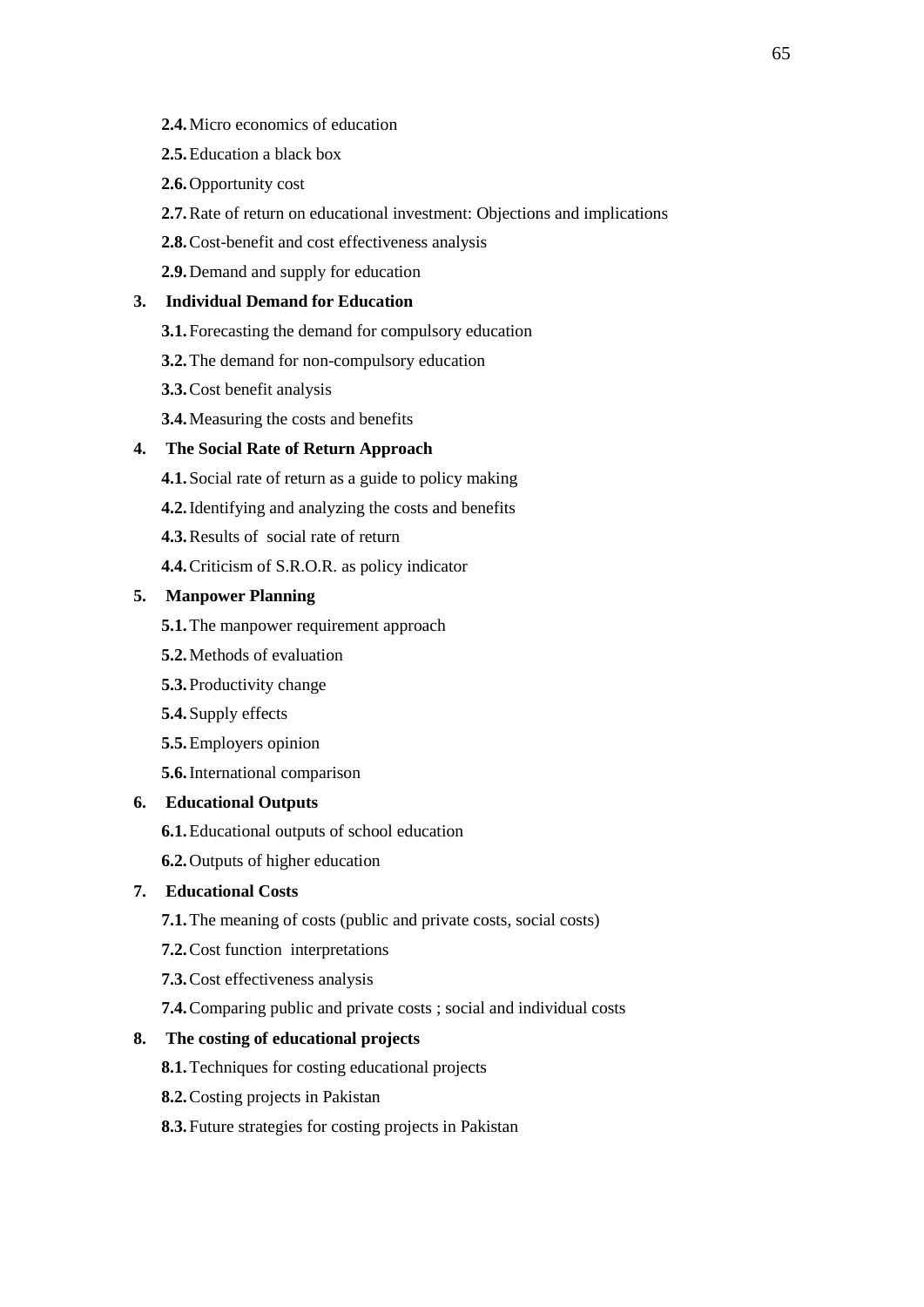## **9. Financing Education in Pakistan**

- **9.1.**Budgeting and financing
- **9.2.**Who pays for education?
- **9.3.**Who benefits from education?
- **9.4.**Students' financing through loans

**9.5.**Alternative strategies for financing education in Pakistan

## **10. Economics of Life Long Education**

- **10.1.** Meaning of life-long education
- **10.2.** Arguments for and against lifelong education
- **10.3.** Lifelong education and its cost benefit analysis
- **10.4.** Lifelong education in Pakistan

#### **Recommended Books**

- Siddiqui, S.A. (Compiler). (2000). *Trends and issues in education*. Islamabad: AIOU. Beckford , J. (2001). *Quality: A critical introduction.* London: Routledge.
- Nataranjan , S. (1993). *Introduction to economics of education.* New Delhi : Sterling Publishers.
- Saeed,K.A. (2003). *Economy of Pakistan.* Karachi: Oxford University Press.
- Nasir, M.S. and Hyder, S.K . (2003).*Economics of Pakistan* For B.Com & B.A. Lahore: Imtiaz Book Depot.
- Monk, D.H. and Underwood, J. (1988). *Micro level school Finance- Issues and implications for policy***.** Cambridge: Ballinger Publishing Co.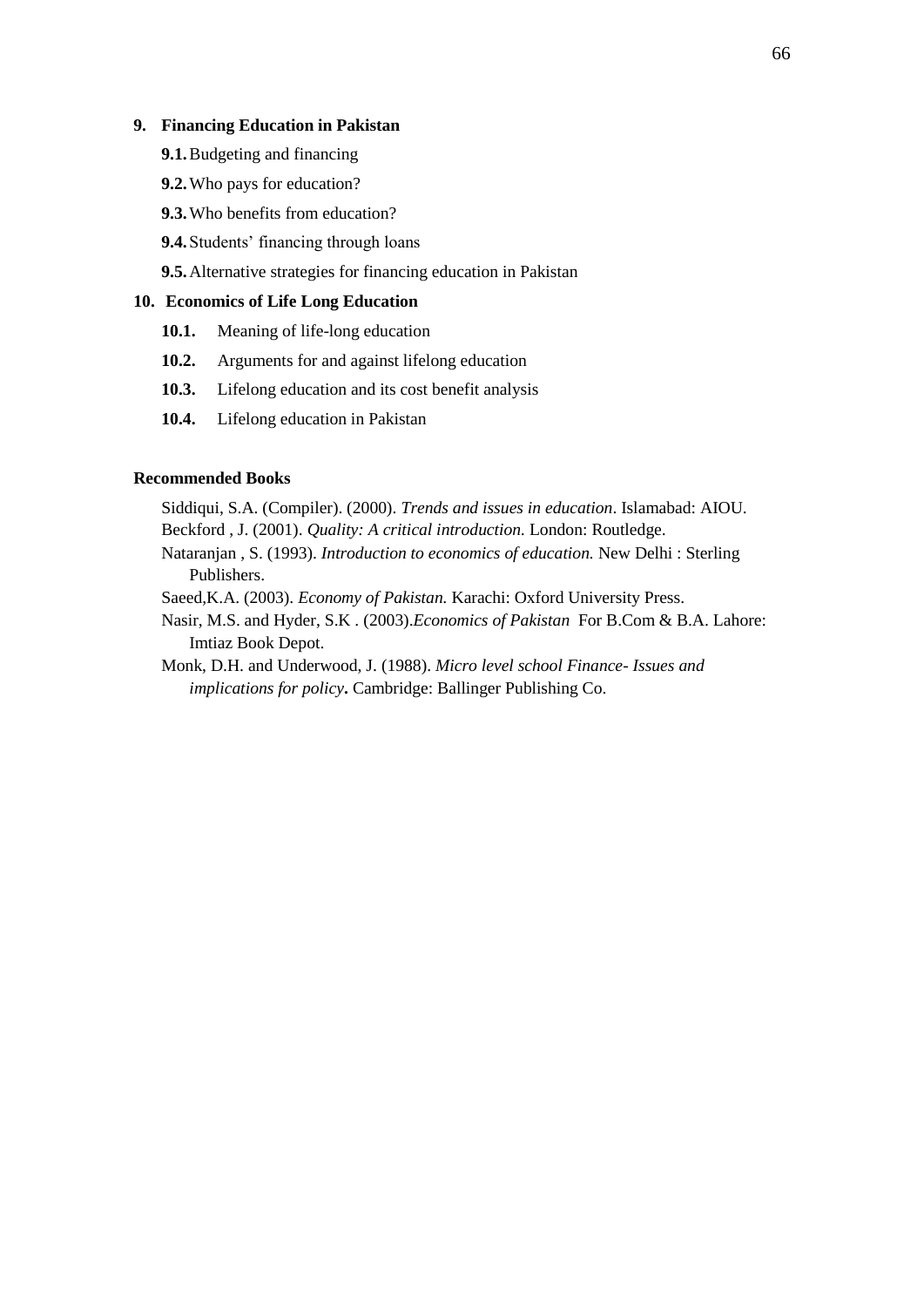### **Human Resource Management**

## **Course Code:** EDU-613 **Credit Hours:** 03

#### **Introduction:**

Managing human resources effectively has become the key challenge not only to compete, but to survive. Managers must understand and be able to apply innovative techniques to better manage their human resources. This is why the study of conceptual framework about managing the human resources is utmost need for educational manager.

## **Course Outline**

#### **1. Introduction:**

- **1.1.**What is management
- **1.2.**What is human resource management?
- **1.3.**Development of theoretical basis for HRM.
- **1.4.**Activities of HR. Department
- **1.5.**Skills for HR. Professionals
- **1.6.**Challenges for HR department

#### **2. Strategic Human resource Management**

- **2.1.**What is strategic management?
- **2.2.**Strategy formulation
- **2.3.**Strategy implementation
- **2.4.**Issues of strategic Management

#### **3. Building Human Resource Management**

- **3.1.**Work flow analysis
- **3.2.**Organizational structure
- **3.3.**Job analysis: Elements, Methods
- **3.4.**Job Design: approaches
- **3.5.**Job enrichment

## **4. Human Resource Planning**

- **4.1.**What is planning
- **4.2.**The Human Resource Planning process
- **4.3.**Human Resource Information system
- **4.4.**Issues related to Planning
- **4.5.**Issues related to HRIS
- **4.6.**Software available for HRIS

#### **5. Recruitment Selection and Placement**

- **5.1.**Recruitment process
- **5.2.**Selection process
- **5.3.**Placement process
- **5.4.**Issues related to recruitment, selection and placement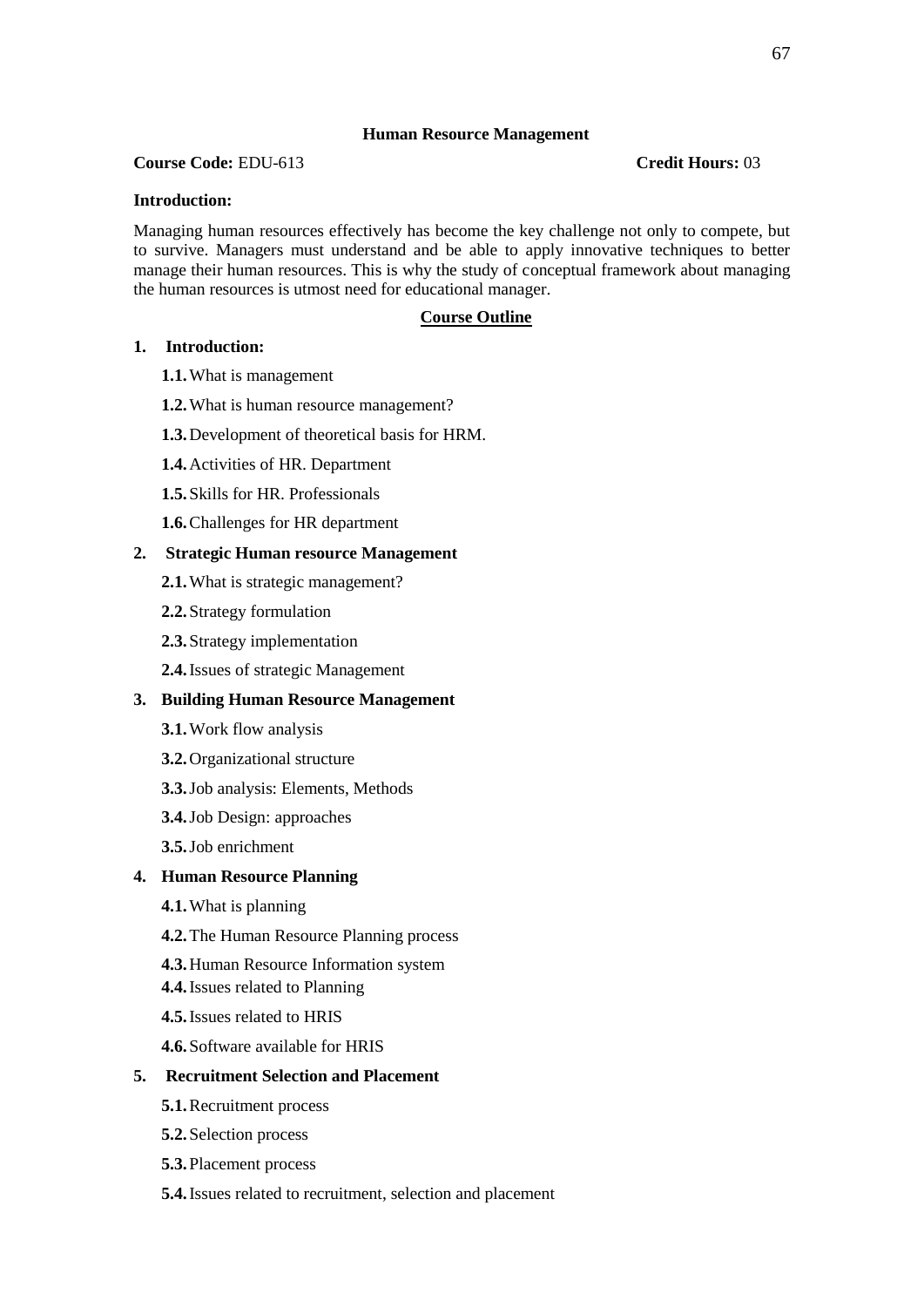#### **6. Employee development and Learning**

- **6.1.**What is development in Human Resource Management
- **6.2.**Designing effective training systems
- **6.3.**Socialization and orientation
- **6.4.**Training and pay systems

**6.5.**High leverage training strategy: a systematic approach

## **7. Performance management**

- **7.1.**An organizational model of performance management
- **7.2.**Purposes of performance management
- **7.3.**Performance measured criterion
- **7.4.**Approaches to measure performance
- **7.5.**Managing the performance of teens
- **7.6.**Performance feed back
- **7.7.**Developing and implementing system that follows legal guide lines
- **7.8.**Use of technology for performance management
- **7.9.**Electronic monitoring

#### **8. Rewarding people**

- **8.1.**Introduction
- **8.2.**Equity theory and fairness
- **8.3.**Developing pay level
- **8.4.**Current challenges
- **8.5.**Government regulation of compensation
- **8.6.**Issues related to compensation in education sector
- **8.7.**How does pay influence individual employee

#### **9. Managing employee retention and turn over**

- **9.1.**Managing involuntary turnover
- **9.2.**Managing voluntary turnover
- **9.3.**Managing employee retention

## **10. Evaluation and improving human resource function**

- 10.1. Strategic approach to measuring HR effectiveness
- **10.2.** Activities of HR
- **10.3.** Approaches for evaluating effective HR
- **10.4.** Improving Hr Effectiveness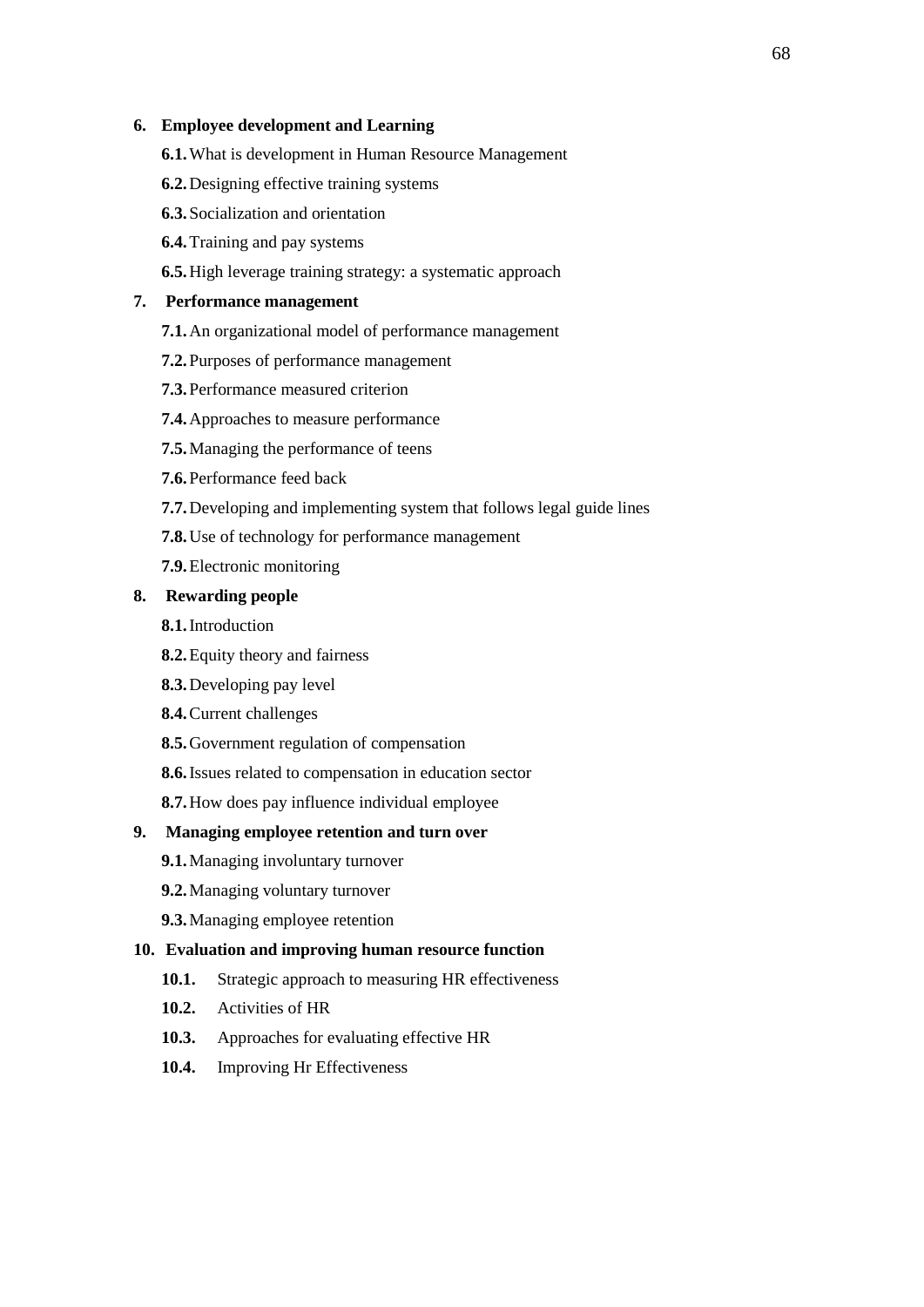#### **Recommended Books**

- Vida Gulbina Scrpello (Editior) (2008). *The handbook of human resource management education: Promoting an effective and efficient curriculum.* Sage Publication InC
- Ezenne A. N. (2012). *Human Resource Man agent in Education (Developing Courtiers Perspectives)* Kingston: UWIDEC.
- Mercer, Justime., Barker, Banart.,& Bird, Richard (2010). *Human Resource Management in Education Contests, Themes and Impact.* New York: Rutledge
- Riches, Colin R. & Morgan, Colin (1990). *Human Resource Management in Education* Open University Press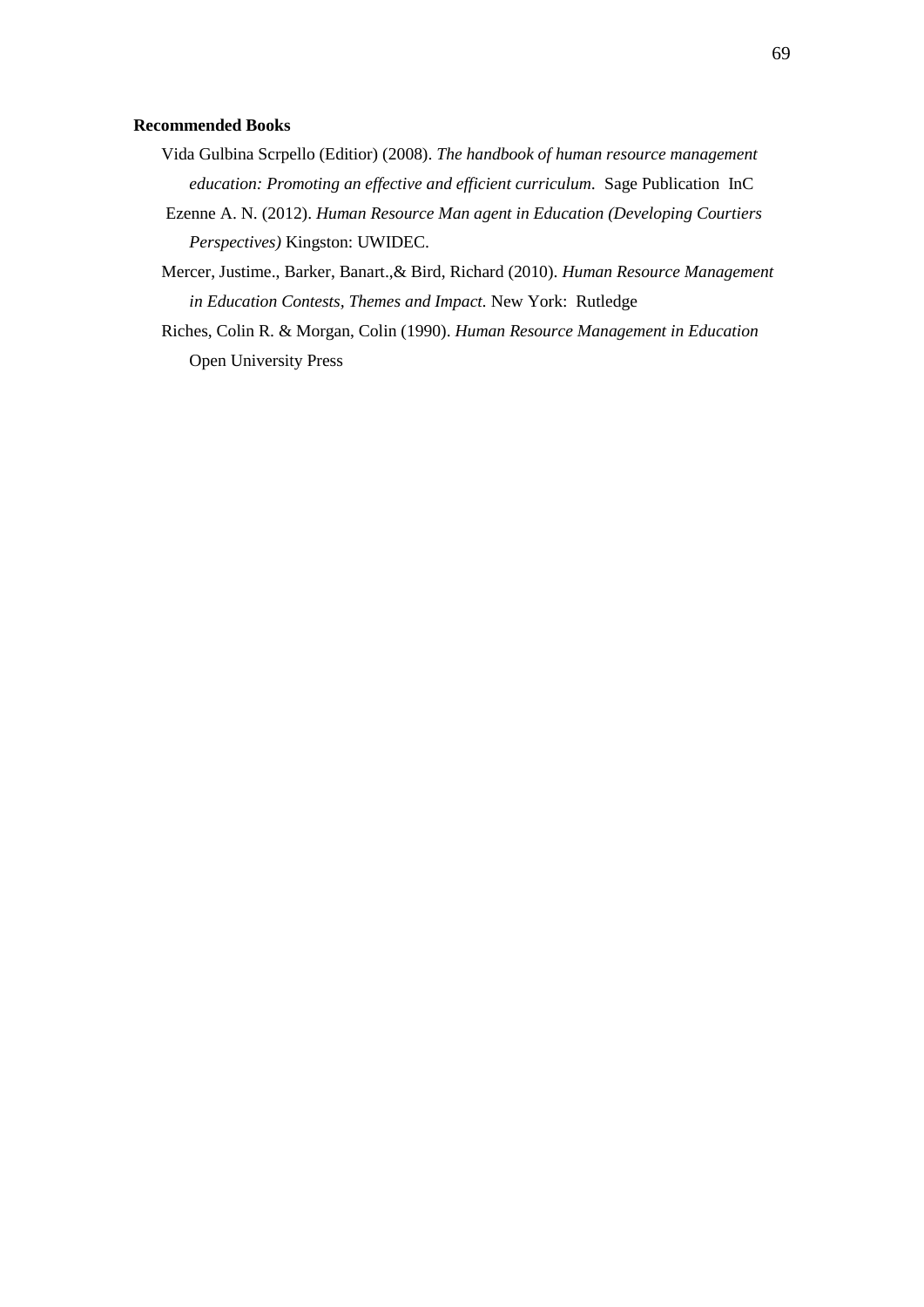## **Qualitative Research Methods in Education**

#### **Course Code:** EDU-614 **Credit Hours:** 03

#### **Introduction:**

Qualitative research typically deals with the study of many variables intensely, over an extended period of time. Its basic purpose is to find out the way things are or were, how and why they come to be that way, and what this entire means. Qualitative approaches are not value free and involve inductive inquiry. These are usually aimed at generating hypotheses rather than tasting them. Moreover, these approaches are practically more holistic and process oriented. Such approaches involve collection of extensive "narrative data in order to gain insight into phenomena of interest. Qualitative research methods are now-a-days gaining popularity and importance in the field of social sciences. Even in the education, ethnographic research is very common. The reason is the recent shift from positivistic paradigm to interpretive and critical paradigms in research which mostly involve qualitative research methods. Qualitative research is diverse not only in the form but also in its theoretical framework, and at least six domains of qualitative methodologies have been identified. This course is intended to introduce our students with various principles, methodologies, distinctions and applications of there methodologies of qualitative research in education as well as the recent developments in this field.

## **Objectives:**

After the completion of these courses the students will be able to:

- $\triangleright$  Prepare research designs and proposals on the topics related to educational issues and problems in our local context
- $\triangleright$  Differentiate qualitative research from the other types of research especially the quantitative one
- $\triangleright$  Classify and categorize various approaches and methods of qualitative research about problems in education
- $\triangleright$  Develop a research proposal on a topic to conduct a qualitative research in education
- $\triangleright$  Understand and explain the steps or phases of a qualitative research
- $\triangleright$  Collect, categories analyze and interpret qualitative data
- $\triangleright$  Understand and explain pedagogical uses of the qualitative research
- $\triangleright$  Develop a research proposal on the topic to conduct a qualitative research in education
- $\triangleright$  Evaluate a qualitative research conducted on an educational issue problem

## **Course Outline**

## **1. Introduction**

- **1.1.**Qualitative research: Definitions and concepts
- **1.2.**Differences between qualitative and quantitative research
- **1.3.**Characteristics of qualitative research
- **1.4.**Qualitative research in education
- **2. Some Theoretical Affiliations and Classifications of Qualitative Inquiry**
	- **2.1.**Anthropology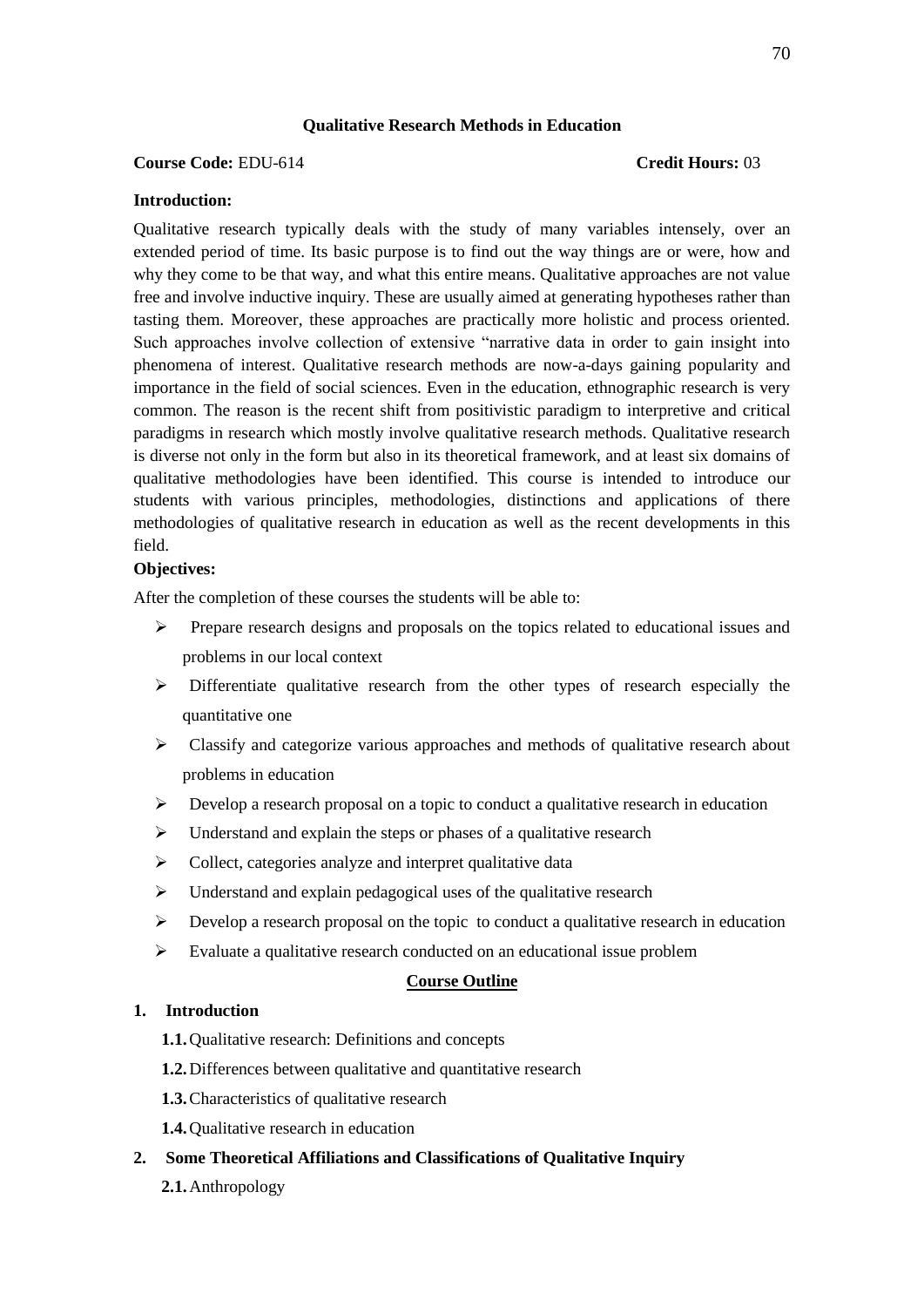- **2.2.**Phenomenology
- **2.3.**Symbolic interactions
- **2.4.**Ethnography: Ethnographic Research
- **2.5.**Feminist research
- **2.6.**Postmodern research
- **2.7.**Ethno-methodology

**2.8.**Some common questions about qualitative research

## **3. Some Important Concepts in Qualitative Research**

- **3.1.**Material as data
- **3.2.**Human as instrument
- **3.3.**Grounded theory
- **3.4.**Complex theory and idiographic interpretation
- **3.5.**Sampling: Theoretical, purposive, time sampling and snow ball sampling
- **3.6.**Idea saturation
- **3.7.**Triangulation

#### **4. Stages in Qualitative Researc**

**4.1.**Various stages of qualitative research (steps or phases) from selecting a research topic to analysis and interpretation of data

## **5. Techniques of Data Collection in Qualitative Research**

- **5.1.**Interviewing:
- **5.2.**Individual and group interview
	- **5.2.1.**Focused group
- **5.3.**Observation / Watching:
	- **5.3.1.**Participative observation
	- **5.3.2.**Non-participative observation / natural observation
- **5.4.**Archival research study
	- **5.4.1.**Document analysis.

#### **6. Field Work**

- **6.1.**Gaining access to the field
- **6.2.**First days in the field
- **6.3.**Photography and field work
- **6.4.**Leaving the field

## **7. Evaluation and Pedagogical Uses of Qualitative Research**

- **7.1.Evaluation of qualitative research:** Trustworthiness in qualitative research
- **7.2.Evaluation and policy research in qualitative perspective:** Planning and getting funds.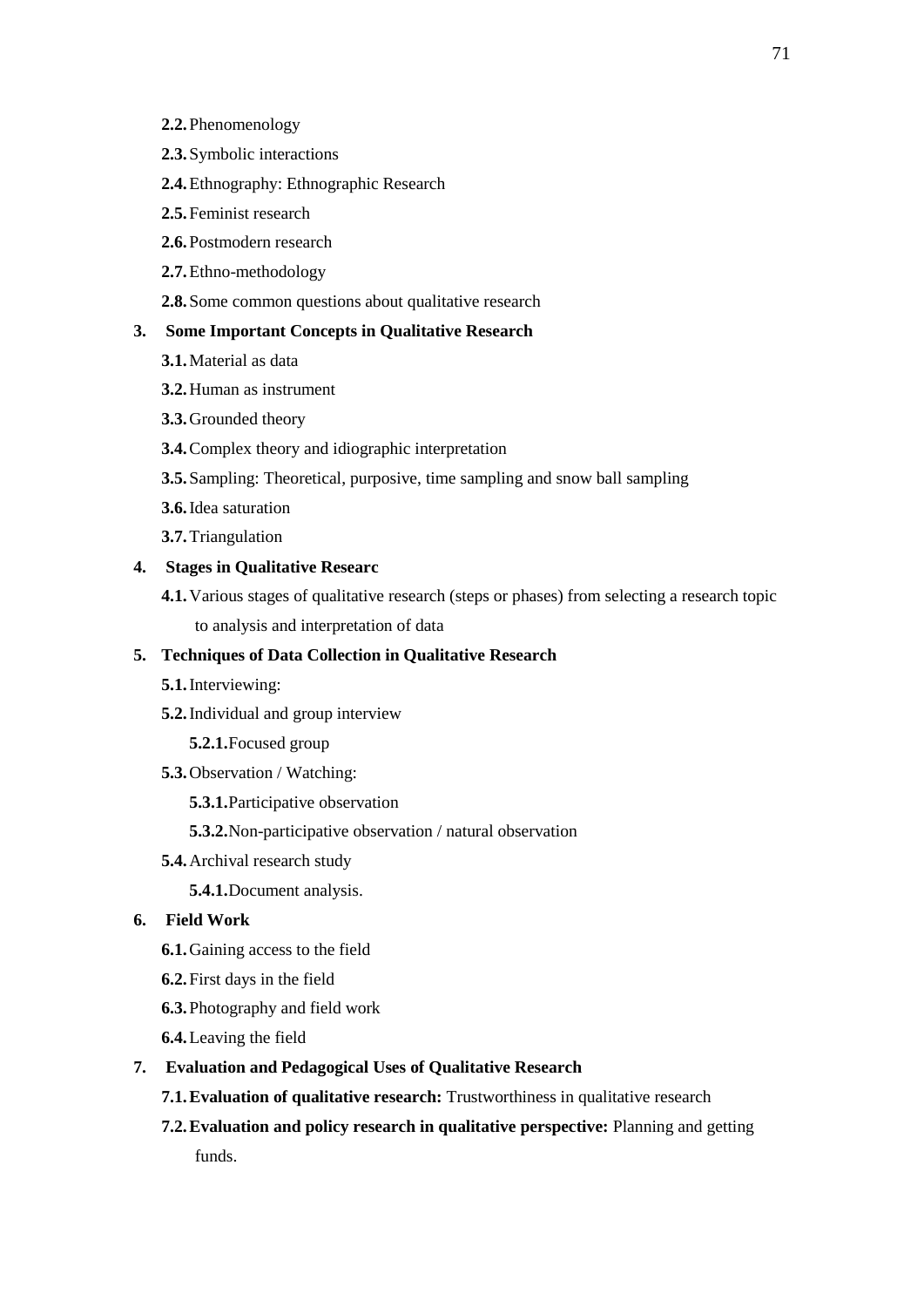**7.3.Relations between the researcher and contractor :** Research site; feedback; working

in teams; the audience; time tables

**7.4.Future** of the qualitative evaluation and policy research

## **7.5.Pedagogical uses of qualitative research** (QR)

**7.5.1.**Use of QR in effective teaching

**7.5.2.**QR-approach of and teacher education

**7.5.3.**QR-methods of curriculum improvement in schools

# **Recommended Books:**

- Bell, J. and Opie, C. (2002). *Learning form research.* Buckingham: Open University Press.
- Best, J.W, and Kahn, J.V. (1993). *Research in education.* New Delhi: Prentice-Hall of India.
- Bogdan, R. and Taylor, S. I. (1975). *Introduction to qualitative research methods: A phenomenological approach to the social sciences.* New York: John Willey and Sons.
- Bogdan, R. C. and Bicklen, S. K. (1982). *Qualitative research for education: An introduction to theory and methods.* Boston: Allyn and Bacon, Inc.
- Bordens , K.S.and Abbot , B.B.(2002). *Research design and methods : A process*  approach . (5<sup>th</sup> ed.) . Boston: McGraw-Hill.

Cohen, L. & Manion, L. (1991). *Research methods in education.* London: Routledge.

Flick, U. (2002). *An introduction to qualitative research.* London: SAGE Publications.

Merriam, S.B. et al (2002*). Qualitative research in practice.* San Francisco: Jossey-Bass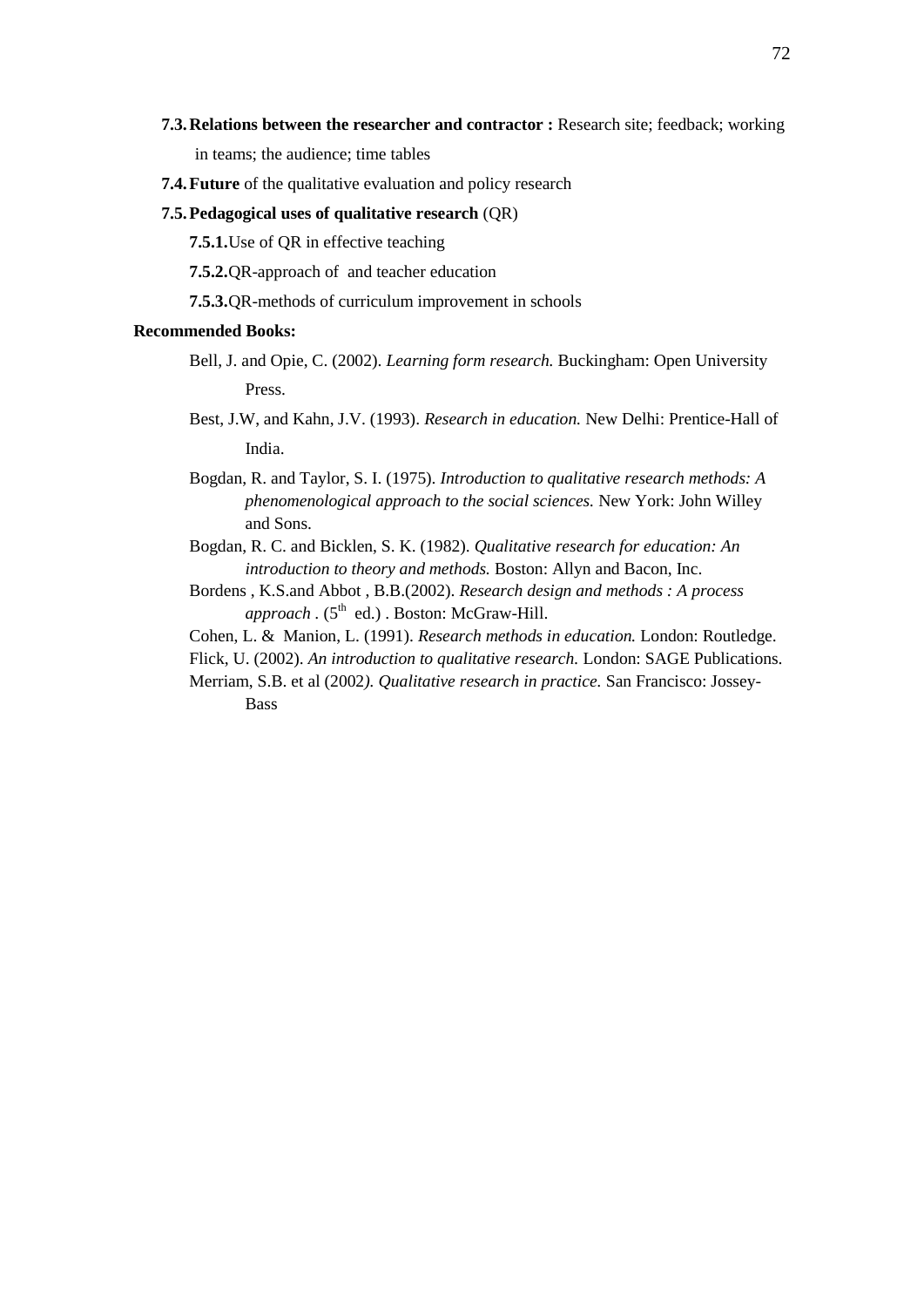# **Designing and Reporting Research in Education**

### **Course Code:** EDU-615 **Credit Hours:** 03

# **Course Outline**

# **1. Conceptual Foundations of a Research Design in Quantitative Research**

- **1.1.**Concept of research design
- **1.2.**The purposes of research design
- **1.3.**Elements of a research design
- **1.4.**Criteria / characteristics of a good research design

# **2. Research Design and Writing a Research Proposal**

- **2.1.**Controlling variance
- **2.2.**What is a synopsis or a research proposal?
- **2.3.**Components and prerequisites of a research proposal (Introduction, problem, review, budget, time frame, procedures etc.)

# **3. Quantitative Research Designs**

- **3.1.**Constructing research designs
- **3.2.**Experimental designs
- **3.3.**Factorial designs
- **3.4.**Ex-Post Facto designs

# **4. Qualitative Research Designs**

**4.1.**Choosing a qualitative study

# **4.2.Types of Qualitative Research Designs**

- **4.2.1.**Case study
- **4.2.2.**Field studies

### **5. Development of a Research Plan / Proposal.**

**5.1.**Need and Significance of research proposal

**N.B.** Each student will have to prepare one research proposal on each type or methodology of research and submit it to the teacher before the final term exam.

# **6. Report Writing in Quantitative Research**

- **6.1.**Introduction
- **6.2.**Need and Significance of research proposal
- **6.3.** Major sections of a research report (Abstract, Introduction, problem, methods & procedures, discussion, bibliography/reference list and appendices)
- **6.4.** APA Manual 6<sup>th</sup> Edition

# **7. Report Writing in Qualitative Research**

- **7.1.**Writing a report of qualitative research project
- **7.2.**Getting started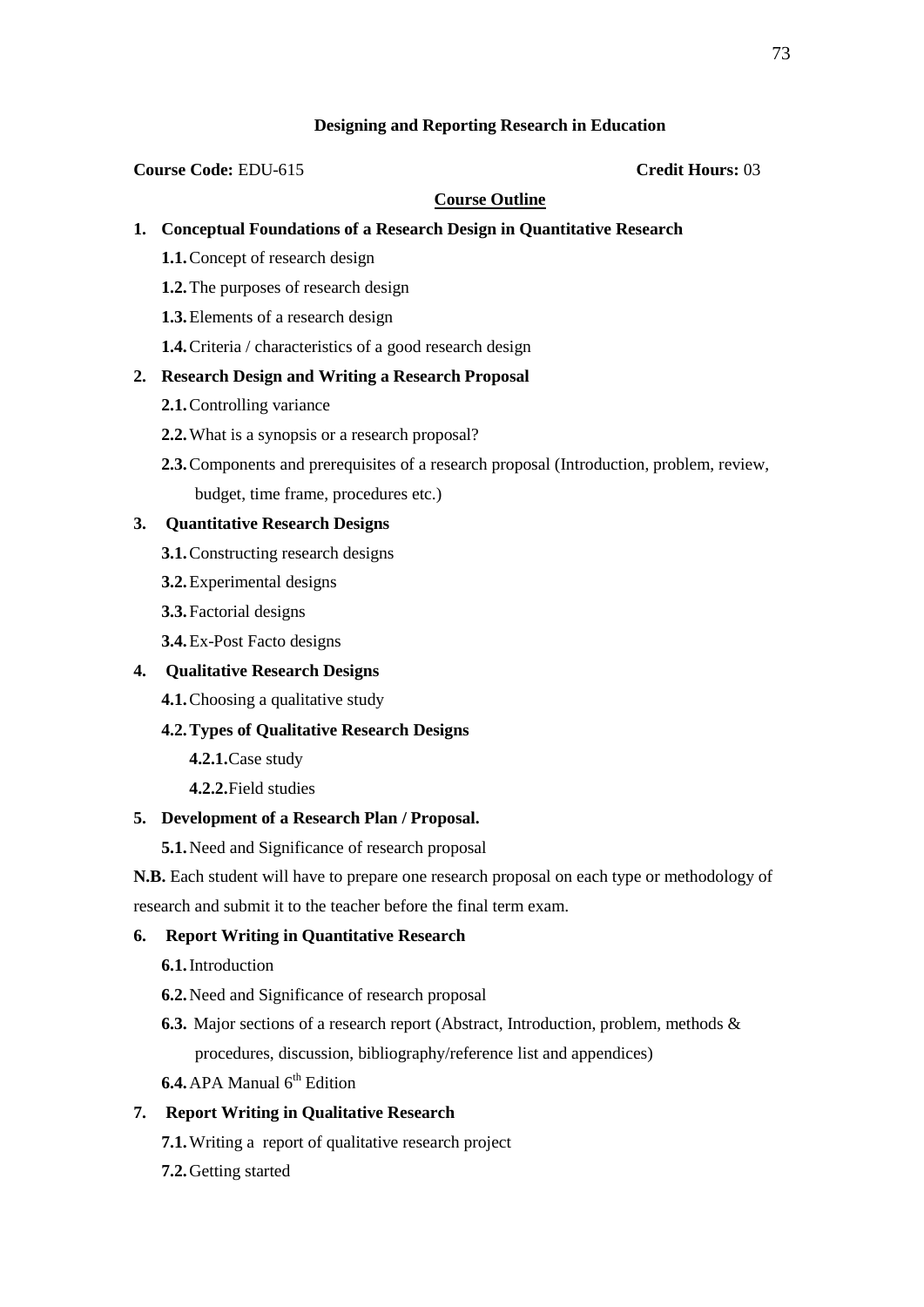**7.3.**A good manuscript

**7.4.**The introduction

- **7.5.**The core and the conclusion
- **7.6.**Summary **N.B**. Students must have to prepare at least one research report of a qualitative and a quantitative research.

### **Recommended Books:**

- American Psychological Association. (2010) *Publication Manual of the American Psychological Association, 6th Edition,* Washington DC: American Psychological Association.
- Best, J.W, and Kahn, J.V. (1993). *Research in education.* New Delhi: Prentice-Hall of India.
- Bogdan, R. C. and Bicklen, S. K. (1982). *Qualitative research for education: An introduction to theory and methods.* Boston: Allyn and Bacon, Inc.

Cohen, L. & Manion, L. (1991). *Research methods in education.* London: Routledge.

Frankel, J. R. & Wallen, N.E. (1993). *How to design and evaluate research in education.* NY: McGraw-Hill.

Murray, R. (2002). *How to write a thesis.* Buckingham: Open University Press.

Taylor, W.(Ed). (1973). *Research perspectives in education.* London: Routledge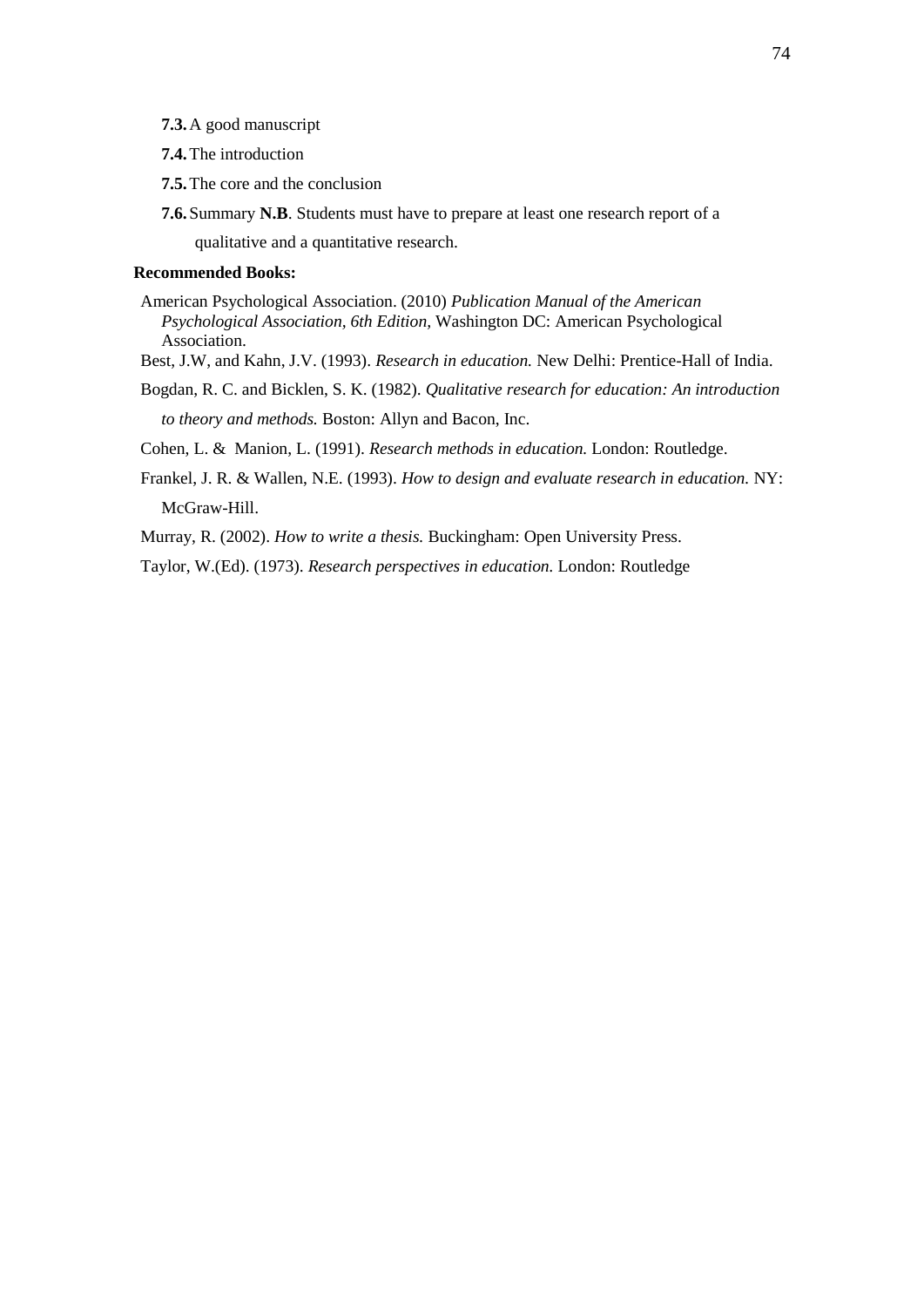### **Analysis and Interpretation of Data**

### **Course Code:** EDU-616 **Credit Hours**: 03

### **Course Outline**

- **1. Data Analysis**
	- **1.1.**Data and its types

## **2. Analysis of Quantitative data through SPSS**

- **2.1.**Statistical concepts
- **2.2.**Descriptive statistics
- **2.3.**Measures of central tendency and variability
- **2.4.**Measures of relationship
- **2.5.**Inferential statistics (correlation + regression)
- **2.6.**Hypothesis testing ; the null hypothesis; one and two tailed tests ; use of null hypotheses
- **2.7.**Parametric vs. nonparametric techniques
- **2.8.**Carrying out parametric statistical tests: t-distribution, z-test, ANOVA and ANCOVA.
- **2.9.**Carrying out non-parametric statistical tests: Chi Square test
- **2.10.** The role of statistical analysis
- **2.11.** Selecting an appropriate statistical analysis
- **2.12.** Coding, rostering and inputting data
- **3. Qualitative Data: Types and Forms**
	- **3.1.Field Notes:** The basic concepts; the content of field notes; the form of field notes; the process of writing field notes; transcription form the taped interviews
	- **3.2.The subject's written words:** Personal documents; official documents / records
	- **3.3.Montage / photography:** Found photographs; researcher-produced photographs;

photographs as analysis; technique and equipment

- **3.4.Accounts and videos**
- **3.5.Official statistics** and other quantitative data
- **3.6.**Concluding remarks

## **4. Data Analysis in Qualitative Research**

- **4.1.**Analysis of data in the field:
	- **4.1.1.**Field memos
	- **4.1.2.**Discovering themes and hypotheses
	- **4.1.3.**More about analysis in the field
	- **4.1.4.**Analysis after data collection:
	- **4.1.5.**Coding and coding categories
	- **4.1.6.**Developing coding categories